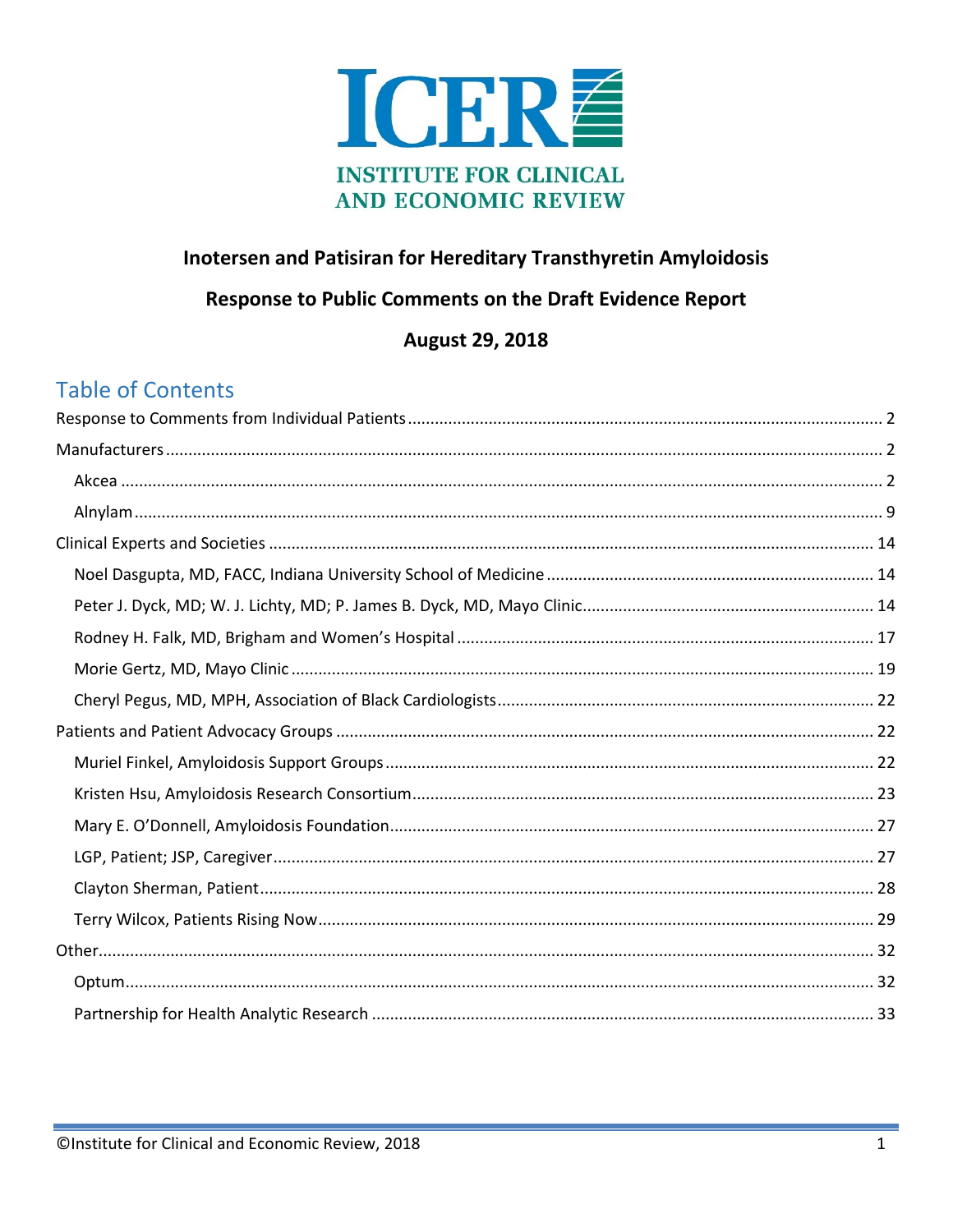#### <span id="page-1-0"></span>*Response to Comments from Individual Patients*

We would like to thank the amyloidosis patient and caregiver community for submitting public comments on our draft report. We received an incredible number of comments from individuals on this review – 36, to be exact – and we deeply appreciated the amyloidosis community's willingness to share how the disease has affected patients and their families.

We heard from many of you how the hereditary nature of the condition adds significant burden to the lived experience of the symptoms and the impact of those symptoms on your quality of life. We heard from many caregivers of family members they have lost to the disease that remember the courage their loved ones demonstrated in the face of a devasting illness. And we heard about the hope the new treatments are offering patients and their families. In the Evidence Report, we have included a summary of these comments in Section 1.4 (Insights Gained from Discussions with Patients and Patient Groups), and updated Chapter 5 (Other Benefits and Contextual Considerations) to reflect what you told us. When a patient comment required a specific response or change to the report, we included it below.

Importantly, we heard a near-universal call for reasonable, affordable pricing of the new drugs to ensure that everyone can gain access. Thank you for giving voice to the access issues patients face when prices are set well out of line with the value the drugs deliver to patients.

We also would like to clarify a few misunderstandings about ICER, as some commenters appeared to suggest that we either set the price of drugs, or that we create insurance coverage policies. Actually, neither is the case. ICER encourages drugmakers to set prices that align with the benefits patients receive, and when that happens, we put pressure on insurers to open up broad patient access. As part of our process, ICER hosts public meetings where all stakeholders, including patients and doctors, can participate in discussions about what insurance policies should look like and what a fair price for a treatment is. More information about ICER's work, goals, and funding can be found at [https://icer-review.org/about/.](https://icer-review.org/about/)

<span id="page-1-2"></span><span id="page-1-1"></span>

| #              | Comment                                                         | <b>Response/Integration</b>                         |  |
|----------------|-----------------------------------------------------------------|-----------------------------------------------------|--|
|                | <b>Manufacturers</b>                                            |                                                     |  |
| Akcea          |                                                                 |                                                     |  |
| $\mathbf{1}$ . | Akcea also has specific concerns about ICER's processes,        | Patients, clinicians, and payers need to make       |  |
|                | methodology and assessment in their development of the          | decisions about how to treat patients using         |  |
|                | draft evidence report on inotersen and patisiran for hATTR.     | approved medications shortly after the time of      |  |
|                | In addition, we are concerned about the potential impact        | regulatory approval. We agree that it would be      |  |
|                | on patients' well-being due to the premature publication of     | easier if more data were available and appreciate   |  |
|                | ICER's preliminary assessment. Given the small patient          | that broader utilization reveals the product's true |  |
|                | population, limited clinical evidence, and wide                 | safety and effectiveness. At the same time, when    |  |
|                | heterogeneity of symptoms, it is premature to consider the      | a new drug is being sold to treat patients,         |  |
|                | clinical or cost-effectiveness of these two novel treatments.   | decisions must be informed by considering the       |  |
|                | As with any novel therapy, especially with small numbers of     | currently available evidence related to the         |  |
|                | patients in the clinical trials, our understanding of its value | incremental cost and outcomes associated with       |  |
|                | evolves over time as broader utilization reveals the            | the new drug. One of the benefits of constructing   |  |
|                | product's true safety and effectiveness. These two              | a model and populating it with the current          |  |
|                | therapies are so new that there are no long-term studies        | evidence is that the results can illuminate which   |  |
|                | that can be used to adequately inform ICER's evaluation. In     | assumptions are consequential and which are not.    |  |
|                | particular, evidence on the long-term outcomes that ICER        | The economic evidence section contains many         |  |
|                | requires for their cost-effectiveness assessment are            | sensitivity and scenario analyzes that can be used  |  |
|                | unavailable. For example, ICER hypothesizes that the            | to guide future research for those interested in    |  |
|                | "neuropathy-related quality of life gains may not be            | real world evidence of the value of the drug.       |  |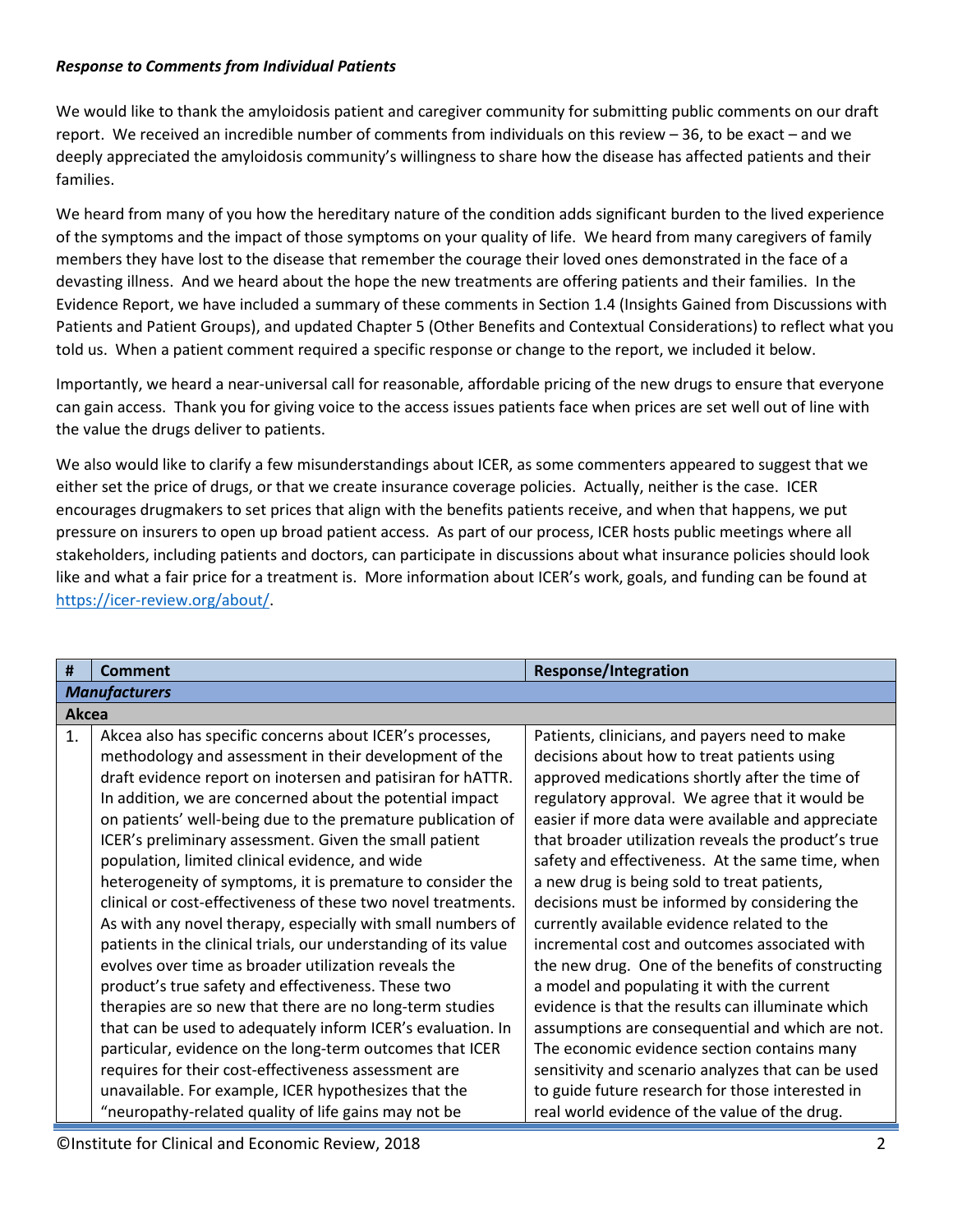| #  | <b>Comment</b>                                                                                                     | <b>Response/Integration</b>                             |
|----|--------------------------------------------------------------------------------------------------------------------|---------------------------------------------------------|
|    | durable" for patients taking inotersen even though an open                                                         |                                                         |
|    | label extension study supplied to ICER under separate                                                              | For example, the base case analysis allows the          |
|    | cover suggests otherwise. Attempting to assess a drug                                                              | new drugs to reach the maximum utility gain             |
|    | before it is approved risks promulgating under-informed                                                            | amount (at the end of the trial length). After this     |
|    | determinations of effectiveness and value that can                                                                 | time point, the new drug enjoys the benefit of the      |
|    | significantly and inappropriately impact patient access.                                                           | full utility gain for the rest of the model's time      |
|    |                                                                                                                    | horizon. While neither drug reported such a             |
|    |                                                                                                                    | difference in quality of life, and this utility gain is |
|    |                                                                                                                    | maintained beyond the time horizon of the trial,        |
|    |                                                                                                                    | future studies could verify whether gains this large    |
|    |                                                                                                                    | are actually being realized.                            |
| 2. | Akcea strongly believes that ICER's assessments should                                                             | We rated the quality of the NEURO-TTR study to          |
|    | reflect best practices for comparative clinical and cost                                                           | be fair due to the differences in sensorimotor and      |
|    | effectiveness assessments and apply these methods and                                                              | autonomic neuropathy discussed in the published         |
|    | standards consistently throughout their assessment. ICER                                                           | literature. Our report does not discuss the             |
|    | found a single RCT assessing the clinical evidence for                                                             | numerical difference at baseline, though we do          |
|    | patisiran and a single RCT for inotersen but judged the                                                            | present those data in our baseline characteristics      |
|    | evidence base supporting clinical effectiveness for patisiran                                                      | table. We also note the lack of a validated             |
|    | as "B+" while the evidence base supporting the clinical                                                            | threshold establishing a clinically meaningful          |
|    | effectiveness of inotersen to be "promising but                                                                    | change for patients (MCID), without which we            |
|    | inconclusive." This finding is disconcerting given that the                                                        | cannot state the clinical meaningfulness with           |
|    | two products each have only one randomized, controlled,                                                            | certainty for either new drug.                          |
|    | double-blinded Phase III study and that these two studies<br>met their primary endpoints with high statistical and |                                                         |
|    | clinical significance. ICER judged the quality of the NEURO-                                                       |                                                         |
|    | TTR study to be merely "fair" because of a 4.4-point                                                               |                                                         |
|    | difference in baseline severity in neuropathy between the                                                          |                                                         |
|    | treatment groups [sic] (mean baseline mNIS+7 score for                                                             |                                                         |
|    | inotersen: 79.2; for placebo: 74.8). However, ICER later                                                           |                                                         |
|    | determined that the 19.7-point difference between                                                                  |                                                         |
|    | treatment and control group - a statistically significant                                                          |                                                         |
|    | difference (95% confidence interval [CI], -26.4 to -13.0;                                                          |                                                         |
|    | P<0.001) - in mNIS+7 score to be uncertain in clinical                                                             |                                                         |
|    | meaningfulness. ICER should apply their standards of                                                               |                                                         |
|    | evidence consistently; if a 4.4-point difference is significant,                                                   |                                                         |
|    | a 19.7-point difference should be judged even more so.                                                             |                                                         |
|    | Also, the fact that the difference in baseline severity in                                                         |                                                         |
|    | neuropathy between the active and control groups in the                                                            |                                                         |
|    | APOLLO study was 6.3 points was conspicuous by its                                                                 |                                                         |
|    | absence.                                                                                                           |                                                         |
| 3. | At the same time, ICER also seemed to ignore the fact that                                                         | We have received a number of comments                   |
|    | the APOLLO study did not include a true placebo arm and                                                            | requesting that we reconsider our evidence              |
|    | had higher cardiovascular mortality in the treatment arm.                                                          | ratings for the two therapies. For the case of          |
|    | Conversely, ICER indicated that the benefits of inotersen                                                          | inotersen, we have changed the rating from P/I          |
|    | were "inconclusive' because of a "non-zero" likelihood of                                                          | (promising but inconclusive) to C+ (comparable or       |
|    | net harm due to safety uncertainties around platelet                                                               | better; moderate certainty of a comparable, small,      |
|    | reduction which were addressed with a safety monitoring                                                            | or substantial net health benefit, with high            |
|    | plan and, if necessary, dose adjustment. Some patients are                                                         | certainty of at least a comparable net health           |
|    | now beyond 4.5 years on treatment with no serious                                                                  | benefit). Our rationale for this change is as           |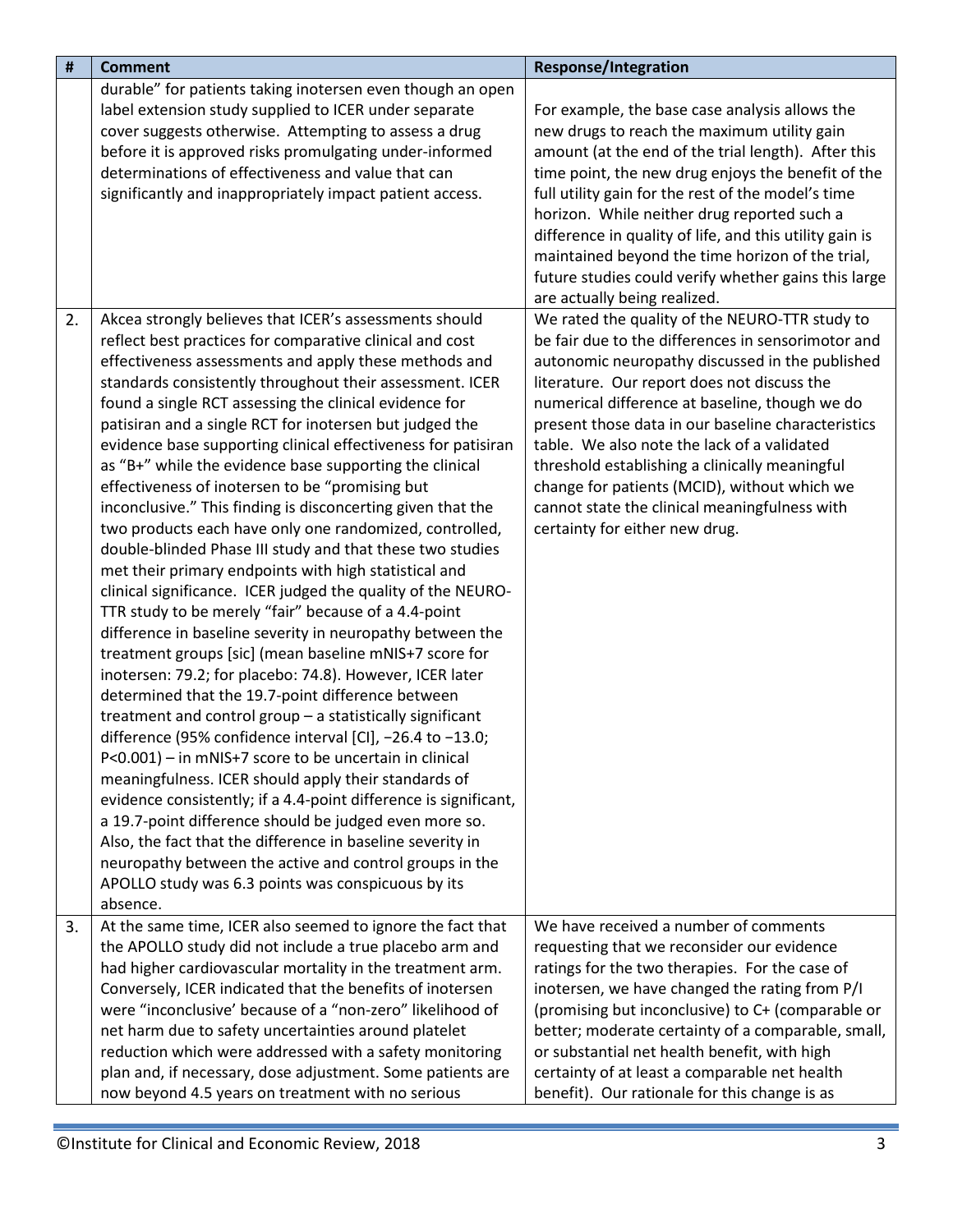| #  | <b>Comment</b>                                                | <b>Response/Integration</b>                            |
|----|---------------------------------------------------------------|--------------------------------------------------------|
|    | platelet reductions. In contrast, ICER did not address the    | follows. Relative to placebo patients, inotersen       |
|    | clearly higher rate of cardiovascular mortality observed in   | patients had more favorable outcomes on the            |
|    | patients in the treatment arm of patients treated with        | mNIS+7 and Norfolk QOL-DN measures. However,           |
|    | patisiran.                                                    | the C+ rating remains a lower rating than              |
|    |                                                               | patisiran's B+. Inotersen patients did not             |
|    |                                                               | experience improvement from baseline in                |
|    |                                                               | neuropathy symptoms, as patisiran patients did,        |
|    |                                                               | but rather a slowing in worsening of neuropathy        |
|    |                                                               | relative to placebo. Regarding safety, there           |
|    |                                                               | remains some uncertainty given that 1) all deaths      |
|    |                                                               | in the Phase III trial occurred in the inotersen arm,  |
|    |                                                               | one of which was considered possibly-drug              |
|    |                                                               | related; 2) other antisense oligonucleotides           |
|    |                                                               | (nusinersen, volanesorsen) have demonstrated           |
|    |                                                               | similar risks of thrombocytopenia; and 3) anti-        |
|    |                                                               | inotersen antibodies were reported in 30.4% of         |
|    |                                                               | NEURO-TTR patients, the long-term significance of      |
|    |                                                               | which is unknown at this point. The enhanced           |
|    |                                                               | monitoring protocol added to the trial provides        |
|    |                                                               | some reassurance that thrombocytopenia risks           |
|    |                                                               | can be managed, and this was the primary reason        |
|    |                                                               | we upgraded the rating. However, the long-term         |
|    |                                                               | implications of the other safety and antibody          |
|    |                                                               | concerns are currently unknown; therefore, we          |
|    |                                                               | felt that we could not move any higher than C+         |
|    |                                                               | given these uncertainties.                             |
| 4. | ICER's report also began with the notion that each drug       | We agree that a direct comparison between the          |
|    | would be independently assessed but then determined           | two drugs cannot be made with the data from the        |
|    | inotersen as 2/3 as effective. Akcea, as well as numerous     | two Phase III clinical trials, and have stated this in |
|    | clinical experts, do not believe comparisons can be made      | the report. Our evidence ratings are based solely      |
|    | using these single phase 3 trials. There is significant       | on the performance of each drug relative to its        |
|    | heterogeneity amongst the patients in the studies; there      | trial-based comparator. The two-thirds                 |
|    | was wide difference in the distribution of the more than 40   | assumption in the modeling section was originally      |
|    | mutations represented, differences in geographic              | made because of a lack of available stage-change       |
|    | enrollment and phenotypic expressions, and differences in     | data for inotersen. This has been modified now         |
|    | trial and trial duration and endpoints.                       | that such data are available.                          |
| 5. | While the overall quantity of evidence supporting the         | Please see our revised evidence rating for             |
|    | benefit of inotersen is limited, this is an artifact of the   | inotersen, and its rationale, above.                   |
|    | exiguousness of the disease itself. Due to the small          |                                                        |
|    | population of patients affected by hATTR, studies naturally   |                                                        |
|    | have small sample sizes. Akcea has significant concerns that  |                                                        |
|    | ICER has mistakenly depreciated the high quality of RCT       |                                                        |
|    | trial data because of the paucity of available data quantity; |                                                        |
|    | a single high-quality study demonstrating significant         |                                                        |
|    | patient benefit should be more than sufficient, particularly  |                                                        |
|    | in comparison to lower quality post-hoc subgroup analyses.    |                                                        |
|    | Regardless, Akcea has also shared additional data with ICER   |                                                        |
|    | supporting the benefit and value that inotersen provides to   |                                                        |
|    | patients. Based on these additional data and the strong       |                                                        |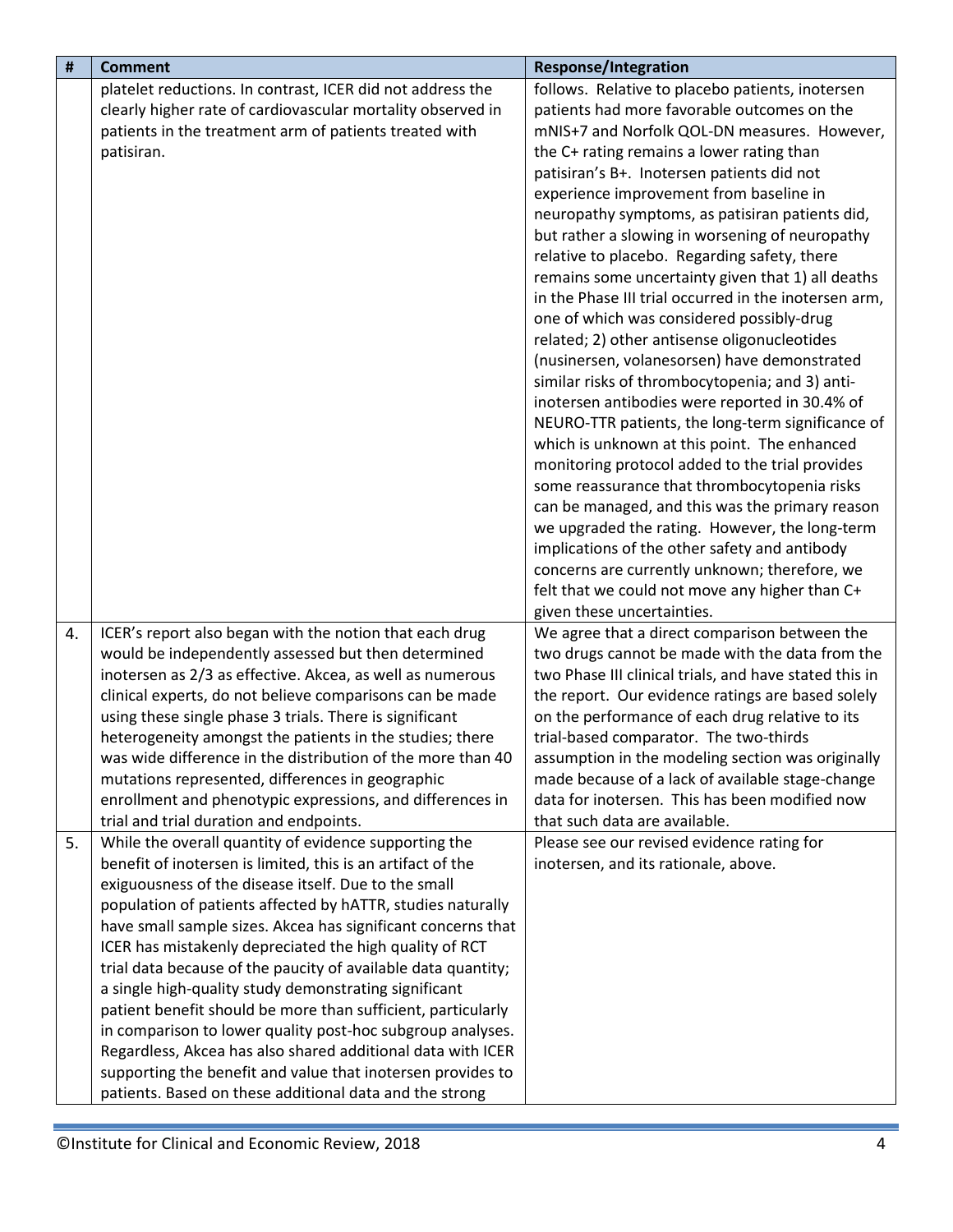| #  | <b>Comment</b>                                                                                                                                                                                                                                                                                                                                                                                                                                                                                                                                                                                                                                                                                                                                                                                                                                                                                                                                                                                                                                                                                                   | <b>Response/Integration</b>                                                                                                                                                                                                                                                                                                                                                                                                                                                                                                                                                                                                                                                                     |
|----|------------------------------------------------------------------------------------------------------------------------------------------------------------------------------------------------------------------------------------------------------------------------------------------------------------------------------------------------------------------------------------------------------------------------------------------------------------------------------------------------------------------------------------------------------------------------------------------------------------------------------------------------------------------------------------------------------------------------------------------------------------------------------------------------------------------------------------------------------------------------------------------------------------------------------------------------------------------------------------------------------------------------------------------------------------------------------------------------------------------|-------------------------------------------------------------------------------------------------------------------------------------------------------------------------------------------------------------------------------------------------------------------------------------------------------------------------------------------------------------------------------------------------------------------------------------------------------------------------------------------------------------------------------------------------------------------------------------------------------------------------------------------------------------------------------------------------|
|    | results of the NEURO-TTR study, Akcea believes the                                                                                                                                                                                                                                                                                                                                                                                                                                                                                                                                                                                                                                                                                                                                                                                                                                                                                                                                                                                                                                                               |                                                                                                                                                                                                                                                                                                                                                                                                                                                                                                                                                                                                                                                                                                 |
|    | evidence base clearly demonstrates the clinical                                                                                                                                                                                                                                                                                                                                                                                                                                                                                                                                                                                                                                                                                                                                                                                                                                                                                                                                                                                                                                                                  |                                                                                                                                                                                                                                                                                                                                                                                                                                                                                                                                                                                                                                                                                                 |
|    | effectiveness and value of inotersen, and that ICER should                                                                                                                                                                                                                                                                                                                                                                                                                                                                                                                                                                                                                                                                                                                                                                                                                                                                                                                                                                                                                                                       |                                                                                                                                                                                                                                                                                                                                                                                                                                                                                                                                                                                                                                                                                                 |
|    | revise their conclusion to reflect this fact.                                                                                                                                                                                                                                                                                                                                                                                                                                                                                                                                                                                                                                                                                                                                                                                                                                                                                                                                                                                                                                                                    |                                                                                                                                                                                                                                                                                                                                                                                                                                                                                                                                                                                                                                                                                                 |
| 6. | ICER noted that inotersen demonstrated statistically<br>significant differences between treatment and placebo                                                                                                                                                                                                                                                                                                                                                                                                                                                                                                                                                                                                                                                                                                                                                                                                                                                                                                                                                                                                    | While there is some clinical opinion that the<br>mNIS+7 measures clinically meaningful                                                                                                                                                                                                                                                                                                                                                                                                                                                                                                                                                                                                          |
|    | groups for important study outcomes, including mNIS+7.<br>The mNIS+7 represents a direct and referenced measure of<br>neuropathic impairment in hATTR and is a key efficacy<br>measure that represents improvement or worsening of<br>neuropathic impairments. As a composite measure,<br>mNIS+7 is able to directly measure muscle weakness,<br>muscle stretch reflex decrease, sensation loss, and<br>neurophysical test abnormalities which directly measure<br>the neuropathic impairments characteristic of hATTR-PN.<br>Research has shown that specific, multidimensional<br>measures are better able to characterize outcomes that are<br>meaningful from a clinical perspective as well as to<br>patients. In this vein, the mNIS+7 is an improvement upon<br>the NIS+7, due to its specificity in assessing neuropathy in<br>patients with hATTR. In order to represent the true nature<br>of clinical response in patients taking inotersen, ICER must<br>acknowledge the meaningfulness of mNIS+7 and                                                                                                | differences, we are unaware of studies that have<br>validated that changes in the mNIS+7 reflect<br>significant clinical improvement. Moreover, the<br>only available data linking functional change to<br>improved quality of life (as measured by health-<br>state utilities) are for FAP stage. For these<br>reasons, we did not systematically incorporate the<br>mNIS+7 measure in the economic models;<br>however, our model assumes quality-of-life<br>improvements from both improvements in<br>ambulatory stage and stabilization in the same<br>stage (based on Norfolk Qol-DN data), an<br>assumption that we feel is quite favorable to both<br>drugs.                              |
|    | systematically incorporate the measure in the economic<br>models.                                                                                                                                                                                                                                                                                                                                                                                                                                                                                                                                                                                                                                                                                                                                                                                                                                                                                                                                                                                                                                                |                                                                                                                                                                                                                                                                                                                                                                                                                                                                                                                                                                                                                                                                                                 |
| 7. | Additionally, while ICER reports a 2-point difference in the<br>NIS+7 scale represents a clinically-significant difference,<br>they are unable to interpret the clinical significance of<br>improved mNIS+7 in patients taking inotersen. In NEURO-<br>TTR, patients taking inotersen experienced a 19.7-point<br>improvement in mNIS+7 compared to placebo, a<br>magnitude which should be a clear indication that<br>inotersen achieved clinically-meaningful results.<br>Furthermore, as noted earlier, ICER downgraded the<br>NEURO-TTR study quality due to a 4.4-point difference in<br>baseline mean mNIS+7 scores between inotersen and<br>placebo arms. If the 4.4-point difference (well within the<br>standard deviation) is considered meaningful in this<br>context, a 19.7-point difference should be even more<br>conclusively meaningful. Thus, Akcea encourages ICER to<br>recognize the clinical importance of using mNIS+7 as an<br>appropriate outcome measure for patients with hATTR, and<br>the clinical significance of a 19.7-point difference between<br>treatment and placebo groups. | As described above, our quality rating of fair is<br>based on differences in neuropathy between the<br>inotersen and placebo group at baseline, as<br>discussed in the published literature of the<br>NEURO-TTR trial. While there is some clinical<br>opinion that the mNIS+7 measures clinically<br>meaningful differences, we are unaware of studies<br>that have validated that changes in the mNIS+7<br>reflect significant clinical improvement. Our<br>reasons for giving inotersen an evidence rating are<br>outlined in the comments above. The 4.4-point<br>difference in baseline mean mNIS+7 scores<br>between inotersen and placebo arms did not<br>influence our evidence rating. |
| 8. | In the draft evidence report, ICER highlighted the<br>importance of cardiovascular outcomes in patients with<br>hATTR and reported a variety of exploratory cardiac<br>outcomes from the APOLLO study. However, while several<br>intermediate outcomes (e.g., LV wall thickness by ECHO) as                                                                                                                                                                                                                                                                                                                                                                                                                                                                                                                                                                                                                                                                                                                                                                                                                      | We agree that there are important unanswered<br>safety questions with both medications. We were<br>especially interested in analyzing cardiac<br>outcomes given that many hATTR patients in the<br>US have cardiac involvement. We also agree that                                                                                                                                                                                                                                                                                                                                                                                                                                              |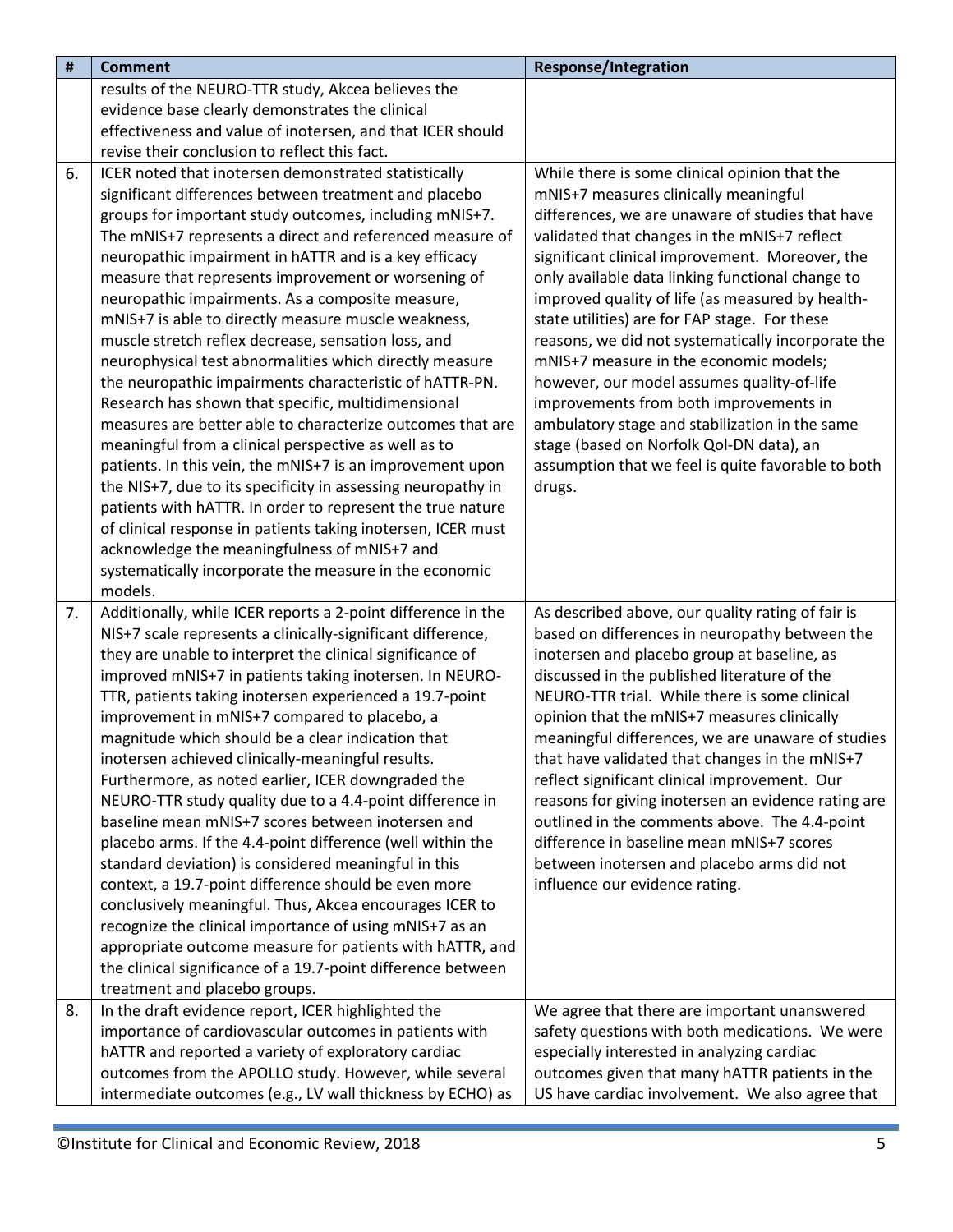| $\pmb{\sharp}$ | <b>Comment</b>                                                                                                     | <b>Response/Integration</b>                         |
|----------------|--------------------------------------------------------------------------------------------------------------------|-----------------------------------------------------|
|                | well as a change in the biomarker, NT-proBNP were                                                                  | the preponderance of cardiovascular deaths in the   |
|                | considered, ICER does not report on cardiovascular-specific                                                        | patisiran arm is a concern, and that post-hoc       |
|                | mortality - a cardiovascular outcome of the utmost                                                                 | analyses based on adverse events represents         |
|                | importance. In APOLLO, higher cardiovascular-specific                                                              | lower-quality evidence. As such, this evidence did  |
|                | mortality was realized in the patisiran arm compared to the                                                        | not influence our overall evidence rating for       |
|                | control arm (i.e., 7 deaths in patisiran-treated patients - all                                                    | patisiran, and inclusion of cardiac outcomes in the |
|                | cardiovascular-related; zero cardiovascular-related deaths                                                         | model was reserved for a scenario analysis only.    |
|                | in the control arm). Alternatively, in the NEURO-TTR trial                                                         | Neither the APOLLO nor NEURO-TTR trial was          |
|                | while there were five deaths among inotersen-treated                                                               | powered for cardiac outcomes including mortality,   |
|                | patients, despite having 63% of patients with cardiac                                                              | echocardiographic, or biomarker outcomes, and       |
|                | disease, only one was due to a cardiovascular issues - heart                                                       | we reflect the uncertainty associated with these    |
|                | failure. While we see the cardiac data on imaging and                                                              | outcomes in our report.                             |
|                | biomarkers to be encouraging in both patisiran and                                                                 |                                                     |
|                | inotersen, we believe the outcomes data on cardiovascular                                                          |                                                     |
|                | deaths may be a more important consideration. The ICER                                                             |                                                     |
|                | report also includes a post-hoc subgroup analysis from                                                             |                                                     |
|                | APOLLO looking at a "composite" of cardiac hospitalizations                                                        |                                                     |
|                | and all-cause mortality. We have some concern about the                                                            |                                                     |
|                | methodology and validity of that analysis because the data                                                         |                                                     |
|                | were collected from adverse event (AE) forms and was not                                                           |                                                     |
|                | adjudicated by an external committee as is common in                                                               |                                                     |
|                | cardiovascular outcomes studies. Akcea also questions                                                              |                                                     |
|                | whether the outcome is truly a composite if almost all the                                                         |                                                     |
|                | benefit is derived from the hospitalization component of                                                           |                                                     |
|                | the composite and the fact that the overall death rate was                                                         |                                                     |
|                | similar between the patisiran and control arm, with a clear                                                        |                                                     |
|                | imbalance in cardiac deaths. This brings to question the                                                           |                                                     |
|                | validity of using these "composite" data.                                                                          |                                                     |
| 9.             | In order to ensure that stakeholders base decisions on all                                                         | Please see our revised evidence rating for          |
|                | available evidence, ICER should present all data which are                                                         | inotersen, and its rationale, above.                |
|                | available and should consider the level of evidence within                                                         |                                                     |
|                | their review. Additionally, ICER characterizes inotersen's                                                         |                                                     |
|                | evidence base as "inconclusive" and representing a "non-                                                           |                                                     |
|                | zero likelihood of a net harm" due in part to a platelet risk                                                      |                                                     |
|                | that has been shown to be effectively managed by the                                                               |                                                     |
|                | monitoring program instituted by Akcea and evidenced by                                                            |                                                     |
|                | patients on the open label extension study who have had                                                            |                                                     |
|                | over 4.5 years' of exposure to inotersen without significant                                                       |                                                     |
|                | platelet issues. Using a similar logic, ICER should                                                                |                                                     |
|                | characterize patisiran's safety evidence as uncertain, and                                                         |                                                     |
|                | "non-zero likelihood of a net harm", given the increased                                                           |                                                     |
|                | cardiac deaths in the trial. Therefore, if evaluated under a                                                       |                                                     |
|                | similar lens as inotersen, ICER should have concluded that                                                         |                                                     |
|                | patisiran exhibited a promising but inconclusive net clinical                                                      |                                                     |
|                | effectiveness profile. In sum, to ensure a consistent                                                              |                                                     |
|                | characterization of the evidence, ICER should apply                                                                |                                                     |
|                | equivalent logic/principles across treatments.                                                                     |                                                     |
| 10.            | Assigning inotersen two-thirds of patisiran efficacy (i.e.,<br>health state transition probabilities) in the cost- | We agree that a drug's efficacy is best estimated   |
|                |                                                                                                                    | from that drug's data; however, when no such        |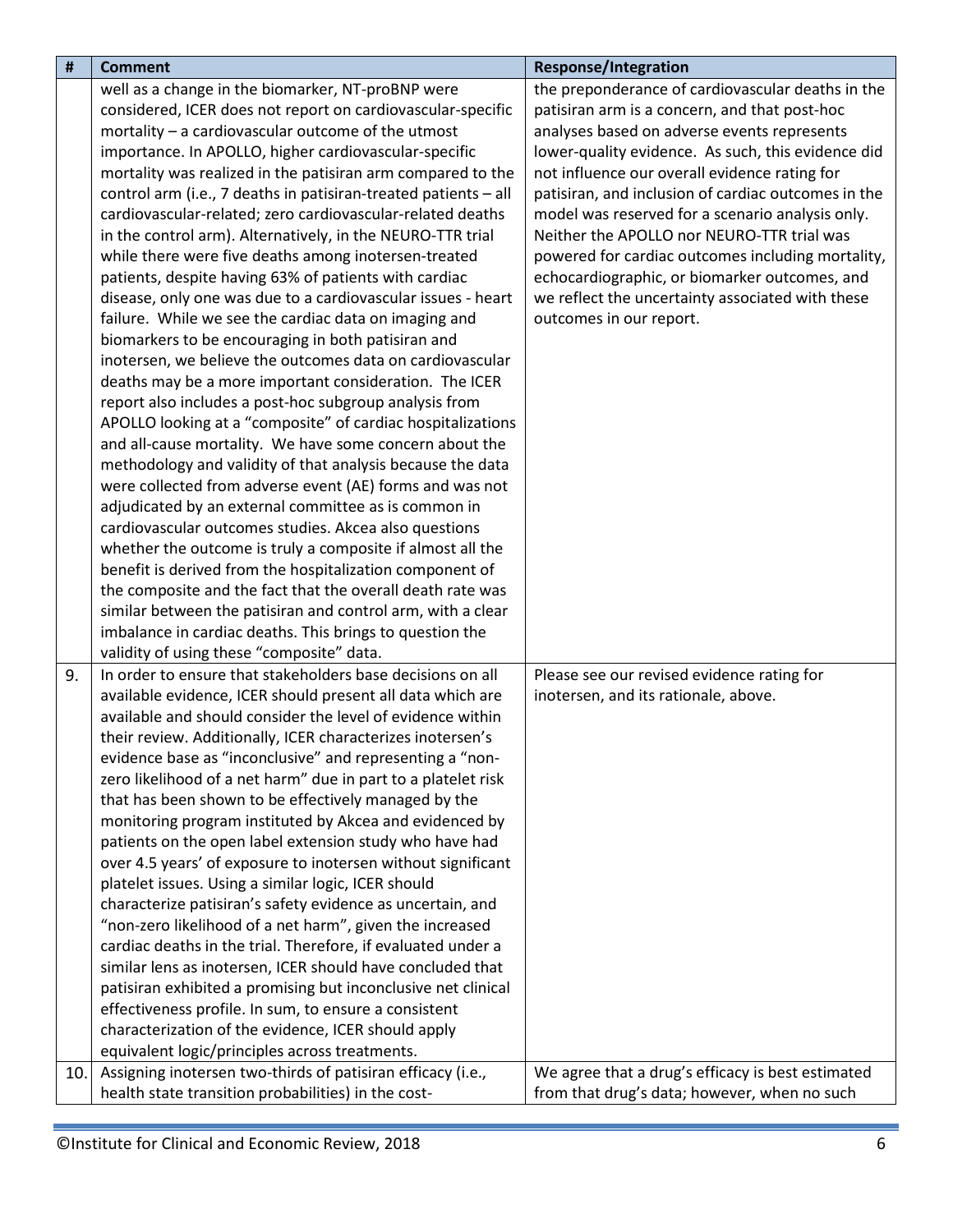| $\pmb{\sharp}$ | <b>Comment</b>                                                                                                                                                                                                                                                                                                                                                                                                                                                                                                                                                                                                                                                                                                                                                                                                                                                                                                                                                                                                                                                                                                    | <b>Response/Integration</b>                                                                                                                                                                                                                                                                                                                                                                                                                                                                                                                                                                                                                                                                                                                                                                                                                 |
|----------------|-------------------------------------------------------------------------------------------------------------------------------------------------------------------------------------------------------------------------------------------------------------------------------------------------------------------------------------------------------------------------------------------------------------------------------------------------------------------------------------------------------------------------------------------------------------------------------------------------------------------------------------------------------------------------------------------------------------------------------------------------------------------------------------------------------------------------------------------------------------------------------------------------------------------------------------------------------------------------------------------------------------------------------------------------------------------------------------------------------------------|---------------------------------------------------------------------------------------------------------------------------------------------------------------------------------------------------------------------------------------------------------------------------------------------------------------------------------------------------------------------------------------------------------------------------------------------------------------------------------------------------------------------------------------------------------------------------------------------------------------------------------------------------------------------------------------------------------------------------------------------------------------------------------------------------------------------------------------------|
|                | effectiveness model in the absence of actual data is an<br>assumption unsupported by any robust evidence and is<br>inappropriate. This unfounded assumption presents an<br>inaccurate picture of comparative effectiveness. Health<br>state transitions drive the clinical course of events, as well<br>as the accumulation of costs to each treatment arm. A<br>clinical parameter of this significance cannot be purely<br>assumption-based. An inappropriate assumption of this<br>magnitude results in a significant impact on both the QALYs<br>and costs accrued under each treatment, leading to<br>potential access restrictions without robust supporting<br>evidence. In addition, ICER has made a number of<br>significant assumptions in order to develop the cost-<br>effectiveness model; of the 18 inputs required by the<br>model, only 13 are based on actual trial data; the rest were<br>inputted or extemporized by ICER. These major<br>assumptions call into question the validity of ICER's cost-<br>effectiveness results.                                                                | data are made available, alternative options must<br>be considered. At the time of the draft report, we<br>had no information available on inotersen's<br>impact on ambulatory stage (either FAP or PND).<br>Information on PND stage change is now available<br>for inotersen, and so we have integrated this<br>information into our revised model.                                                                                                                                                                                                                                                                                                                                                                                                                                                                                       |
| 11.            | As the symptoms of hATTR are significant and eventually<br>fatal, at a minimum, ICER should conduct a thorough<br>sensitivity analysis and heavily caveat the results<br>throughout the report to support the fact that treatment<br>and coverage decision-making may be flawed and<br>misinformed if based solely on ICERs cost-effectiveness<br>analysis. Consequently, Akcea encourages ICER to use the<br>PND outcomes provided to ICER under a separate cover to<br>assess rates of health state transitions. These outcomes are<br>based on trial data, rather than unfounded assumptions<br>based on relative efficacy.                                                                                                                                                                                                                                                                                                                                                                                                                                                                                    | We agree that a thorough sensitivity analysis is<br>necessary and have included it in the revised<br>version of the report as well. ICER recognizes that<br>decision-making is a complex process, especially<br>for drugs for rare diseases. As a result, ICER<br>introduces into its process other facets besides<br>cost-effectiveness analysis that can be considered<br>in making a value determination.<br>We appreciate Akcea making available the PND<br>outcomes with their comments. As suggested, we<br>have used the PND outcomes to assess rates of<br>health state transitions.                                                                                                                                                                                                                                                |
| 12.            | An important aspect of any comparative evidence/value<br>assessment is to ensure that proper comparisons are made,<br>ensuring an "apples to apples" evaluation, and providing<br>stakeholders with reliably comparable data from which to<br>base key decisions. In NEURO-TTR, inotersen was<br>compared to a true placebo, while in APOLLO, patisiran was<br>measured against a control ("placebo") arm that received<br>20mg of IV dexamethasone (changing to 10mg near the<br>end of trial), which is not a true reflection of BSC, as IV<br>dexamethasone is not considered part of BSC by clinicians<br>treating this disease. It is unclear what effect that this high<br>dose of dexamethasone may have had on the safety or<br>efficacy of the control arm. ICER must be careful not to<br>expose their models' efficacy parameters to confounding as<br>a result of non-equivalent control groups across trials. In<br>similar situation, we would strongly advise ICER to avoid<br>making explicit or implicit assumptions of comparability<br>among trial effect estimates through indirect treatment | We agree that an important aspect of any<br>comparative evidence/value assessment is to<br>ensure that proper comparisons are made,<br>ensuring an "apples to apples" evaluation, and<br>providing stakeholders with reliably comparable<br>data from which to base key decisions. We agree<br>that the trials are different enough so that each<br>drug should be compared to its own placebo arm.<br>Unfortunately, the trial design rules out an<br>"apples to apples" evaluation of one drug<br>compared to the other.<br>We are careful not to expose the models' efficacy<br>parameters to confounding as a result of non-<br>equivalent control groups across trials. Using PND<br>data from each trial we are able to create<br>separate transition probabilities for each drug<br>(based on their own trial data). We avoid making |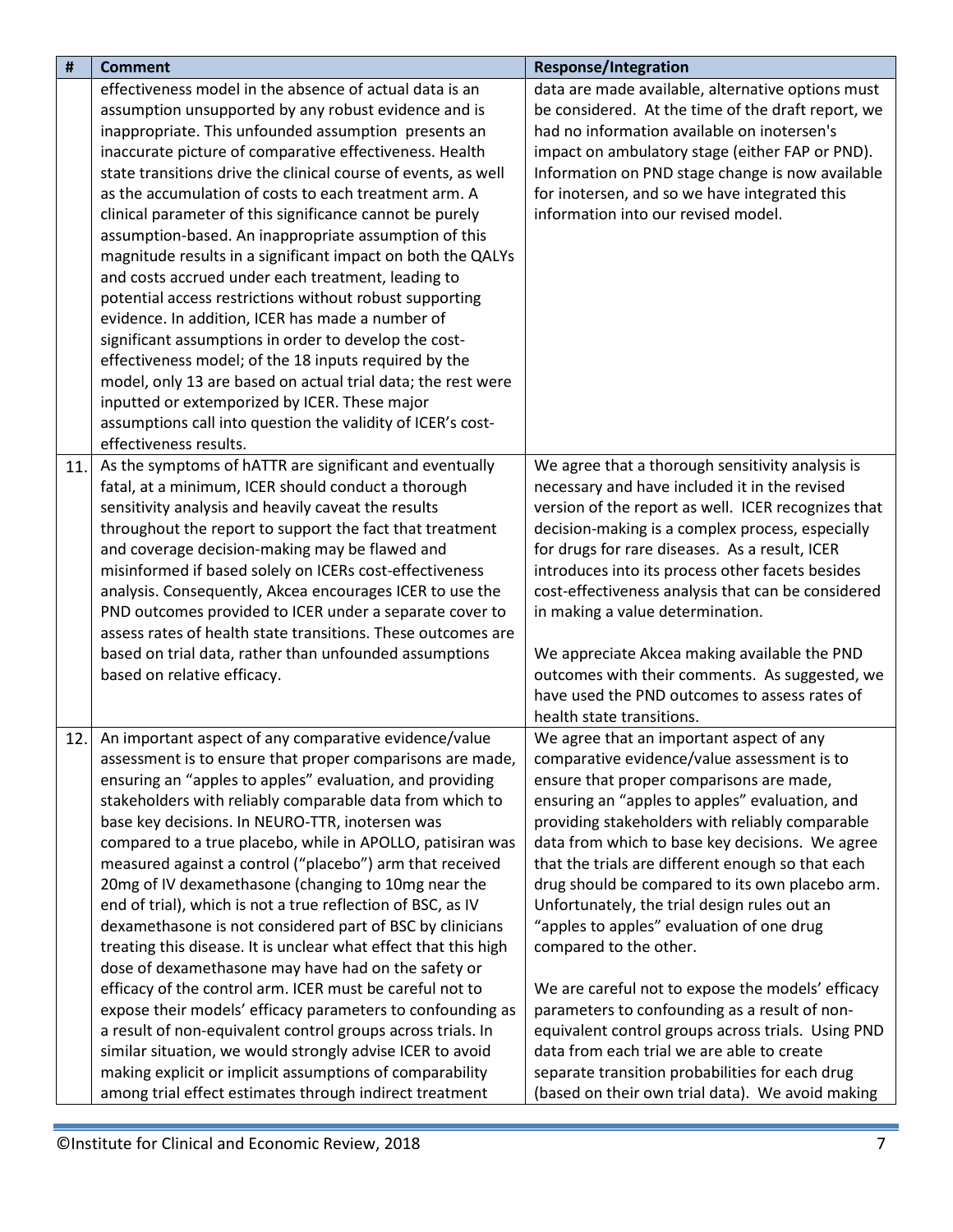| #   | <b>Comment</b>                                                                  | <b>Response/Integration</b>                                                                              |
|-----|---------------------------------------------------------------------------------|----------------------------------------------------------------------------------------------------------|
|     | comparison or economic modeling, or at a minimum utilize                        | explicit or implicit assumptions of comparability                                                        |
|     | a mean value. Again, ICER technically used two different                        | among trial effect estimates through indirect                                                            |
|     | BSCs in its analysis, and neither is actually representative of                 | treatment comparison or economic modeling. We                                                            |
|     | true BSC. Consequently, in the absence of a single disease                      | chose not to blend the placebo arms from the two                                                         |
|     | natural history arm for the model, the best approach would                      | separate trials to create one Best Supportive Care                                                       |
|     | be a single, blended average of the two "best supportive                        | (BSC) arm to avoid inviting assumptions of                                                               |
|     | care" values in NEURO-TTR and APOLLO.                                           | comparability among trial effect estimates.                                                              |
| 13. | Finally, ICER fails to note the potential clinical implications,                | The "Limitations" section of Section 4 now                                                               |
|     | disutility, and healthcare service use associated with long-                    | acknowledges the potential implications                                                                  |
|     | term use of IV dexamethasone, including glaucoma,                               | associated with long-term use of IV                                                                      |
|     | osteoporosis, and other serious side effects. [8] ICER also                     | dexamethasone. We do not know the effect of                                                              |
|     | failed to note that approximately 25% of hATTR patients                         | dexamethasone in hATTR, but we have received                                                             |
|     | have diabetes and long-term dexamethasone use may be                            | clinical input that the low dose used in the trial                                                       |
|     | contraindicated. Patients with significant or long-term                         | poses a relatively low risk of long-term sequelae.                                                       |
|     | diabetes were excluded from the APOLLO trial, but will                          | The overall risk would not be considered high                                                            |
|     | most likely receive treatment in real world setting. Because                    | given the dose. Certain patients, such as those                                                          |
|     | patisiran must be administered with adjunctive IV                               | with diabetes, may be at higher risk. However,                                                           |
|     | dexamethasone, the models should capture the utility                            | this remains an uncertainty with patisiran as such                                                       |
|     | decrement associated with the negative clinical/safety                          | patients were excluded from the Phase III trial.                                                         |
|     | outcomes associated its long-term use, as well as the costs                     | We have added this additional detail to the                                                              |
|     | to treat these negative health outcomes. It is critically                       | "Controversies and Uncertainties" section of the                                                         |
|     | important to capture the full spectrum of benefits and                          | report. Regarding effectiveness, we note that the                                                        |
|     | limitations of patisiran and inotersen therapy to arm key                       | placebo arm progressed more in the patisiran trial<br>than the inotersen trial. This is reflected in the |
|     | decision-makers with the comprehensive, current, and                            |                                                                                                          |
|     | accurate information then need in order to optimize their<br>decision outcomes. | transition probabilities that differ for the patisiran<br>analysis compared to the inotersen analysis.   |
|     |                                                                                 |                                                                                                          |
|     |                                                                                 | The economic model estimates the costs and                                                               |
|     |                                                                                 | outcomes for populations reflected in the clinical                                                       |
|     |                                                                                 | trials, so the fact that approximately 25% of hATTR                                                      |
|     |                                                                                 | patients who have diabetes and long-term                                                                 |
|     |                                                                                 | dexamethasone use may be contraindicated did                                                             |
|     |                                                                                 | not affect the calculations.                                                                             |
|     |                                                                                 |                                                                                                          |
|     |                                                                                 | We agree that it is critically important to capture                                                      |
|     |                                                                                 | the benefits and limitations of patisiran and                                                            |
|     |                                                                                 | inotersen therapy to arm key decision-makers                                                             |
|     |                                                                                 | with the comprehensive, current, and accurate                                                            |
|     |                                                                                 | information they need in order to optimize their                                                         |
|     |                                                                                 | decision-making.                                                                                         |
| 14. | Akcea believes that novel therapies that treat such rare and                    | We agree that clinical trials in rare diseases are                                                       |
|     | debilitating conditions deserve careful consideration when                      | limited by a number of factors, and we've updated                                                        |
|     | being assessed for clinical and economic value. In the                          | our conclusions sections to echo that these                                                              |
|     | context of ultra-orphan diseases, ICER's assessment of the                      | limitations are common and not unexpected in                                                             |
|     | clinical evidence supporting the benefits of inotersen as                       | rare disease research. At the same time, we strive                                                       |
|     | "inconclusive" does not fully consider the inherent                             | to highlight areas of certainty and uncertainty in a                                                     |
|     | challenges in developing therapies for these diseases.                          | clinical evidence base. Please see our revised                                                           |
|     | Akcea encourages ICER to revisit this draft finding for                         | evidence rating for inotersen, and its rationale,                                                        |
|     | inotersen in a way that appropriately acknowledges the                          | above.                                                                                                   |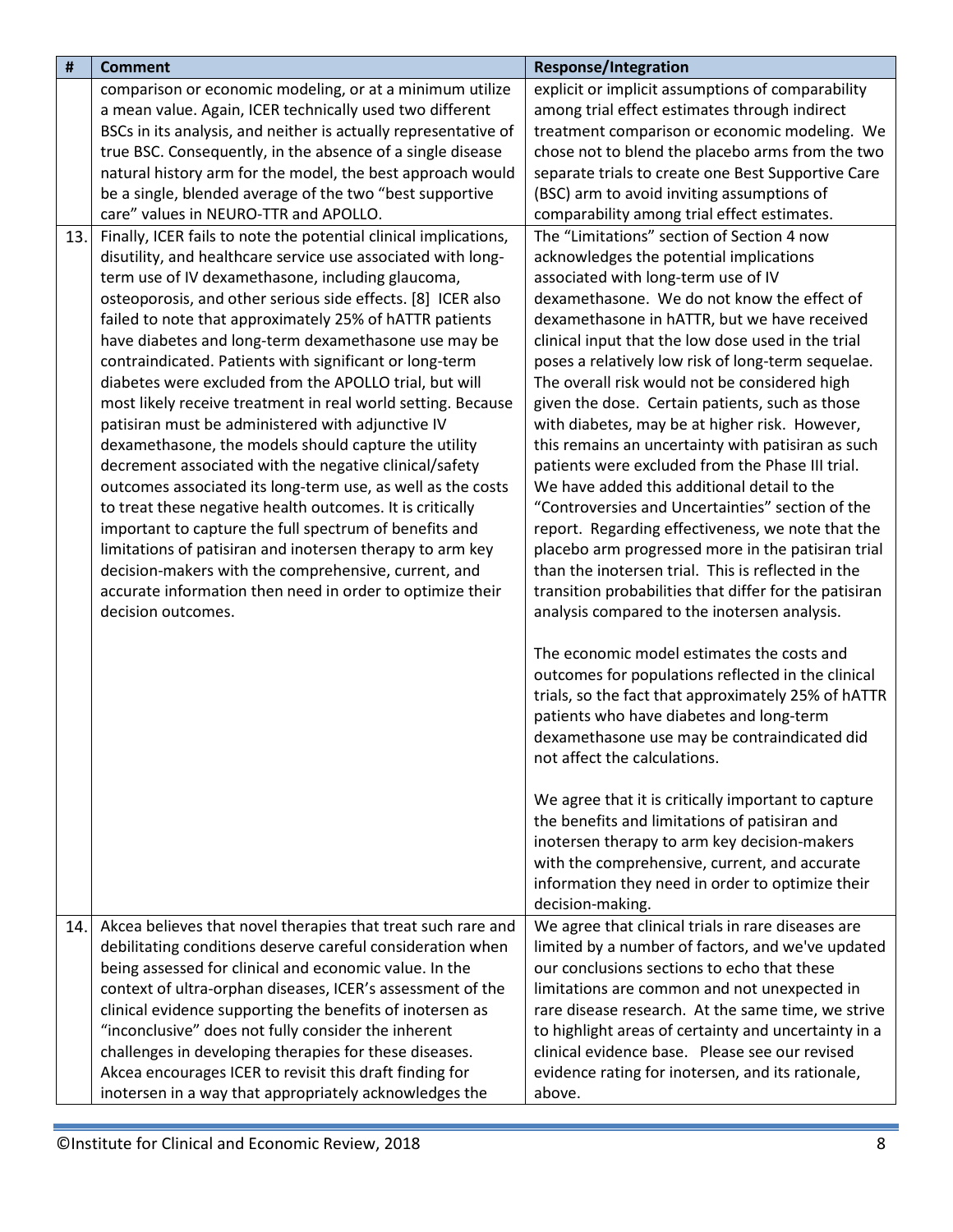<span id="page-8-0"></span>

| #   | <b>Comment</b>                                                | <b>Response/Integration</b>                                                                        |
|-----|---------------------------------------------------------------|----------------------------------------------------------------------------------------------------|
|     | context of developing therapies for ultra-rare diseases and   |                                                                                                    |
|     | the still-developing evidence base for hATTR.                 |                                                                                                    |
| 15. | Akcea also encourages ICER to reexamine their cost-           | We agree that an important aspect of any                                                           |
|     | effectiveness assessment by using a single 'best supportive   | comparative evidence/value assessment is to                                                        |
|     | care' scenario and using data supplied by Akcea to ICER       | ensure that proper comparisons are made,                                                           |
|     | under a separate cover by using PND outcomes to reassign      | ensuring an "apples to apples" evaluation, and                                                     |
|     | patient progression through disease states. Ultimately,       | providing stakeholders with reliably comparable                                                    |
|     | Akcea urges ICER to proceed with caution when evaluating      | data from which to base key decisions. We agree                                                    |
|     | novel therapies, particularly those treating a condition with | that the trials are different enough so that each                                                  |
|     | such a high unmet medical need. A rush to evaluate            | drug should be compared to its own placebo.                                                        |
|     | therapies before their evidence base has fully been           | Unfortunately, the trial design rules out an                                                       |
|     | developed may negatively impact appropriate patient           | "apples to apples" evaluation of one drug                                                          |
|     | access to these therapies and may lead to sub-optimal         | compared to the other.                                                                             |
|     | outcomes for patients in need of treatment.                   |                                                                                                    |
|     |                                                               | We are careful not to expose the models' efficacy                                                  |
|     |                                                               | parameters to confounding as a result of non-                                                      |
|     |                                                               | equivalent control groups across trials. Using PND                                                 |
|     |                                                               | data from each trial we are able to create                                                         |
|     |                                                               | separate transition probabilities for each drug                                                    |
|     |                                                               | (based on their own trial data). We avoid making                                                   |
|     |                                                               | explicit or implicit assumptions of comparability<br>among trial effect estimates through indirect |
|     |                                                               | treatment comparison or economic modeling. We                                                      |
|     |                                                               | chose not to blend the Placebo arms from the two                                                   |
|     |                                                               | separate trials to create one Best Supportive Care                                                 |
|     |                                                               | (BSC) arm to avoid inviting assumptions of                                                         |
|     |                                                               | comparability among trial effect estimates.                                                        |
|     |                                                               |                                                                                                    |
|     |                                                               | We recognize that for newly approved treatments                                                    |
|     |                                                               | there is often limited data available. However,                                                    |
|     |                                                               | patients, clinicians and insurers are still faced with                                             |
|     |                                                               | decisions about how best to use these new agents                                                   |
|     |                                                               | once approved for use. As such, we view                                                            |
|     |                                                               | comparative clinical effectiveness research, and                                                   |
|     |                                                               | cost-effectiveness modeling as a useful and                                                        |
|     |                                                               | important way to identify the key inputs that                                                      |
|     |                                                               | impact the effectiveness and cost of a new                                                         |
|     |                                                               | therapy. Even when there is uncertainty about                                                      |
|     |                                                               | the actual values used in the models, sensitivity                                                  |
|     |                                                               | analyses can highlight the range of plausible                                                      |
|     |                                                               | values and their impact on overall cost-                                                           |
|     |                                                               | effectiveness.                                                                                     |
|     | Alnylam                                                       |                                                                                                    |
| 1.  | As ICER continues its modeling efforts for hATTR              | We recognize that for newly approved treatments                                                    |
|     | amyloidosis therapies, we appreciate its recognition of the   | there is often limited data available. However,                                                    |
|     | strong level of clinical evidence and net health benefits     | patients, clinicians, and insurers are still faced                                                 |
|     | related to ONPATTRO in treating this serious condition. At    | with decisions about how best to use these new                                                     |
|     | the same time, Alnylam appreciates this opportunity to        | agents once approved for use. As such, we view                                                     |
|     | raise ongoing concerns related to ICER's review. Central to   | comparative clinical effectiveness research, and                                                   |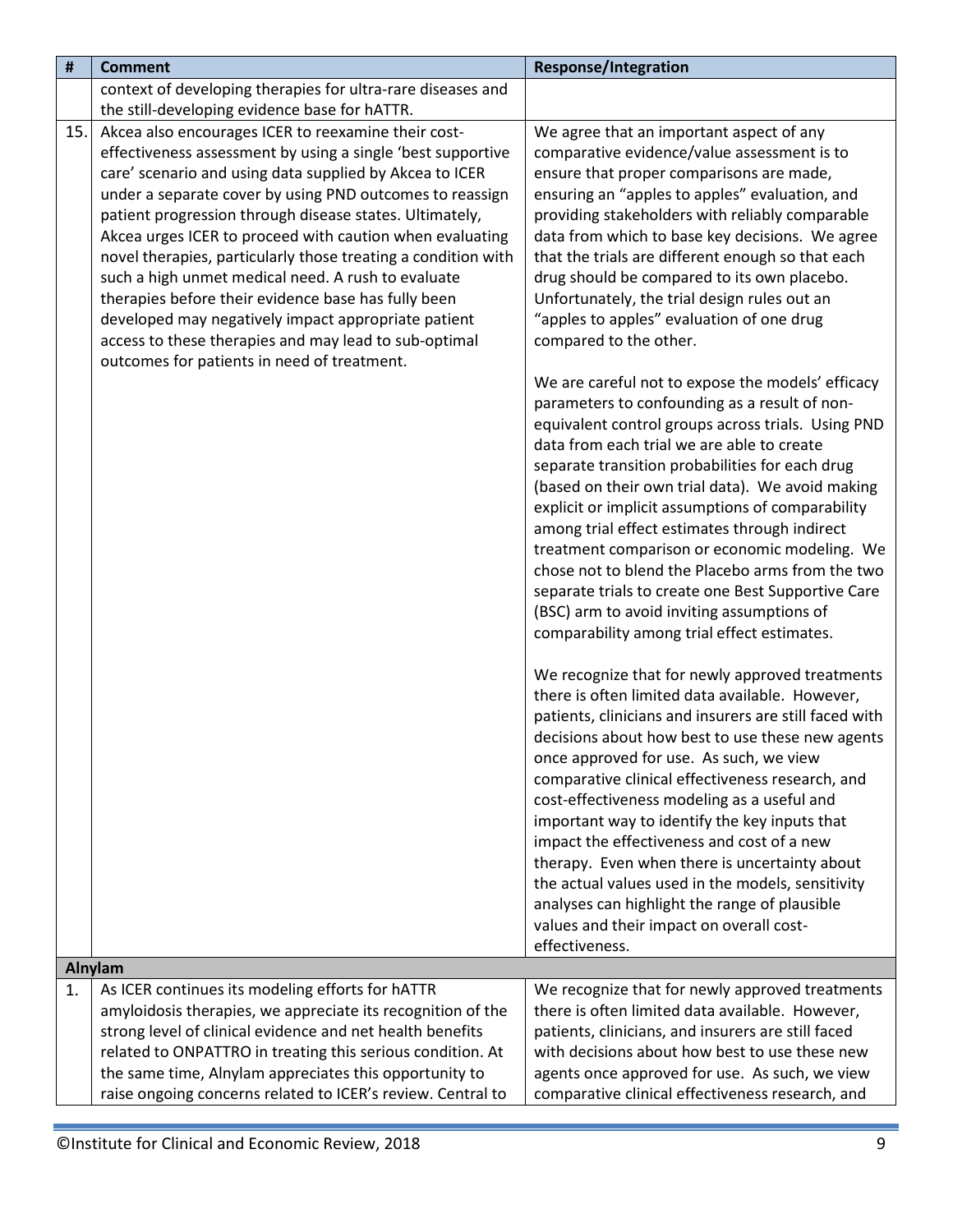| $\pmb{\sharp}$ | <b>Comment</b>                                                                                                                                                                                                                                                                                                                                                                                                                                                                                                                                                                                                                                                                                                                                                                                | <b>Response/Integration</b>                                                                                                                                                                                                                                                                                                                                                                                                                                                                                                                                                                                                                                                                                                                                       |
|----------------|-----------------------------------------------------------------------------------------------------------------------------------------------------------------------------------------------------------------------------------------------------------------------------------------------------------------------------------------------------------------------------------------------------------------------------------------------------------------------------------------------------------------------------------------------------------------------------------------------------------------------------------------------------------------------------------------------------------------------------------------------------------------------------------------------|-------------------------------------------------------------------------------------------------------------------------------------------------------------------------------------------------------------------------------------------------------------------------------------------------------------------------------------------------------------------------------------------------------------------------------------------------------------------------------------------------------------------------------------------------------------------------------------------------------------------------------------------------------------------------------------------------------------------------------------------------------------------|
|                | our comments to date is that any conclusion at this early<br>stage about the long-term assessment of value for money<br>of ONPATTRO is premature. Several peer-reviewed<br>publications of the Phase 3 and Open Label Extension<br>studies for both investigational therapies in the scope of<br>this review are yet to be published, limiting ICER's ability to<br>fully analyze and evaluate the long-term clinical- and cost-<br>effectiveness of ONPATTRO. We believe these limitations<br>will result in underestimating the long-term benefits of<br>breakthrough treatments like ONPATTRO.                                                                                                                                                                                             | cost-effectiveness modeling as a useful and<br>important way to identify the key inputs that<br>impact the effectiveness and cost of a new<br>therapy. Even when there is uncertainty about<br>the actual values used in the models, sensitivity<br>analyses can highlight the range of plausible<br>values and their impact on overall cost-<br>effectiveness.<br>This report uses data that are currently available,<br>and highlights the limitations of these data as well<br>as the qualitative input of a range of stakeholders.                                                                                                                                                                                                                            |
|                |                                                                                                                                                                                                                                                                                                                                                                                                                                                                                                                                                                                                                                                                                                                                                                                               | All stakeholders are invited to submit unpublished<br>data through our Data-in-Confidence policy.                                                                                                                                                                                                                                                                                                                                                                                                                                                                                                                                                                                                                                                                 |
| 2.             | Model omits critical societal benefits: Rapidly progressing<br>and deeply debilitating, the burden of hATTR amyloidosis is<br>tremendous for both patients and those who care for<br>them. This disease significantly impacts patients'<br>independence and sense of normality. It also takes a<br>profound toll on the emotional well-being and careers of<br>caregivers, who must often leave the workforce to assist<br>individuals with hATTR amyloidosis in performing tasks of<br>daily living. The draft evidence report fails to quantify<br>several considerations critical to both individual patients,<br>carers, and society at large, the impact of which is highly<br>relevant for a value assessment of a rare, debilitating<br>disease such as hATTR amyloidosis: (See below) | We agree that there are special considerations<br>with severe, rare diseases. It is for this reason<br>that ICER developed an adaptation of its<br>framework for ultra-rare diseases. This<br>framework includes a societal perspective as an<br>additional base case and provides information on<br>prices to achieve cost-effectiveness thresholds in<br>addition to ICER's standard range of \$50,000 -<br>\$150,000 per QALY gained. While cost-<br>effectiveness produces an estimate of the extra<br>cost to achieve an extra QALY, the value<br>determination that ICER asks its panels to vote on<br>includes many additional attributes that are highly<br>relevant for a value assessment of a rare,<br>debilitating disease such as hATTR amyloidosis. |
| 3.             | Productivity: By assuming that productivity costs accrued in<br>FAP Stage 2 and FAP Stage 3 are the same, ICER's model<br>underestimates the burden of illness associated with FAP<br>Stage 3. Based on patient and physician accounts,<br>caregiving costs in FAP Stage 3 are far higher as patients<br>become entirely dependent on others due to their level of<br>disability.2 From conversations with patients, their<br>caregivers, clinicians and in exploratory analyses, Alnylam<br>has learned that essentially all patients and caregivers lose<br>their ability to work. The level of burden reported by<br>caregivers of hATTR amyloidosis patients is similar to that<br>reported by U.S. caregivers of patients with Alzheimer's<br>disease                                    | We appreciate the sharing of this information and<br>have incorporated it into scenario analysis to<br>explore the impact of these experiences on our<br>conclusions.                                                                                                                                                                                                                                                                                                                                                                                                                                                                                                                                                                                             |
| 4.             | Failure to measure improvements within FAP Stages: As<br>previously mentioned, ICER's model fails to consider the<br>wide spectrum of impairments faced by patients in each<br>FAP Stage, given the insensitivity of this measure. Evidence<br>from the APOLLO trial indicates that patients on best<br>supporting care (BSC) experience rapid and substantial                                                                                                                                                                                                                                                                                                                                                                                                                                | We based the model on FAP stage given the<br>availability of data from the APOLLO trial and an<br>explicit linkage of stage to resource use, costs, and<br>utility data. To address the concern that there<br>may be some differences between treatment and<br>BSC within the same FAP stage, we introduced a                                                                                                                                                                                                                                                                                                                                                                                                                                                     |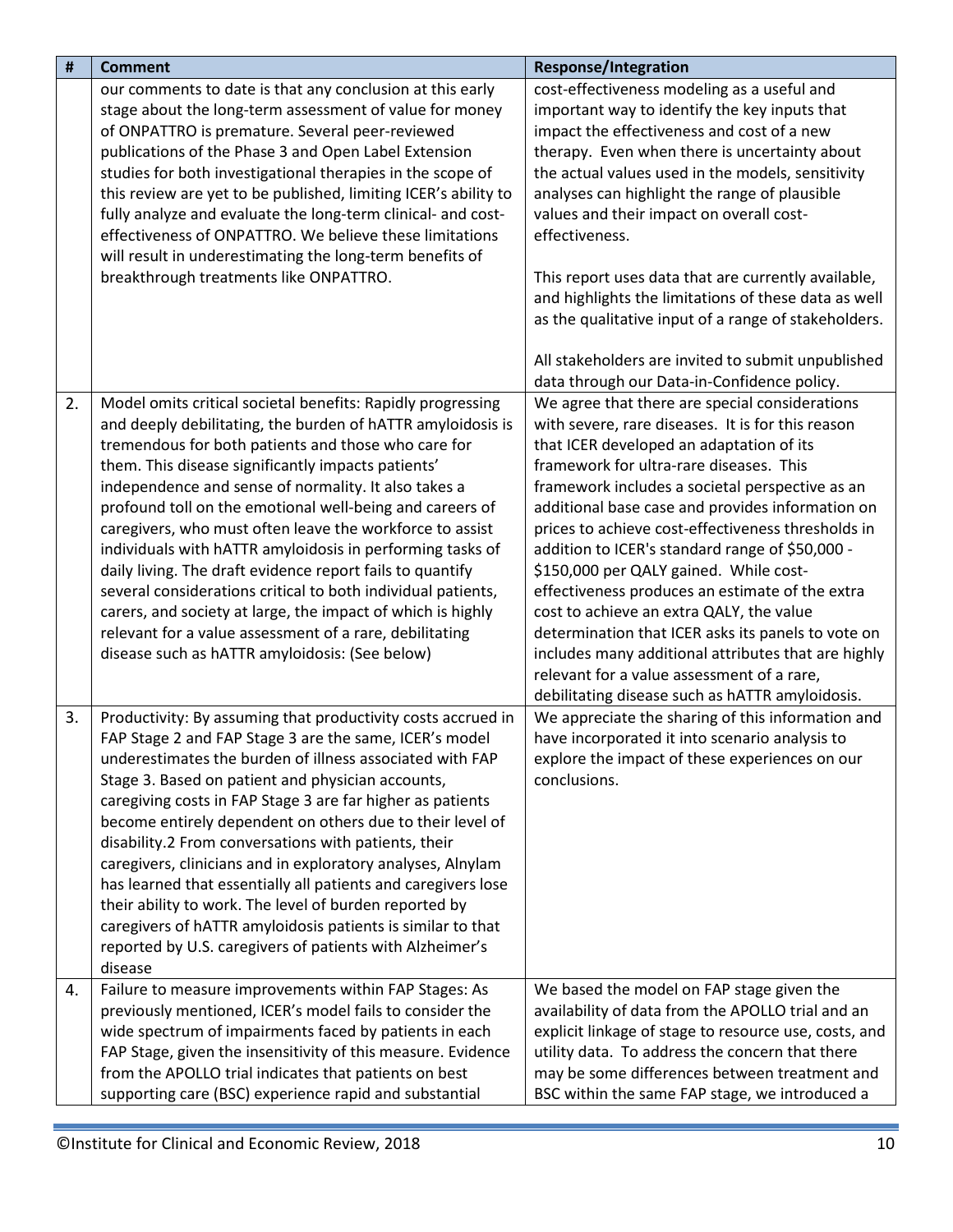| #  | <b>Comment</b>                                                  | <b>Response/Integration</b>                           |
|----|-----------------------------------------------------------------|-------------------------------------------------------|
|    | deterioration in their ability to perform activities of daily   | differential quality-of-life gain for treatment that  |
|    | living (ADL) or engage in social activities, as measured by     | improves over the time period for which the trials    |
|    | the ADL domain of the Norfolk QOL-DN and R-ODS, even if         | showed improvement and then plateaus at a             |
|    | they fail to worsen on a FAP Stage.4-6 In contrast,             | maximum value that is maintained for the rest of      |
|    | ONPATTRO demonstrated substantial ability to stabilize          | the patient's life. Thus, benefit from the drug is    |
|    | these aspects of hATTR amyloidosis. ICER should consider        | hard wired into the model beyond the time             |
|    | that ONPATTRO's ability to mitigate disease progression         | measured in the trial and on the appropriate          |
|    | would likely lead to differential impacts between               | outcome scale (i.e., the QALY utility). Formal and    |
|    | ONPATTRO and BSC with respect to both formal and                | informal costs are varied in scenario analyses. The   |
|    | informal costs associated with this disease.                    | results show the impact on the conclusions when       |
|    |                                                                 | different values for costs are assumed.               |
|    |                                                                 |                                                       |
| 5. | Societal value of treating rare, severe disease is not          | Attempts to measure whether the public                |
|    | captured: A number of empirical studies have shown that         | expresses preference for treatment of rare            |
|    | society places strong value in treating rare, severe diseases,  | diseases over more prevalent ones have found          |
|    | including placing equal or even greater priority on treating    | weak or inconsistent preference for rarity. There     |
|    | the most urgent or dire cases, etc.7-10 QALYs, however, do      | is also an ethical implication of using different     |
|    | not reflect the true value of substantial health gains for a    | thresholds, in that this implies different valuations |
|    | small number of people, instead equating them to marginal       | of health improvements for patients with rare         |
|    | health gains for a large number of people.                      | diseases than for patients with common diseases.      |
|    |                                                                 | That said, ICER has created a separate procedure      |
|    |                                                                 | for evaluating drugs for rare diseases. As part of    |
|    |                                                                 | that procedure, we adapt our analyses to provide      |
|    |                                                                 | willingness-to-pay threshold results for a broader    |
|    |                                                                 | range, in addition to a scenario analysis inclusive   |
|    |                                                                 | of broader societal costs. In addition, our report    |
|    |                                                                 | sections on "Other Benefits and Disadvantages"        |
|    |                                                                 | and "Contextual Considerations" include a             |
|    |                                                                 | broader frame to seek evidence and perspective        |
|    |                                                                 | on the potential for these treatments to affect       |
|    |                                                                 | positively the family, school, and community.         |
| 6. | Forward-looking value: The interventions in this review are     | We agree that real option value is a key              |
|    | the first therapies to effectively treat hATTR amyloidosis,     | consideration, and that is captured in our            |
|    | and as such, they may generate a so-called "option value,"      | "Contextual Considerations" section, as an            |
|    | i.e., extending patients' lives to benefit from future          | important element of our reports and public           |
|    | effective therapies. ONPATTRO also represents the first in a    | meetings. We believe most treatments in the           |
|    | new therapeutic class of medicines, RNAi therapeutics,          | health care system provide option value, so we        |
|    | which have the potential to help medical science address a      | cannot use it as a metric for distinguishing the      |
|    | wide array of serious diseases. The cost of research and        | comparative value of different treatments.            |
|    | development and investment that Alnylam has committed           | Option value has not historically been a standard     |
|    | to developing this new class of medicines is expected to        | element of cost-effectiveness analyses, and more      |
|    | result in substantial scientific spillovers, as other           | methodologic research and data are needed             |
|    | manufacturers benefit from these investments when using         | before their standard inclusion.                      |
|    | this novel approach to develop future medicines.                |                                                       |
| 7. | Model design fails to capture treatment benefits: As            | The model uses trial data reporting progression by    |
|    | designed, the structure of ICER's model significantly           | PND stage (and FAP stage). The model links the        |
|    | underestimates the rapidity of disease progression and          | difference in progression (by new treatment or        |
|    | significant disability experienced by patients living with this | BSC) to differences in cost and QALY data reported    |
|    | devastating disease. By systematically underestimating          | by FAP stage. To the extent that these trial data     |
|    | these factors, ICER's model is not designed to mirror the       | capture the experience of hATTR patients, the         |
|    |                                                                 |                                                       |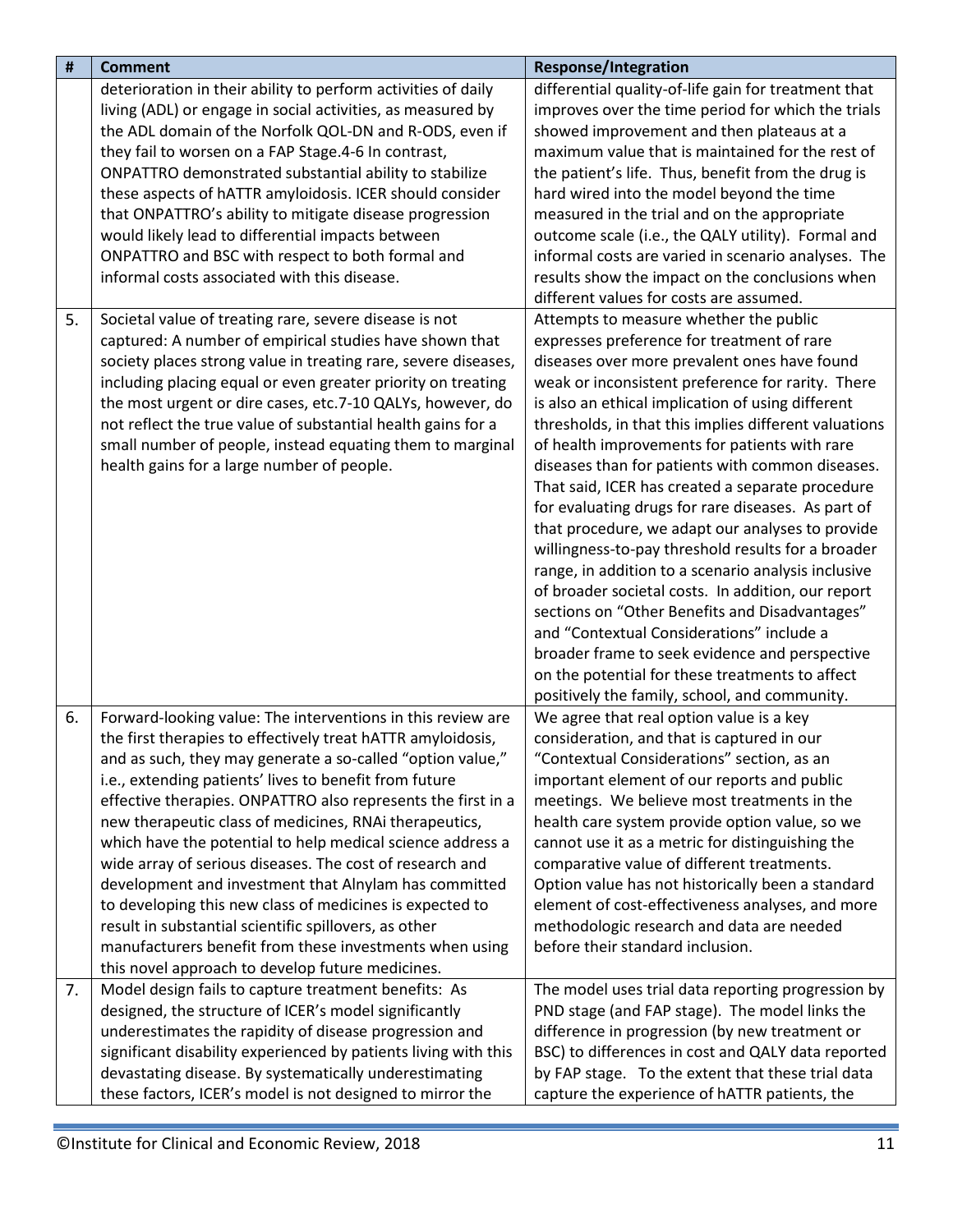| #   | <b>Comment</b>                                                 | <b>Response/Integration</b>                          |
|-----|----------------------------------------------------------------|------------------------------------------------------|
|     | real-world experience of hATTR amyloidosis patients, nor is    | model can estimate the differences in expected       |
|     | it capable of capturing the full benefits of ONPATTRO.         | costs and QALYs. Uncertainty surrounding the         |
|     |                                                                | values for each disease stage are illustrated in the |
|     |                                                                | sensitivity analysis, scenario analysis, and         |
|     |                                                                | probabilistic sensitivity analysis. The overall      |
|     |                                                                | conclusion appears robust to assumptions about       |
|     |                                                                | most parameters. The Tornado plot indicates (by      |
|     |                                                                | size of the bar) which parameters have the most      |
|     |                                                                | impact (e.g., the drug's price).                     |
| 8.  | Notably, ICER uses FAP Stage progression to model natural      | We agree that the full value of a product should     |
|     | history of hATTR amyloidosis in the cost effectiveness         | include other facets besides simply ambulation;      |
|     | model; however, FAP Stages are defined only by gross           | for this reason, we decided to include an            |
|     | changes in ambulatory status and this understates the          | assumption that quality of life improves on          |
|     | impact of the multi-system effects of the disease, the rapid   | treatment as disease stage improves but also         |
|     | deterioration in quality of life and mortality risk that these | while patients remain in their current stage.        |
|     | patients face within each FAP Stage. Notably, FAP Stages       | However, the only data available from the trial      |
|     | may be too rudimentary to capture changes in ambulatory        | that can be reliably linked to utility information   |
|     | status during the 18-month time period of the APOLLO           | are provided by FAP, PND, and Norfolk Qol-DN         |
|     | study. Every other ambulatory measure evaluated in the         | values, all of which we used in the model.           |
|     | APOLLO study showed substantially more separation              |                                                      |
|     | between ONPATTRO treatment and placebo over this time          |                                                      |
|     | period, suggesting that FAP Stage is simply not a sufficiently |                                                      |
|     | sensitive instrument for measuring changes in ambulation       |                                                      |
|     | over this time period.7 As a result, ICER's model design       |                                                      |
|     | significantly underestimates ONPATTRO's ability to improve     |                                                      |
|     | critical patient outcomes, including ambulation, autonomic     |                                                      |
|     | symptoms, quality of life, and mortality.                      |                                                      |
| 9.  | ICER has updated its model to introduce limited utility gains  | See below.                                           |
|     | for patients within FAP Stage to account for changes in        |                                                      |
|     | patient outcomes not captured in FAP stage, and                |                                                      |
|     | introduced FAP stages with and without severe cardiac          |                                                      |
|     | involvement. While we credit ICER for attempting to            |                                                      |
|     | mitigate some of the limitations of FAP Stages, significant    |                                                      |
|     | improvements are needed in ICER's model to fairly assess       |                                                      |
|     | the value of innovative products in this therapeutic area.     |                                                      |
|     | Addressing the following would likely generate very            |                                                      |
|     | different-and more accurate-results: (See below)               |                                                      |
| 10. | Area #1: ICER should maintain adjustments in quality of life   | We agree that there is a possibility that            |
|     | / utility beyond 18 months. ICER's approach assumes no         | improvement in the mNIS+7 may be linked to           |
|     | benefits for patients treated with ONPATTRO after 18           | improvement in utilities. The new base case for      |
|     | months if they are within the same FAP Stage; however,         | the economic model maintains QALY gain among         |
|     | results of open label extension studies show that              | treated patients for the entire model time horizon   |
|     | ONPATTRO has persistent treatment benefit, as measured         | as described earlier.                                |
|     | by mNIS+7, for at least 36 months.12 Similarly, there is       |                                                      |
|     | ample evidence in the natural history to show that patients    |                                                      |
|     | treated with BSC will inexorably deteriorate on quality of     |                                                      |
|     | life and other disease measures as a function of time.13-15    |                                                      |
|     | Failing to adjust for these changes over time implies that     |                                                      |
|     | patients who do not progress on a FAP Stage are assumed        |                                                      |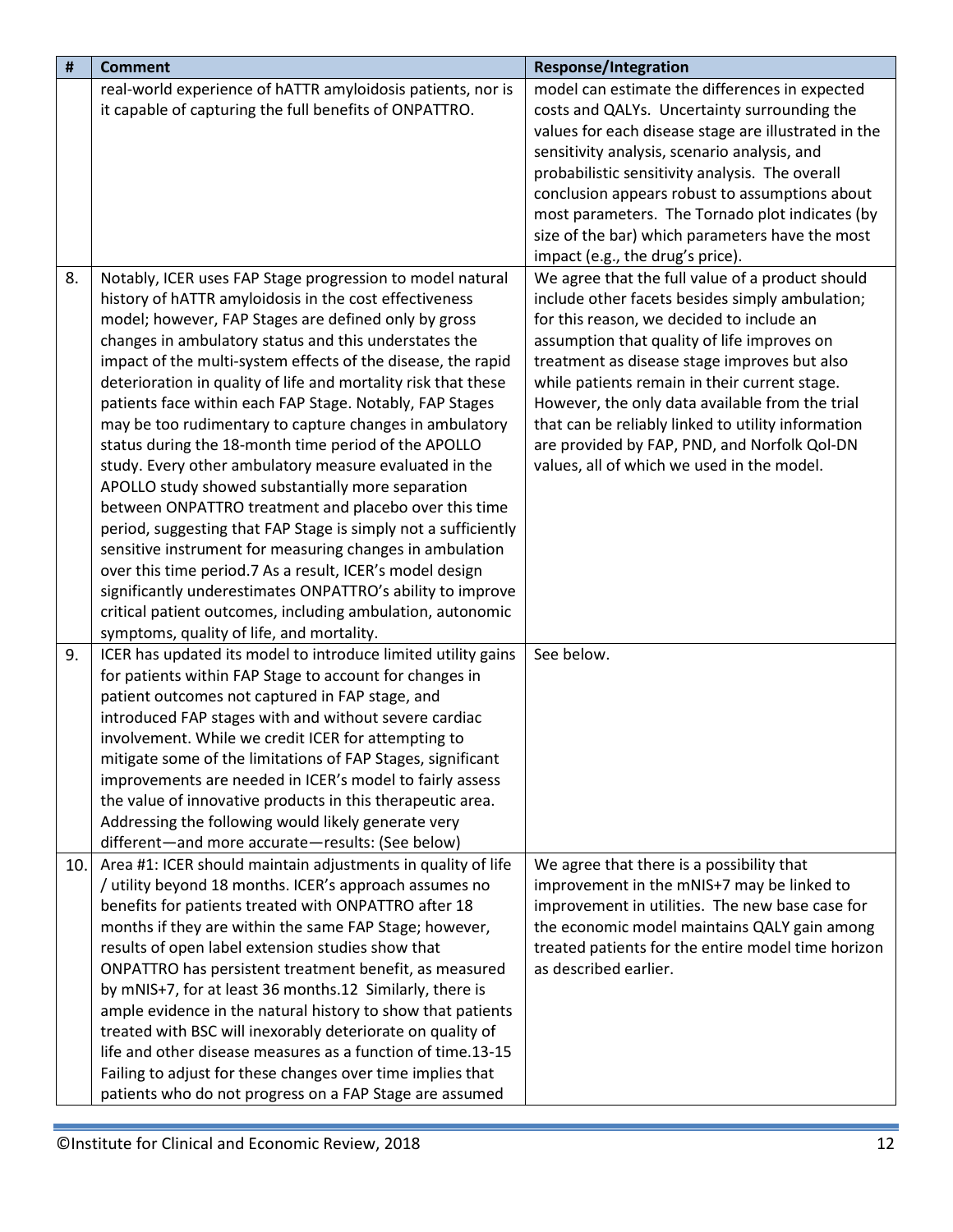| <b>Comment</b>                                            | <b>Response/Integration</b>                                                                                                                                                                                                                                                                                                                                                                                                                                                                                                                                                                                                                                                                                                                                                                                                                                                                                                                                                                                                                                                                                                                                                                                                                                                                                                                                                                                                                                                                                                                                                                                                                                                                                                                                                                                                                                                                                                                                                                                                                                                                                                                                                                                                                                                                                                                                                                                          |
|-----------------------------------------------------------|----------------------------------------------------------------------------------------------------------------------------------------------------------------------------------------------------------------------------------------------------------------------------------------------------------------------------------------------------------------------------------------------------------------------------------------------------------------------------------------------------------------------------------------------------------------------------------------------------------------------------------------------------------------------------------------------------------------------------------------------------------------------------------------------------------------------------------------------------------------------------------------------------------------------------------------------------------------------------------------------------------------------------------------------------------------------------------------------------------------------------------------------------------------------------------------------------------------------------------------------------------------------------------------------------------------------------------------------------------------------------------------------------------------------------------------------------------------------------------------------------------------------------------------------------------------------------------------------------------------------------------------------------------------------------------------------------------------------------------------------------------------------------------------------------------------------------------------------------------------------------------------------------------------------------------------------------------------------------------------------------------------------------------------------------------------------------------------------------------------------------------------------------------------------------------------------------------------------------------------------------------------------------------------------------------------------------------------------------------------------------------------------------------------------|
| to worsen on quality of life at the same rate after 18    |                                                                                                                                                                                                                                                                                                                                                                                                                                                                                                                                                                                                                                                                                                                                                                                                                                                                                                                                                                                                                                                                                                                                                                                                                                                                                                                                                                                                                                                                                                                                                                                                                                                                                                                                                                                                                                                                                                                                                                                                                                                                                                                                                                                                                                                                                                                                                                                                                      |
| months, which is inconsistent with currently available    |                                                                                                                                                                                                                                                                                                                                                                                                                                                                                                                                                                                                                                                                                                                                                                                                                                                                                                                                                                                                                                                                                                                                                                                                                                                                                                                                                                                                                                                                                                                                                                                                                                                                                                                                                                                                                                                                                                                                                                                                                                                                                                                                                                                                                                                                                                                                                                                                                      |
| evidence. To address these issues, ICER should consider   |                                                                                                                                                                                                                                                                                                                                                                                                                                                                                                                                                                                                                                                                                                                                                                                                                                                                                                                                                                                                                                                                                                                                                                                                                                                                                                                                                                                                                                                                                                                                                                                                                                                                                                                                                                                                                                                                                                                                                                                                                                                                                                                                                                                                                                                                                                                                                                                                                      |
| maintaining utility gain among ONPATTRO-treated patients  |                                                                                                                                                                                                                                                                                                                                                                                                                                                                                                                                                                                                                                                                                                                                                                                                                                                                                                                                                                                                                                                                                                                                                                                                                                                                                                                                                                                                                                                                                                                                                                                                                                                                                                                                                                                                                                                                                                                                                                                                                                                                                                                                                                                                                                                                                                                                                                                                                      |
| for at least 36 months (and consider extrapolation curves |                                                                                                                                                                                                                                                                                                                                                                                                                                                                                                                                                                                                                                                                                                                                                                                                                                                                                                                                                                                                                                                                                                                                                                                                                                                                                                                                                                                                                                                                                                                                                                                                                                                                                                                                                                                                                                                                                                                                                                                                                                                                                                                                                                                                                                                                                                                                                                                                                      |
| beyond 36 months) and utility loss among patients         |                                                                                                                                                                                                                                                                                                                                                                                                                                                                                                                                                                                                                                                                                                                                                                                                                                                                                                                                                                                                                                                                                                                                                                                                                                                                                                                                                                                                                                                                                                                                                                                                                                                                                                                                                                                                                                                                                                                                                                                                                                                                                                                                                                                                                                                                                                                                                                                                                      |
| receiving BSC.                                            |                                                                                                                                                                                                                                                                                                                                                                                                                                                                                                                                                                                                                                                                                                                                                                                                                                                                                                                                                                                                                                                                                                                                                                                                                                                                                                                                                                                                                                                                                                                                                                                                                                                                                                                                                                                                                                                                                                                                                                                                                                                                                                                                                                                                                                                                                                                                                                                                                      |
| Area #2: ICER should consider differential impacts of     | We would like to base a differential mortality                                                                                                                                                                                                                                                                                                                                                                                                                                                                                                                                                                                                                                                                                                                                                                                                                                                                                                                                                                                                                                                                                                                                                                                                                                                                                                                                                                                                                                                                                                                                                                                                                                                                                                                                                                                                                                                                                                                                                                                                                                                                                                                                                                                                                                                                                                                                                                       |
|                                                           | benefit with FAP stage between a new drug and                                                                                                                                                                                                                                                                                                                                                                                                                                                                                                                                                                                                                                                                                                                                                                                                                                                                                                                                                                                                                                                                                                                                                                                                                                                                                                                                                                                                                                                                                                                                                                                                                                                                                                                                                                                                                                                                                                                                                                                                                                                                                                                                                                                                                                                                                                                                                                        |
|                                                           | BSC on evidence (e.g., a hazard ratio). We                                                                                                                                                                                                                                                                                                                                                                                                                                                                                                                                                                                                                                                                                                                                                                                                                                                                                                                                                                                                                                                                                                                                                                                                                                                                                                                                                                                                                                                                                                                                                                                                                                                                                                                                                                                                                                                                                                                                                                                                                                                                                                                                                                                                                                                                                                                                                                           |
|                                                           | estimated input parameter values for the disease-                                                                                                                                                                                                                                                                                                                                                                                                                                                                                                                                                                                                                                                                                                                                                                                                                                                                                                                                                                                                                                                                                                                                                                                                                                                                                                                                                                                                                                                                                                                                                                                                                                                                                                                                                                                                                                                                                                                                                                                                                                                                                                                                                                                                                                                                                                                                                                    |
|                                                           | specific mortality rate for each stage of disease                                                                                                                                                                                                                                                                                                                                                                                                                                                                                                                                                                                                                                                                                                                                                                                                                                                                                                                                                                                                                                                                                                                                                                                                                                                                                                                                                                                                                                                                                                                                                                                                                                                                                                                                                                                                                                                                                                                                                                                                                                                                                                                                                                                                                                                                                                                                                                    |
|                                                           | and stage-specific disease progression rates                                                                                                                                                                                                                                                                                                                                                                                                                                                                                                                                                                                                                                                                                                                                                                                                                                                                                                                                                                                                                                                                                                                                                                                                                                                                                                                                                                                                                                                                                                                                                                                                                                                                                                                                                                                                                                                                                                                                                                                                                                                                                                                                                                                                                                                                                                                                                                         |
|                                                           | through calibration. The calibration targets were                                                                                                                                                                                                                                                                                                                                                                                                                                                                                                                                                                                                                                                                                                                                                                                                                                                                                                                                                                                                                                                                                                                                                                                                                                                                                                                                                                                                                                                                                                                                                                                                                                                                                                                                                                                                                                                                                                                                                                                                                                                                                                                                                                                                                                                                                                                                                                    |
|                                                           | the distribution of outcomes from the APOLLO                                                                                                                                                                                                                                                                                                                                                                                                                                                                                                                                                                                                                                                                                                                                                                                                                                                                                                                                                                                                                                                                                                                                                                                                                                                                                                                                                                                                                                                                                                                                                                                                                                                                                                                                                                                                                                                                                                                                                                                                                                                                                                                                                                                                                                                                                                                                                                         |
|                                                           | trial (for patisiran) and the survival curves                                                                                                                                                                                                                                                                                                                                                                                                                                                                                                                                                                                                                                                                                                                                                                                                                                                                                                                                                                                                                                                                                                                                                                                                                                                                                                                                                                                                                                                                                                                                                                                                                                                                                                                                                                                                                                                                                                                                                                                                                                                                                                                                                                                                                                                                                                                                                                        |
|                                                           | presented in Swiecicki et al. (2015). The 100-best                                                                                                                                                                                                                                                                                                                                                                                                                                                                                                                                                                                                                                                                                                                                                                                                                                                                                                                                                                                                                                                                                                                                                                                                                                                                                                                                                                                                                                                                                                                                                                                                                                                                                                                                                                                                                                                                                                                                                                                                                                                                                                                                                                                                                                                                                                                                                                   |
|                                                           | fitting input sets tended to result in slightly higher                                                                                                                                                                                                                                                                                                                                                                                                                                                                                                                                                                                                                                                                                                                                                                                                                                                                                                                                                                                                                                                                                                                                                                                                                                                                                                                                                                                                                                                                                                                                                                                                                                                                                                                                                                                                                                                                                                                                                                                                                                                                                                                                                                                                                                                                                                                                                               |
|                                                           | (but well within the 95% confidence interval) 18-                                                                                                                                                                                                                                                                                                                                                                                                                                                                                                                                                                                                                                                                                                                                                                                                                                                                                                                                                                                                                                                                                                                                                                                                                                                                                                                                                                                                                                                                                                                                                                                                                                                                                                                                                                                                                                                                                                                                                                                                                                                                                                                                                                                                                                                                                                                                                                    |
|                                                           | month mortality, but fit long-term mortality                                                                                                                                                                                                                                                                                                                                                                                                                                                                                                                                                                                                                                                                                                                                                                                                                                                                                                                                                                                                                                                                                                                                                                                                                                                                                                                                                                                                                                                                                                                                                                                                                                                                                                                                                                                                                                                                                                                                                                                                                                                                                                                                                                                                                                                                                                                                                                         |
|                                                           | curves for the "Stage 2" and "no severe cardiac                                                                                                                                                                                                                                                                                                                                                                                                                                                                                                                                                                                                                                                                                                                                                                                                                                                                                                                                                                                                                                                                                                                                                                                                                                                                                                                                                                                                                                                                                                                                                                                                                                                                                                                                                                                                                                                                                                                                                                                                                                                                                                                                                                                                                                                                                                                                                                      |
|                                                           | involvement" populations well.                                                                                                                                                                                                                                                                                                                                                                                                                                                                                                                                                                                                                                                                                                                                                                                                                                                                                                                                                                                                                                                                                                                                                                                                                                                                                                                                                                                                                                                                                                                                                                                                                                                                                                                                                                                                                                                                                                                                                                                                                                                                                                                                                                                                                                                                                                                                                                                       |
|                                                           |                                                                                                                                                                                                                                                                                                                                                                                                                                                                                                                                                                                                                                                                                                                                                                                                                                                                                                                                                                                                                                                                                                                                                                                                                                                                                                                                                                                                                                                                                                                                                                                                                                                                                                                                                                                                                                                                                                                                                                                                                                                                                                                                                                                                                                                                                                                                                                                                                      |
|                                                           |                                                                                                                                                                                                                                                                                                                                                                                                                                                                                                                                                                                                                                                                                                                                                                                                                                                                                                                                                                                                                                                                                                                                                                                                                                                                                                                                                                                                                                                                                                                                                                                                                                                                                                                                                                                                                                                                                                                                                                                                                                                                                                                                                                                                                                                                                                                                                                                                                      |
|                                                           |                                                                                                                                                                                                                                                                                                                                                                                                                                                                                                                                                                                                                                                                                                                                                                                                                                                                                                                                                                                                                                                                                                                                                                                                                                                                                                                                                                                                                                                                                                                                                                                                                                                                                                                                                                                                                                                                                                                                                                                                                                                                                                                                                                                                                                                                                                                                                                                                                      |
|                                                           |                                                                                                                                                                                                                                                                                                                                                                                                                                                                                                                                                                                                                                                                                                                                                                                                                                                                                                                                                                                                                                                                                                                                                                                                                                                                                                                                                                                                                                                                                                                                                                                                                                                                                                                                                                                                                                                                                                                                                                                                                                                                                                                                                                                                                                                                                                                                                                                                                      |
|                                                           | The model incorporates severe cardiac                                                                                                                                                                                                                                                                                                                                                                                                                                                                                                                                                                                                                                                                                                                                                                                                                                                                                                                                                                                                                                                                                                                                                                                                                                                                                                                                                                                                                                                                                                                                                                                                                                                                                                                                                                                                                                                                                                                                                                                                                                                                                                                                                                                                                                                                                                                                                                                |
|                                                           | involvement using three separate health states                                                                                                                                                                                                                                                                                                                                                                                                                                                                                                                                                                                                                                                                                                                                                                                                                                                                                                                                                                                                                                                                                                                                                                                                                                                                                                                                                                                                                                                                                                                                                                                                                                                                                                                                                                                                                                                                                                                                                                                                                                                                                                                                                                                                                                                                                                                                                                       |
|                                                           | (i.e., one for each FAP stage) for people with NT-<br>proBNP > 3000. These states exist to recognize                                                                                                                                                                                                                                                                                                                                                                                                                                                                                                                                                                                                                                                                                                                                                                                                                                                                                                                                                                                                                                                                                                                                                                                                                                                                                                                                                                                                                                                                                                                                                                                                                                                                                                                                                                                                                                                                                                                                                                                                                                                                                                                                                                                                                                                                                                                 |
|                                                           | the extensive toll that severe cardiac involvement                                                                                                                                                                                                                                                                                                                                                                                                                                                                                                                                                                                                                                                                                                                                                                                                                                                                                                                                                                                                                                                                                                                                                                                                                                                                                                                                                                                                                                                                                                                                                                                                                                                                                                                                                                                                                                                                                                                                                                                                                                                                                                                                                                                                                                                                                                                                                                   |
|                                                           | imposes with a) lower quality of life, b) higher                                                                                                                                                                                                                                                                                                                                                                                                                                                                                                                                                                                                                                                                                                                                                                                                                                                                                                                                                                                                                                                                                                                                                                                                                                                                                                                                                                                                                                                                                                                                                                                                                                                                                                                                                                                                                                                                                                                                                                                                                                                                                                                                                                                                                                                                                                                                                                     |
|                                                           | costs, and c) greater mortality. In this way, the                                                                                                                                                                                                                                                                                                                                                                                                                                                                                                                                                                                                                                                                                                                                                                                                                                                                                                                                                                                                                                                                                                                                                                                                                                                                                                                                                                                                                                                                                                                                                                                                                                                                                                                                                                                                                                                                                                                                                                                                                                                                                                                                                                                                                                                                                                                                                                    |
|                                                           | model acknowledges that severe cardiac                                                                                                                                                                                                                                                                                                                                                                                                                                                                                                                                                                                                                                                                                                                                                                                                                                                                                                                                                                                                                                                                                                                                                                                                                                                                                                                                                                                                                                                                                                                                                                                                                                                                                                                                                                                                                                                                                                                                                                                                                                                                                                                                                                                                                                                                                                                                                                               |
|                                                           | involvement is a major contributor of morbidity                                                                                                                                                                                                                                                                                                                                                                                                                                                                                                                                                                                                                                                                                                                                                                                                                                                                                                                                                                                                                                                                                                                                                                                                                                                                                                                                                                                                                                                                                                                                                                                                                                                                                                                                                                                                                                                                                                                                                                                                                                                                                                                                                                                                                                                                                                                                                                      |
|                                                           | and mortality for patients with hATTR amyloidosis                                                                                                                                                                                                                                                                                                                                                                                                                                                                                                                                                                                                                                                                                                                                                                                                                                                                                                                                                                                                                                                                                                                                                                                                                                                                                                                                                                                                                                                                                                                                                                                                                                                                                                                                                                                                                                                                                                                                                                                                                                                                                                                                                                                                                                                                                                                                                                    |
|                                                           | in the US. However, the base case does NOT                                                                                                                                                                                                                                                                                                                                                                                                                                                                                                                                                                                                                                                                                                                                                                                                                                                                                                                                                                                                                                                                                                                                                                                                                                                                                                                                                                                                                                                                                                                                                                                                                                                                                                                                                                                                                                                                                                                                                                                                                                                                                                                                                                                                                                                                                                                                                                           |
|                                                           | assume that treatment with either patisiran or                                                                                                                                                                                                                                                                                                                                                                                                                                                                                                                                                                                                                                                                                                                                                                                                                                                                                                                                                                                                                                                                                                                                                                                                                                                                                                                                                                                                                                                                                                                                                                                                                                                                                                                                                                                                                                                                                                                                                                                                                                                                                                                                                                                                                                                                                                                                                                       |
|                                                           | inotersen affects this trajectory, as we did not find                                                                                                                                                                                                                                                                                                                                                                                                                                                                                                                                                                                                                                                                                                                                                                                                                                                                                                                                                                                                                                                                                                                                                                                                                                                                                                                                                                                                                                                                                                                                                                                                                                                                                                                                                                                                                                                                                                                                                                                                                                                                                                                                                                                                                                                                                                                                                                |
|                                                           | or receive any data to support claims of changes                                                                                                                                                                                                                                                                                                                                                                                                                                                                                                                                                                                                                                                                                                                                                                                                                                                                                                                                                                                                                                                                                                                                                                                                                                                                                                                                                                                                                                                                                                                                                                                                                                                                                                                                                                                                                                                                                                                                                                                                                                                                                                                                                                                                                                                                                                                                                                     |
|                                                           | in the proportion of patients with severe cardiac                                                                                                                                                                                                                                                                                                                                                                                                                                                                                                                                                                                                                                                                                                                                                                                                                                                                                                                                                                                                                                                                                                                                                                                                                                                                                                                                                                                                                                                                                                                                                                                                                                                                                                                                                                                                                                                                                                                                                                                                                                                                                                                                                                                                                                                                                                                                                                    |
|                                                           | involvement due to treatment.                                                                                                                                                                                                                                                                                                                                                                                                                                                                                                                                                                                                                                                                                                                                                                                                                                                                                                                                                                                                                                                                                                                                                                                                                                                                                                                                                                                                                                                                                                                                                                                                                                                                                                                                                                                                                                                                                                                                                                                                                                                                                                                                                                                                                                                                                                                                                                                        |
|                                                           |                                                                                                                                                                                                                                                                                                                                                                                                                                                                                                                                                                                                                                                                                                                                                                                                                                                                                                                                                                                                                                                                                                                                                                                                                                                                                                                                                                                                                                                                                                                                                                                                                                                                                                                                                                                                                                                                                                                                                                                                                                                                                                                                                                                                                                                                                                                                                                                                                      |
|                                                           |                                                                                                                                                                                                                                                                                                                                                                                                                                                                                                                                                                                                                                                                                                                                                                                                                                                                                                                                                                                                                                                                                                                                                                                                                                                                                                                                                                                                                                                                                                                                                                                                                                                                                                                                                                                                                                                                                                                                                                                                                                                                                                                                                                                                                                                                                                                                                                                                                      |
| disease.                                                  |                                                                                                                                                                                                                                                                                                                                                                                                                                                                                                                                                                                                                                                                                                                                                                                                                                                                                                                                                                                                                                                                                                                                                                                                                                                                                                                                                                                                                                                                                                                                                                                                                                                                                                                                                                                                                                                                                                                                                                                                                                                                                                                                                                                                                                                                                                                                                                                                                      |
|                                                           | We agree that a drug's efficacy is best estimated                                                                                                                                                                                                                                                                                                                                                                                                                                                                                                                                                                                                                                                                                                                                                                                                                                                                                                                                                                                                                                                                                                                                                                                                                                                                                                                                                                                                                                                                                                                                                                                                                                                                                                                                                                                                                                                                                                                                                                                                                                                                                                                                                                                                                                                                                                                                                                    |
|                                                           | from that drug's data; however, when no such                                                                                                                                                                                                                                                                                                                                                                                                                                                                                                                                                                                                                                                                                                                                                                                                                                                                                                                                                                                                                                                                                                                                                                                                                                                                                                                                                                                                                                                                                                                                                                                                                                                                                                                                                                                                                                                                                                                                                                                                                                                                                                                                                                                                                                                                                                                                                                         |
|                                                           | data are made available, second best options                                                                                                                                                                                                                                                                                                                                                                                                                                                                                                                                                                                                                                                                                                                                                                                                                                                                                                                                                                                                                                                                                                                                                                                                                                                                                                                                                                                                                                                                                                                                                                                                                                                                                                                                                                                                                                                                                                                                                                                                                                                                                                                                                                                                                                                                                                                                                                         |
|                                                           | must be considered. ICER is grateful for recently                                                                                                                                                                                                                                                                                                                                                                                                                                                                                                                                                                                                                                                                                                                                                                                                                                                                                                                                                                                                                                                                                                                                                                                                                                                                                                                                                                                                                                                                                                                                                                                                                                                                                                                                                                                                                                                                                                                                                                                                                                                                                                                                                                                                                                                                                                                                                                    |
|                                                           | ONPATTRO and BSC on neuropathy-related mortality, even<br>"within health state." In the U.S., the leading causes of<br>mortality from the neuropathic manifestations of disease in<br>hATTR amyloidosis are related to wasting attributed to<br>progressive peripheral and/or autonomic neuropathy. FAP<br>Stage is fundamentally linked to ambulation and fails to<br>adequately measure how these manifestations impact<br>mortality. In the APOLLO study, ONPATTRO demonstrated<br>an ability to stabilize or improve wasting of disease, as<br>evidenced through multiple measures of peripheral and<br>autonomic neuropathy (e.g., modified Body Mass Index,<br>COMPASS 31). By failing to incorporate the role these<br>autonomic-related disease impacts have on hATTR<br>amyloidosis progression, this model underestimates impact<br>of disease on patients whose mortality risk increases under<br>BSC, and the impacts of ONPATTRO on mortality. ICER<br>should consider differential impacts of ONPATTRO and BSC<br>on neuropathy-related mortality even within FAP Stage.<br>Area #3: ICER should improve the approach to model<br>cardiac progression and mortality benefits in the base case<br>analysis. Cardiac involvement is a major contributor of<br>death for patients with hATTR amyloidosis in the U.S.<br>Unfortunately, ICER's base case model does not allow for<br>changes in the proportion of patients with severe cardiac<br>involvement over time; in other words, the current analysis<br>fails to consider whether patients will improve from<br>treatment or whether patients progress on disease with<br>alternative treatments, including BSC. Assuming that<br>patients do not progress to more severe cardiac<br>involvement under BSC and do not improve with treatment<br>is completely inconsistent with data from clinical trials and<br>underestimates the leading cause of death among patients<br>with hATTR amyloidosis living in the U.S. We urge ICER to<br>consider that patients can both improve and worsen on<br>severe cardiac involvement in the base case to reflect<br>existing clinical data and the current understanding of the<br>Comparator analyses should be better substantiated &<br>more transparent: ICER's modelling effort for comparators<br>is opaque and we encourage ICER to improve its<br>transparency. For example, the model relies on |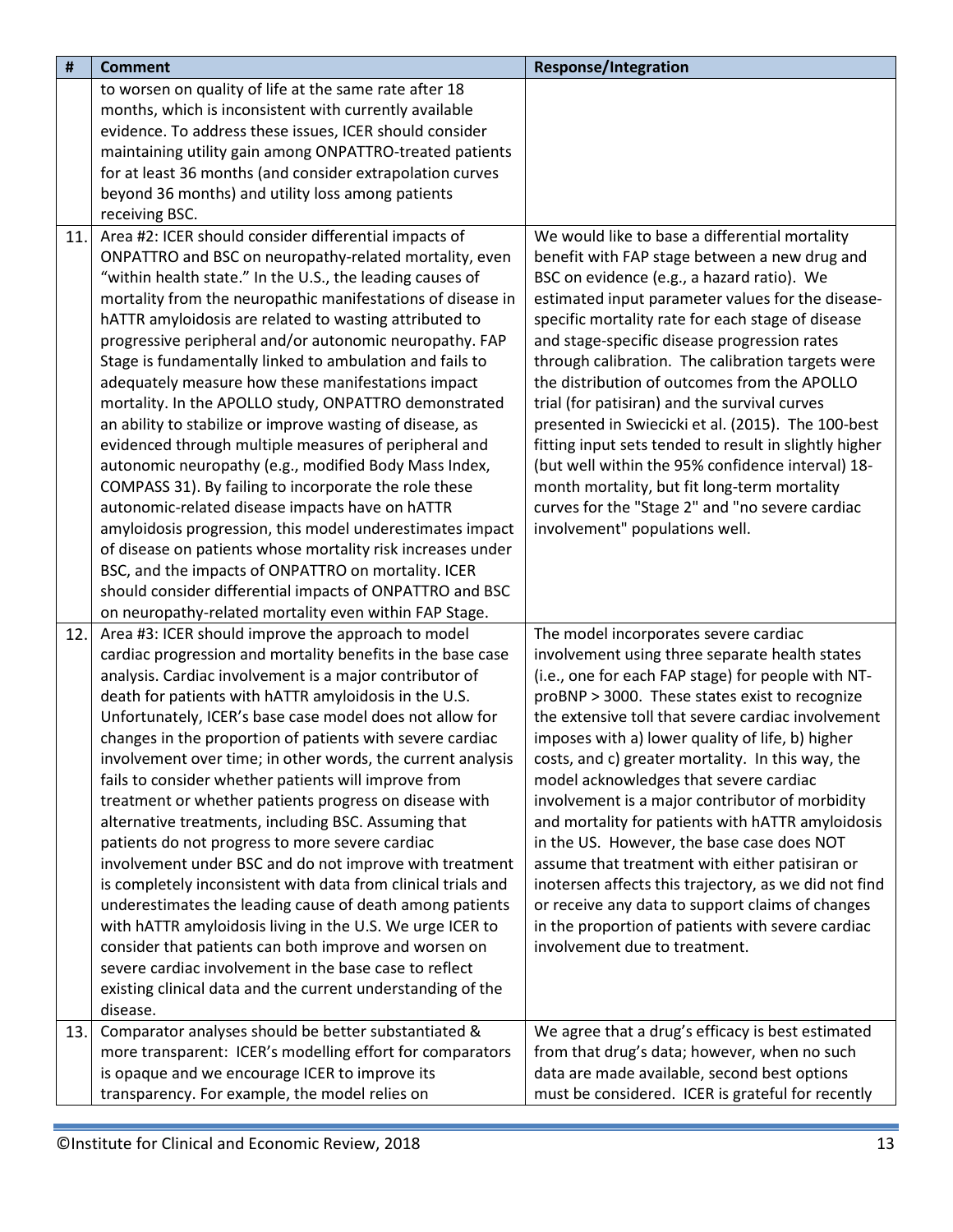<span id="page-13-2"></span><span id="page-13-1"></span><span id="page-13-0"></span>

| #  | <b>Comment</b>                                                                                                      | <b>Response/Integration</b>                           |
|----|---------------------------------------------------------------------------------------------------------------------|-------------------------------------------------------|
|    | assumptions unsupported by the available evidence to                                                                | received data that allow inotersen's efficacy to be   |
|    | assign value; consider, FAP Stage shift data is not available                                                       | based on inotersen's data.                            |
|    | from the NEURO-TTR trial, but ICER derived these relative                                                           |                                                       |
|    | transition probabilities for the inotersen model based on                                                           | Regarding costs, please note that lifetime costs of   |
|    | the relative efficacy compared to ONPATTRO for an entirely                                                          | therapy are dependent on (a) survival; and (b)        |
|    | different endpoint, Norfolk QoL-DN. The Norfolk QoL-DN                                                              | continuation on therapy. We feel that the inputs      |
|    | measures different aspects of hATTR amyloidosis than FAP                                                            | for costing each of these therapies are clearly and   |
|    | Stage, since this instrument was developed to measure                                                               | explicitly described in the report.                   |
|    | domains aside from ambulatory status, including                                                                     |                                                       |
|    | symptoms, ADL and autonomic neuropathy. It is clinically                                                            |                                                       |
|    | inaccurate and highly implausible to use the relative                                                               |                                                       |
|    | efficacy difference between ONPATTRO and inotersen on                                                               |                                                       |
|    | Norfolk QOL-DN to extrapolate the relative efficacy as                                                              |                                                       |
|    | measured by FAP Stage. In addition, Table 4.15 shows the                                                            |                                                       |
|    | undiscounted total cost of inotersen to be approximately                                                            |                                                       |
|    | \$1.5 million for 9.1 life years gained, or around \$172,500                                                        |                                                       |
|    | per life year gained. From the available information in the                                                         |                                                       |
|    | report, there is insufficient information on how ICER                                                               |                                                       |
|    | arrived at the costs for therapy, given ICER's assumed                                                              |                                                       |
|    | annual list price of \$300,000 for inotersen. We urge ICER to                                                       |                                                       |
|    | increase transparency into the methods used to derive                                                               |                                                       |
|    | costs for inotersen in related economic analyses in this                                                            |                                                       |
|    | report.                                                                                                             |                                                       |
|    | <b>Clinical Experts and Societies</b>                                                                               |                                                       |
|    | Noel Dasgupta, MD, FACC, Indiana University School of Medicine                                                      |                                                       |
| 1. | Our group believes the conclusion that the inotersen data                                                           | We agree with you that key differences in the         |
|    | is promising, but inconclusive, is not appropriate. The                                                             | NEURO-TTR and APOLLO trials preclude direct           |
|    | phase 3 study was extremely positive and the results were                                                           | comparison, as we point out in our report (please     |
|    | positive across all types of patients, regardless of                                                                | see Section 3.3 and Table 3.1). To this end, we've    |
|    | stratification factors, whether patients had cardiac disease,                                                       | summarized the clinical evidence for both drugs       |
|    | and across almost all endpoints. We think comparisons to                                                            | separately and relative only to the comparator of     |
|    | patisiran, even indirectly, are not appropriate due to the                                                          | the respective trials Our evidence ratings are also   |
|    | heterogeneous patient populations. Because amyloidosis is                                                           | non-comparative.                                      |
|    | considered a rare disease, trials need to incorporate                                                               |                                                       |
|    | patients with multiple different hereditary mutations to                                                            |                                                       |
|    | obtain a sufficient study population size. The phenotype of                                                         |                                                       |
|    | different mutations is quite varied and would be similar to<br>comparing apples to oranges. Because there were more |                                                       |
|    | than 40 different mutations included in these small phase 3                                                         |                                                       |
|    | trials it is impossible to make direct comparisons. We are                                                          |                                                       |
|    | concerned that patients will see these ratings and make                                                             |                                                       |
|    | misinformed decisions without talking to experts.                                                                   |                                                       |
|    | Peter J. Dyck, MD; W. J. Lichty, MD; P. James B. Dyck, MD, Mayo Clinic                                              |                                                       |
| 1. | Q1. A distinction appears to be made between                                                                        | Thank you for bringing further clarity to the input   |
|    | mNIS+7Ionis and mNIS+7, the endpoint used by Alnylam.                                                               | differences for these two scoring systems in your     |
|    | Response: mNIS+7 is a composite measure of neuropathic                                                              | comments. We made a distinction between the           |
|    | impairments used for the Ionis and Alnylam trials and are                                                           | two endpoints because they are in fact different      |
|    | similar but there are differences, also. In the Ionis mNIS+7,                                                       | (e.g. the possible scores for the inotersen trial can |
|    | sensation loss is tallied both in NIS (in NIS-S) and in S ST                                                        | range from 0 to 346. In the patisiran trial, the      |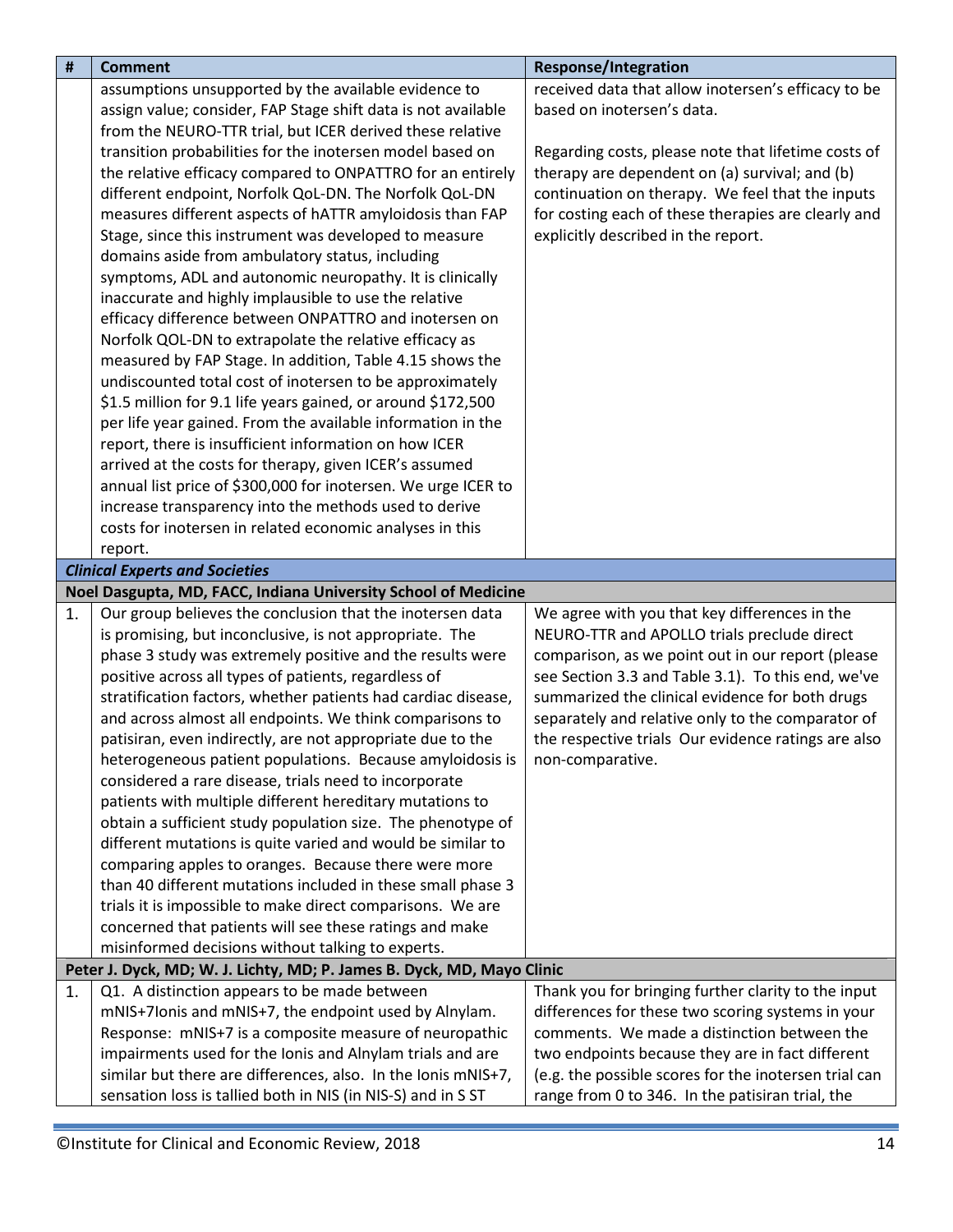| $\pmb{\sharp}$ | <b>Comment</b>                                                                                              | <b>Response/Integration</b>                         |
|----------------|-------------------------------------------------------------------------------------------------------------|-----------------------------------------------------|
|                | QSTing (test 6 of 7 neurophysiologic tests) in +7. In                                                       | score varies from 0 to 304). While we agree that    |
|                | Alnylam mNIS+7, NIS-W scores of cranial nerve and NIS-S                                                     | there are common domains of each version, the       |
|                | are omitted. The second difference is choice of the                                                         | differences in some measures and total scoring      |
|                | autonomic endpoint. Ionis, Inc. used heart rate decrease                                                    | confirm our inability to do formal indirect         |
|                | with deep breathing (HRdb). In the Ionis trial, both points                                                 | comparisons between inotersen and patisiran on      |
|                | and normal deviates were used whereas in the Alnylam                                                        | this and other measures.                            |
|                | study only points were used. For the seventh nerve tests                                                    |                                                     |
|                | (in +7 of mNIS+7), Alnylam used a clinical postural                                                         |                                                     |
|                | hypotension test. The third difference was use of normal                                                    |                                                     |
|                | deviates (from percentiles) in Ionis assessment of HRdb                                                     |                                                     |
|                | whereas Alnylam used points from percentiles for postural                                                   |                                                     |
|                | hypotension. The possible scores for the Ionis trial can                                                    |                                                     |
|                | range from 0 to 346. In the Alnylam trial, the score varies                                                 |                                                     |
|                | from 0 to 264. These differences in scoring are being                                                       |                                                     |
|                | described in subsequent publications. The important point                                                   |                                                     |
|                | is that both versions score muscle weakness, muscle                                                         |                                                     |
|                | stretch reflex loss, sensation loss, and neurophysiologic test                                              |                                                     |
|                | impairments quantitatively, using appropriate healthy                                                       |                                                     |
|                | subject reference values. Each composite score measures                                                     |                                                     |
|                | the major functional categories of neuropathic impairment.                                                  |                                                     |
| 2.             | Q2. The reviewers state that mNIS+7 is a surrogate and                                                      | The word "surrogate" does not appear in the         |
|                | does not measure neurological outcomes. Response:                                                           | evidence report. The report states: "In both scales |
|                | Wrong! mNIS+7 is a direct and referenced measure of                                                         | [mNIS+7lonis and mNIS+7], a lower score             |
|                | neuropathic impairment of hATTR-PN and is used to                                                           | represents better neurologic function (e.g. an      |
|                | measure outcomes, i.e., improvement or worsening of                                                         | increase in score reflects worsening of neurologic  |
|                | neuropathic impairments. The disease, hereditary                                                            | impairment)." We do note in the report that,        |
|                | transthyretin amyloidosis polyneuropathy (hATTR-PN), is                                                     | because mNIS+7 is a composite measure, it is        |
|                | expressed as varying severities of muscle weakness,                                                         | difficult to extrapolate improvement on this        |
|                | decrease of muscle stretch reflexes, sensation loss of both                                                 | measure to specific clinical changes.               |
|                | large and small fiber sensation and neurophysiologic test                                                   |                                                     |
|                | abnormalities. These neuropathic impairments and                                                            |                                                     |
|                | dysfunctions are broadly and quantitatively measured in                                                     |                                                     |
|                | both versions of mNIS+7. The endpoints assessed are                                                         |                                                     |
|                | direct and referenced measures of polyneuropathy                                                            |                                                     |
|                | severity! Also, to be emphasized, the measurements made                                                     |                                                     |
|                | are by experts-the latter an important concept in                                                           |                                                     |
|                | assessment of impairment. Each of the components of                                                         |                                                     |
|                | mNIS+7 has been chosen to be a direct measurement of                                                        |                                                     |
|                | muscle weakness, muscle stretch reflex decrease, sensation                                                  |                                                     |
|                | loss, and neurophysiological test abnormalities which                                                       |                                                     |
|                | directly measures neuropathic impairment characteristic of<br>hATTR-PN. Even the chosen attributes of nerve |                                                     |
|                | conductions are valid direct measures of muscle weakness,                                                   |                                                     |
|                | sensation loss, or nerve fiber loss. None of the chosen                                                     |                                                     |
|                | components of mNIS+7 are surrogates of neuropathic                                                          |                                                     |
|                | impairment! While some attributes of nerve conduction,                                                      |                                                     |
|                | e.g., conduction velocities and latencies, are surrogate                                                    |                                                     |
|                | measures of neuropathy, the chosen compound muscle                                                          |                                                     |
|                | potential and sensory nerve action potential amplitudes                                                     |                                                     |
|                |                                                                                                             |                                                     |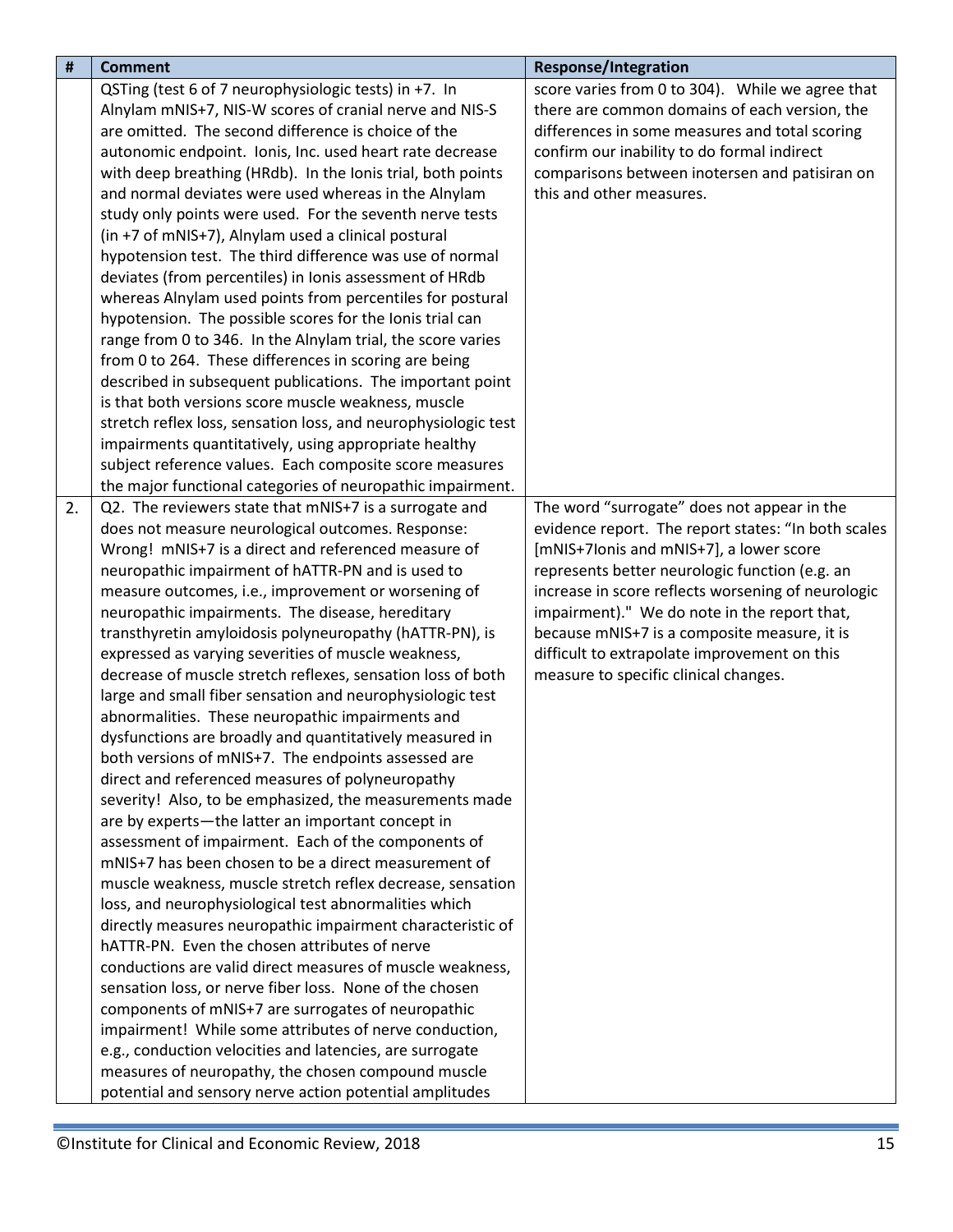| $\sharp$ | <b>Comment</b>                                                 | <b>Response/Integration</b>                      |
|----------|----------------------------------------------------------------|--------------------------------------------------|
|          | used in this disease, are not! The attributes of NCs (CMAPs    |                                                  |
|          | and SNAPs) may be surrogate measures in some                   |                                                  |
|          | neuropathies, i.e., when there is segmental de- and            |                                                  |
|          | remyelination of nerve fibers, but this is not the case in     |                                                  |
|          | hATTR-PN. In hATTR-PN, we specifically use only                |                                                  |
|          | compound muscle action potentials (CMAPs) and sensory          |                                                  |
|          | nerve action potentials (SNAP) amplitudes, which, in this      |                                                  |
|          | disease, are known to relate directly to muscle force (a       |                                                  |
|          | direct measure of muscle weakness), muscle stretch reflex      |                                                  |
|          | decrease, or to sensory loss or pathologic loss of nerve       |                                                  |
|          | fibers. Another component of the +7 neurophysiological         |                                                  |
|          | tests is Smart Somatotopic Quantitative Sensation Testing      |                                                  |
|          | of touch pressure and heat as pain with a possible score       |                                                  |
|          | varying from 0 (no sensation loss) to 80 (body surface area    |                                                  |
|          | sensation loss). This also is not a surrogate measure! It is a |                                                  |
|          | direct clinical measure of neuropathic impairment. It is       |                                                  |
|          | especially useful in scoring clinical measure of sensation     |                                                  |
|          | loss in hATTR-PN because it not only scores loss of both       |                                                  |
|          | large and small nerve fiber sensation and assesses both        |                                                  |
|          | severity and body surface distribution of this sensation loss. |                                                  |
|          | The autonomic test used in the Ionis trial is heart rate       |                                                  |
|          | decrease with deep breathing considered by many experts        |                                                  |
|          | to be a direct measure of autonomic neuropathy. For the        |                                                  |
|          | Alnylam trial, postural hypotension was used as a direct       |                                                  |
|          | measure of autonomic dysfunction.                              |                                                  |
| 3.       | We emphasize that both versions of mNIS+7 are valid            | Thank you for providing additional detail about  |
|          | measures for the diagnosis and grading of severity of          | the mNIS+7.                                      |
|          | hATTR-PN not only because they are referenced                  |                                                  |
|          | quantitative measures of neuropathy impairment, but also       |                                                  |
|          | because they are specific measures of polyneuropathy as        |                                                  |
|          | evaluated by experts using appropriate reference values.       |                                                  |
|          | Functional activity scores, e.g., 10m walk test,               |                                                  |
|          | measurement of hand grip, or health scores are valid           |                                                  |
|          | measures of dysfunction, but they are not specific             |                                                  |
|          | measures of neuropathy impairment and may be due to            |                                                  |
|          | non-neuropathy dysfunction. We also emphasize the              |                                                  |
|          | criteria advocated by the USA Social Security                  |                                                  |
|          | Administration that disability should be based on an           |                                                  |
|          | assessment of objective measure of impairment by expert        |                                                  |
|          | physician, i.e., disability should be based on objective       |                                                  |
|          | measures of impairment. mNIS+7 provides such a measure         |                                                  |
|          | of objective, quantitated, and referenced impairments and      |                                                  |
|          | based on expert physician judgment. Both versions of           |                                                  |
|          | mNIS+7 use quantitative and referenced measurements of         |                                                  |
|          | "impairment" as defined by the Social Security                 |                                                  |
|          | Administration.                                                |                                                  |
| 4.       | Q3. The reviewers state that it is unclear if mNIS+7           | While there is some clinical opinion that the    |
|          | measures clinically meaningful differences. Response: As       | mNIS+7 measures clinically meaningful            |
|          | judged by the St. Paul consensus criterion, a meaningful       | differences, we are unaware of studies that have |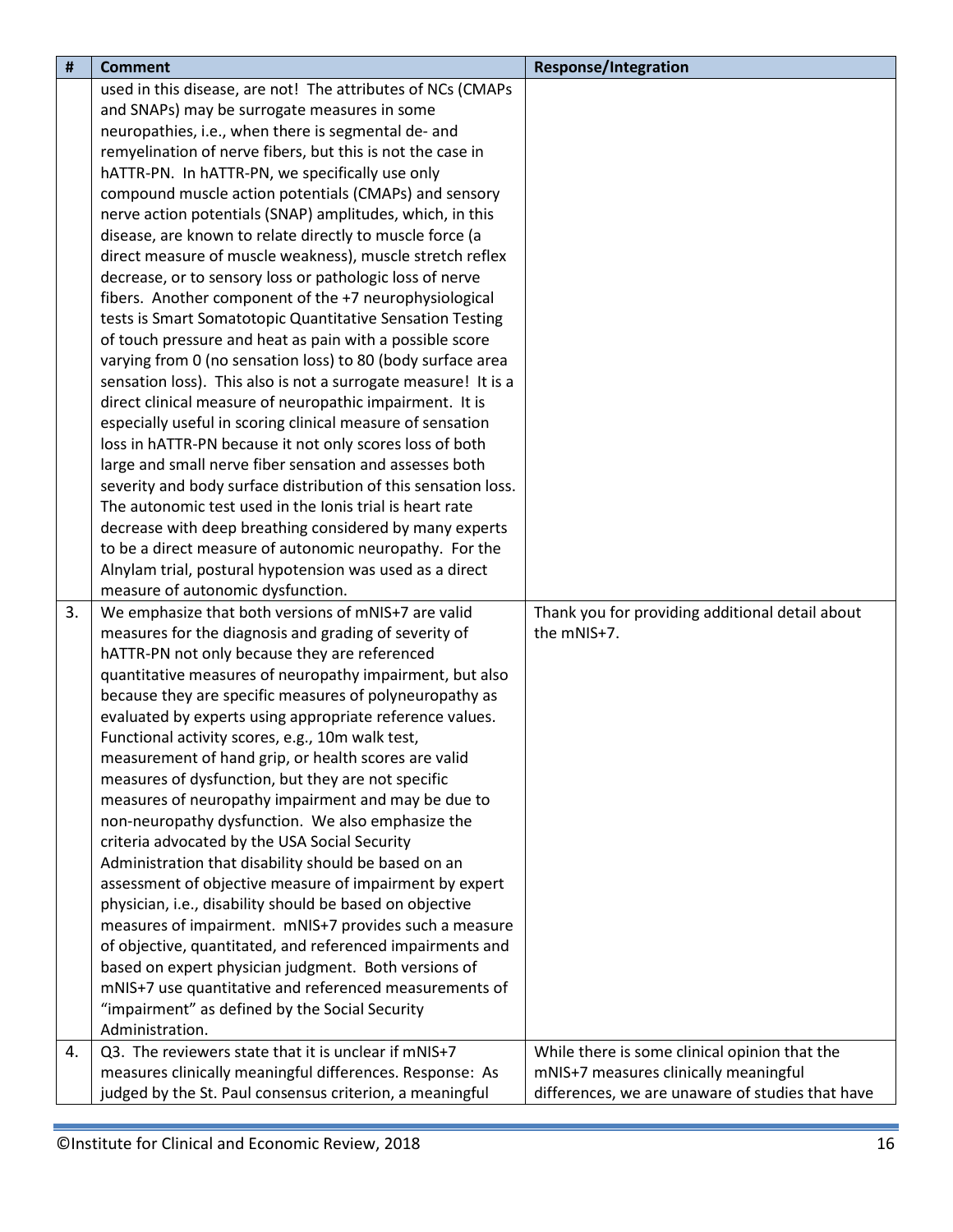<span id="page-16-0"></span>

| #  | <b>Comment</b>                                                                                                 | <b>Response/Integration</b>                                                        |
|----|----------------------------------------------------------------------------------------------------------------|------------------------------------------------------------------------------------|
|    | response was obtained! Also, as noted above, reviewers                                                         | validated that changes in the mNIS+7 reflect                                       |
|    | and editors of the NEJM found the responses to be                                                              | significant clinical improvement. In addition,                                     |
|    | meaningful. Furthermore, whereas mean scores of mNIS+7                                                         | while a minimum clinically-important difference                                    |
|    | remained essentially unchanged in oligonucleotide treated                                                      | (MCID) has been established for the NIS+7, we are                                  |
|    | patients, while the scores increased by a large degree in                                                      | not aware of a published MCID for either of these                                  |
|    | the placebo arm of the trial. This large difference speaks                                                     | modified forms.                                                                    |
|    | for itself. A further approach could be used to illustrate                                                     |                                                                                    |
|    | what a mNIS+7 score difference of ~20 points means. It is                                                      |                                                                                    |
|    | possible to represent this change of the score in only one                                                     |                                                                                    |
|    | domain of the mNIS+7, e.g., of weakness of lower limbs. In                                                     |                                                                                    |
|    | the placebo arm of the trials, 50% weakness of toe                                                             |                                                                                    |
|    | extensors, ankle dorsiflexion, ankle plantar flexion, and                                                      |                                                                                    |
|    | knee extensors (a very large neuropathy impairment) in the                                                     |                                                                                    |
|    | plantar group would represent worsening of placebo                                                             |                                                                                    |
|    | patients by 16 points.4 Oligonucleotide treated patients                                                       |                                                                                    |
|    | would not have worsened. In the Diflunisal trial, we used                                                      |                                                                                    |
|    | this approach to indicate the clinical implications of an                                                      |                                                                                    |
|    | observed difference of the NIS+7 score.                                                                        |                                                                                    |
| 5. | Q4. For other measures, there is a specific statement that                                                     | As discussed above, we are unaware of any                                          |
|    | they are validated but that is absent from mNIS+7                                                              | studies that have validated the mNIS+7 in patients                                 |
|    | descriptions. Response: There should have been such a                                                          | with hATTR.                                                                        |
|    | statement. Simply an oversight.                                                                                |                                                                                    |
| 6. | Q5. Statement that the authors of the report are unable to                                                     | The report states, "We identified uncertainties                                    |
|    | assess impact of the oligonucleotide therapies in hATTR-PN                                                     | pertaining to clinical data for patisiran and                                      |
|    | because it is unclear what the reported change in mNIS+7                                                       | inotersen." The report does not state that we                                      |
|    | means. Response: This has been extensively described in                                                        | were unable to assess impact of the                                                |
|    | previous sections.                                                                                             | oligonucleotide therapies. In fact, in the summary                                 |
|    |                                                                                                                | of Section 3, we describe the benefits of both                                     |
|    |                                                                                                                | drugs with respect to polyneuropathy and quality                                   |
|    |                                                                                                                | of life, as illustrated by changes in the co-primary                               |
|    |                                                                                                                | endpoints of both pivotal trials.                                                  |
| 7. | Q6. Use of responder analyses. Response: We favor not                                                          | We present responder analyses for diflunisal in                                    |
|    | emphasizing responder analyses in assessment of these                                                          | the report. We emphasize results of intent-to-                                     |
|    | trials for two reasons. The trials were designed to address                                                    | treat analyses of inotersen and patisiran                                          |
|    | a primary hypothesis that oligonucleotide treatment would                                                      | throughout the report, and describe attempts                                       |
|    | favorably influence the overall course of hATTR-PN                                                             | made in both studies to identify those responding                                  |
|    | neuropathic impairments. Because of the rarity of hATTR-                                                       | to treatment (e.g., FAP and/or PND stage change,                                   |
|    | PN, mild and severe cases needed to be recruited. This                                                         | ≥30% and ≥300 mg/L decrease in NT-proBNP                                           |
|    | heterogeneity makes it difficult to select appropriate<br>responder criteria.                                  | levels).                                                                           |
|    |                                                                                                                |                                                                                    |
| 8. | Q7. The response to inotersen therapy is "promising but                                                        | Please see our revised evidence rating for                                         |
|    | inconclusive." Response: We do not agree!; mNIS+7, its                                                         | inotersen, and its rationale, above.                                               |
|    | subscores and health scores show an unequivocal large                                                          |                                                                                    |
|    | beneficial effect of inotersen as compared to placebo.                                                         |                                                                                    |
| 1. | Rodney H. Falk, MD, Brigham and Women's Hospital<br>I found the analysis in your document to be extensive and, |                                                                                    |
|    | generally quite accurate. However, I was quite taken aback                                                     | Please see our revised evidence rating for<br>inotersen, and its rationale, above. |
|    | by the conclusions on pages 36 and 37 regarding the                                                            |                                                                                    |
|    | individual drugs. I do not believe that these conclusions,                                                     |                                                                                    |
|    |                                                                                                                |                                                                                    |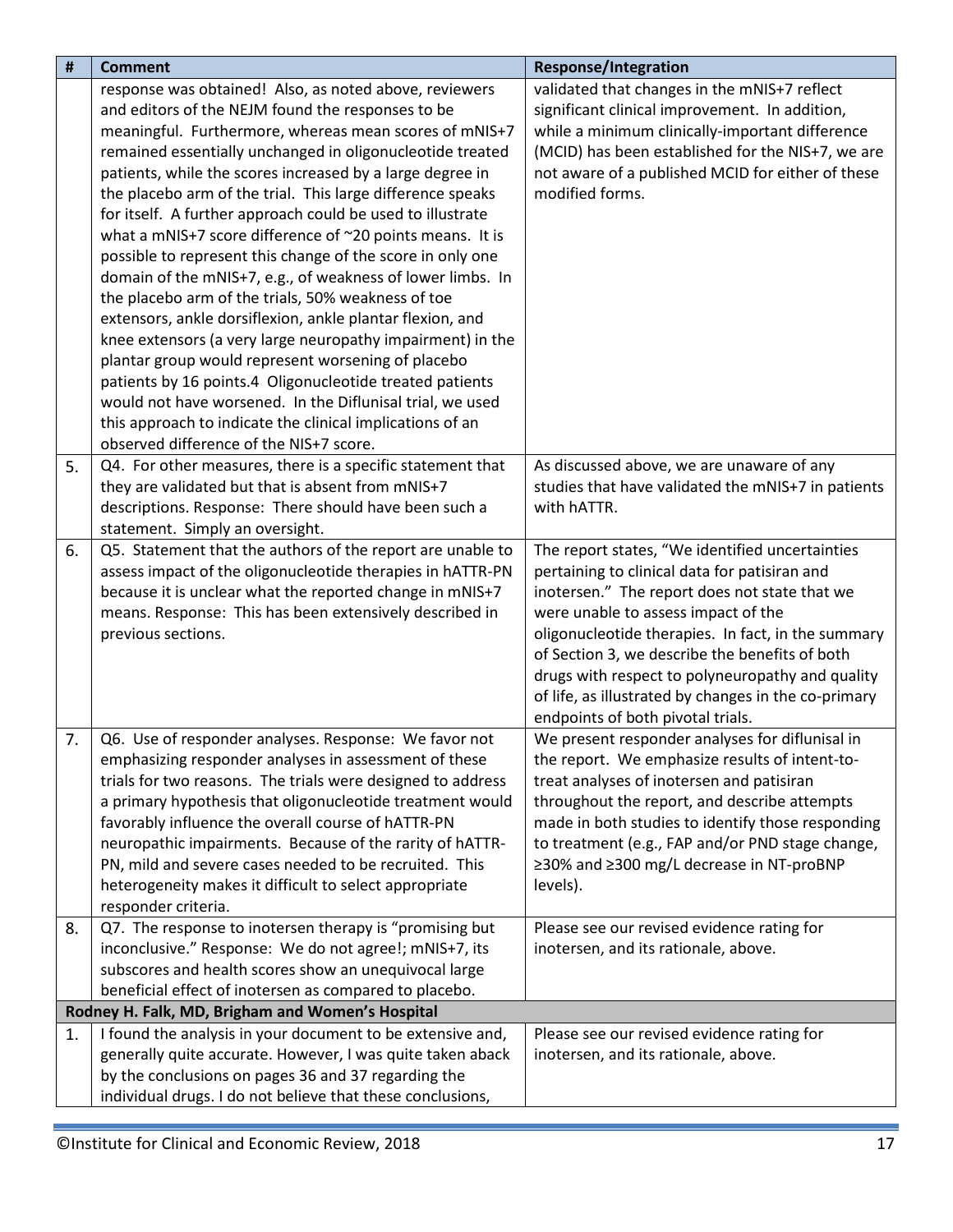| $\pmb{\sharp}$ | <b>Comment</b>                                                                                                                                                                                                                                                                                                                                                                                                                                                                                                                                                                                                                                                                                                                                                                                                                                                                                                                                                                                                                                                                                                                                                                                                                                                                                                                                                                                                                                                                                                                                                                                                                                                                                                                                                                                                                                                                                                                                                                                                                                                                                       | <b>Response/Integration</b>                                                                                                                                                                                                                                                                                                                                                                                                                                                                                                                                                                                                                                                                                                                                                   |
|----------------|------------------------------------------------------------------------------------------------------------------------------------------------------------------------------------------------------------------------------------------------------------------------------------------------------------------------------------------------------------------------------------------------------------------------------------------------------------------------------------------------------------------------------------------------------------------------------------------------------------------------------------------------------------------------------------------------------------------------------------------------------------------------------------------------------------------------------------------------------------------------------------------------------------------------------------------------------------------------------------------------------------------------------------------------------------------------------------------------------------------------------------------------------------------------------------------------------------------------------------------------------------------------------------------------------------------------------------------------------------------------------------------------------------------------------------------------------------------------------------------------------------------------------------------------------------------------------------------------------------------------------------------------------------------------------------------------------------------------------------------------------------------------------------------------------------------------------------------------------------------------------------------------------------------------------------------------------------------------------------------------------------------------------------------------------------------------------------------------------|-------------------------------------------------------------------------------------------------------------------------------------------------------------------------------------------------------------------------------------------------------------------------------------------------------------------------------------------------------------------------------------------------------------------------------------------------------------------------------------------------------------------------------------------------------------------------------------------------------------------------------------------------------------------------------------------------------------------------------------------------------------------------------|
|                | particularly regarding inotersen, reflects the published and                                                                                                                                                                                                                                                                                                                                                                                                                                                                                                                                                                                                                                                                                                                                                                                                                                                                                                                                                                                                                                                                                                                                                                                                                                                                                                                                                                                                                                                                                                                                                                                                                                                                                                                                                                                                                                                                                                                                                                                                                                         |                                                                                                                                                                                                                                                                                                                                                                                                                                                                                                                                                                                                                                                                                                                                                                               |
|                | publicly available data and it is for that reason the I am                                                                                                                                                                                                                                                                                                                                                                                                                                                                                                                                                                                                                                                                                                                                                                                                                                                                                                                                                                                                                                                                                                                                                                                                                                                                                                                                                                                                                                                                                                                                                                                                                                                                                                                                                                                                                                                                                                                                                                                                                                           |                                                                                                                                                                                                                                                                                                                                                                                                                                                                                                                                                                                                                                                                                                                                                                               |
|                | writing this letter.                                                                                                                                                                                                                                                                                                                                                                                                                                                                                                                                                                                                                                                                                                                                                                                                                                                                                                                                                                                                                                                                                                                                                                                                                                                                                                                                                                                                                                                                                                                                                                                                                                                                                                                                                                                                                                                                                                                                                                                                                                                                                 |                                                                                                                                                                                                                                                                                                                                                                                                                                                                                                                                                                                                                                                                                                                                                                               |
| 2.             | On page 37 of your report, addressing patisiran, it is<br>described as "the first drug to show improvement in<br>disease stage, most patients experiencing at least<br>stabilization of disease progression as measured by FAP<br>stage." This statement is imprecise. Disease staging is<br>stated, in the main publication, to have been a "exploratory<br>endpoint". There are no data regarding stability or<br>otherwise of the disease, utilizing this staging system, that<br>are published in the New England Journal of Medicine.<br>However, you do reproduce a figure from a non-peer-<br>reviewed abstract (your figure D1) which does show that<br>14% of patients treated with patisiran had a worsening<br>neurological stage, that only 3.4% improved and 75% were<br>stable. Data were missing in some patients and I believe it<br>is relevant that only 27% of the placebo patients had<br>worsening documented disease. The improvement in<br>disease stage was in only 5 patients, all treated with<br>patisiran, but this is a very small number and it is<br>inappropriate to draw the conclusion that this is the "first<br>drug to show improvement in disease stage" based on an<br>improvement in only 3.4% of patients and from data that<br>have not been verified in a peer-reviewed publication.<br>Furthermore, it is feasible that inotersen also showed<br>improvement in disease stage, but that data has simply not<br>published yet. So, you cannot say that patisiran is the first<br>to have shown this, merely that it is the first to have<br>suggested, in abstract form, that a very small proportion of<br>patients had improvement in FAP stage. Furthermore, the<br>way you have worded the sentence implies that inotersen<br>did not show any improvement in the staging score, but, as<br>noted, there are no data to confirm or to rebut this. I feel<br>that the way in which this statement is not only inaccurate,<br>but produces, for the reader, an unwarranted bias in favor<br>of patisiran over inotersen, with regard to this particular | We have edited the language in the report about<br>patisiran to "Exploratory endpoint of neuropathy<br>stage stable or improved compared to best<br>supportive care (placebo)." We have also<br>obtained data from inotersen and have added the<br>following language: "Relative to best supportive<br>care, no evidence of improved stabilization of<br>disease progression, as measured by PND score."<br>We also note that our interpretation of the<br>evidence on mNIS+7, a co-primary endpoint in the<br>inotersen trial and a primary endpoint in the<br>patisiran trial, suggests statistically-significant<br>improvements relative to placebo for both<br>patisiran and inotersen, but improvement from<br>baseline in this measure was only seen for<br>patisiran. |
|                | outcome.                                                                                                                                                                                                                                                                                                                                                                                                                                                                                                                                                                                                                                                                                                                                                                                                                                                                                                                                                                                                                                                                                                                                                                                                                                                                                                                                                                                                                                                                                                                                                                                                                                                                                                                                                                                                                                                                                                                                                                                                                                                                                             |                                                                                                                                                                                                                                                                                                                                                                                                                                                                                                                                                                                                                                                                                                                                                                               |
| 3.             | I am even more concerned about your characterization of                                                                                                                                                                                                                                                                                                                                                                                                                                                                                                                                                                                                                                                                                                                                                                                                                                                                                                                                                                                                                                                                                                                                                                                                                                                                                                                                                                                                                                                                                                                                                                                                                                                                                                                                                                                                                                                                                                                                                                                                                                              | We agree that a drug's efficacy is best estimated                                                                                                                                                                                                                                                                                                                                                                                                                                                                                                                                                                                                                                                                                                                             |
|                | the utility of inotersen. On page 111, following immediately                                                                                                                                                                                                                                                                                                                                                                                                                                                                                                                                                                                                                                                                                                                                                                                                                                                                                                                                                                                                                                                                                                                                                                                                                                                                                                                                                                                                                                                                                                                                                                                                                                                                                                                                                                                                                                                                                                                                                                                                                                         | from that drug's data. ICER is grateful for the data                                                                                                                                                                                                                                                                                                                                                                                                                                                                                                                                                                                                                                                                                                                          |
|                | after figure D1 in you make the statement that "we used                                                                                                                                                                                                                                                                                                                                                                                                                                                                                                                                                                                                                                                                                                                                                                                                                                                                                                                                                                                                                                                                                                                                                                                                                                                                                                                                                                                                                                                                                                                                                                                                                                                                                                                                                                                                                                                                                                                                                                                                                                              | that accompanied the public comments allowing                                                                                                                                                                                                                                                                                                                                                                                                                                                                                                                                                                                                                                                                                                                                 |
|                | this observation to support the assumption that inotersen's<br>effectiveness is two-thirds that of patisiran." This                                                                                                                                                                                                                                                                                                                                                                                                                                                                                                                                                                                                                                                                                                                                                                                                                                                                                                                                                                                                                                                                                                                                                                                                                                                                                                                                                                                                                                                                                                                                                                                                                                                                                                                                                                                                                                                                                                                                                                                  | inotersen's efficacy to be based on inotersen's<br>data. As explained above, we now can analyze the                                                                                                                                                                                                                                                                                                                                                                                                                                                                                                                                                                                                                                                                           |
|                | statement is completely at odds with the very clear                                                                                                                                                                                                                                                                                                                                                                                                                                                                                                                                                                                                                                                                                                                                                                                                                                                                                                                                                                                                                                                                                                                                                                                                                                                                                                                                                                                                                                                                                                                                                                                                                                                                                                                                                                                                                                                                                                                                                                                                                                                  | drugs separately without any direct or indirect                                                                                                                                                                                                                                                                                                                                                                                                                                                                                                                                                                                                                                                                                                                               |
|                | statement on page 16 of your report that "as a result, we                                                                                                                                                                                                                                                                                                                                                                                                                                                                                                                                                                                                                                                                                                                                                                                                                                                                                                                                                                                                                                                                                                                                                                                                                                                                                                                                                                                                                                                                                                                                                                                                                                                                                                                                                                                                                                                                                                                                                                                                                                            | comparisons.                                                                                                                                                                                                                                                                                                                                                                                                                                                                                                                                                                                                                                                                                                                                                                  |
|                | present data on inotersen and patisiran without any direct                                                                                                                                                                                                                                                                                                                                                                                                                                                                                                                                                                                                                                                                                                                                                                                                                                                                                                                                                                                                                                                                                                                                                                                                                                                                                                                                                                                                                                                                                                                                                                                                                                                                                                                                                                                                                                                                                                                                                                                                                                           |                                                                                                                                                                                                                                                                                                                                                                                                                                                                                                                                                                                                                                                                                                                                                                               |
|                | or in direct comparisons." (emphasis added).                                                                                                                                                                                                                                                                                                                                                                                                                                                                                                                                                                                                                                                                                                                                                                                                                                                                                                                                                                                                                                                                                                                                                                                                                                                                                                                                                                                                                                                                                                                                                                                                                                                                                                                                                                                                                                                                                                                                                                                                                                                         |                                                                                                                                                                                                                                                                                                                                                                                                                                                                                                                                                                                                                                                                                                                                                                               |
| 4.             | With regard to your summary of the inotersen data, I                                                                                                                                                                                                                                                                                                                                                                                                                                                                                                                                                                                                                                                                                                                                                                                                                                                                                                                                                                                                                                                                                                                                                                                                                                                                                                                                                                                                                                                                                                                                                                                                                                                                                                                                                                                                                                                                                                                                                                                                                                                 | In the NEURO-TTR trial, mNIS+7 and Norfolk-QOL-                                                                                                                                                                                                                                                                                                                                                                                                                                                                                                                                                                                                                                                                                                                               |
|                | would take strong issue with the third bulleted state that                                                                                                                                                                                                                                                                                                                                                                                                                                                                                                                                                                                                                                                                                                                                                                                                                                                                                                                                                                                                                                                                                                                                                                                                                                                                                                                                                                                                                                                                                                                                                                                                                                                                                                                                                                                                                                                                                                                                                                                                                                           | DN data showed delayed progression of                                                                                                                                                                                                                                                                                                                                                                                                                                                                                                                                                                                                                                                                                                                                         |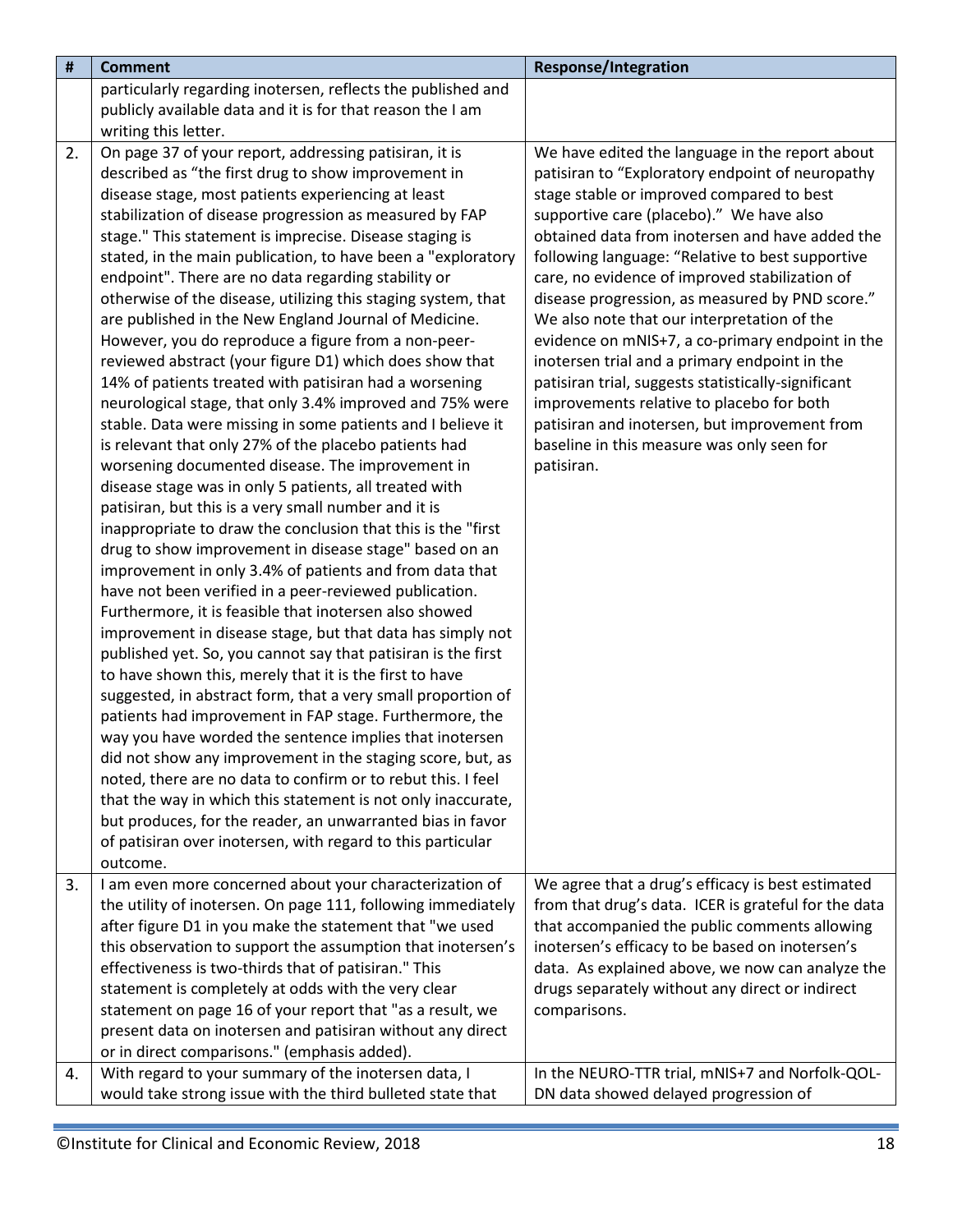<span id="page-18-0"></span>

| #  | <b>Comment</b>                                                  | <b>Response/Integration</b>                          |
|----|-----------------------------------------------------------------|------------------------------------------------------|
|    | "(there is) no evidence of stabilization or reversal of disease | polyneuropathy. PND score data, however, did         |
|    | progression." Reference to the New England Journal of           | not show a clear difference in disease stage         |
|    | Medicine paper of July 25, page 25, states, "further analysis   | progression or stabilization compared to placebo.    |
|    | of patients who completed the intervention showed that          | It is unclear where the 74% response rate you cite   |
|    | 36% of the patients in the inotersen group had an               | comes from, as this is not reported in our clinical  |
|    | improvement (no increase from baseline) in the mNIS+7           | evidence summary. The response rate we report        |
|    | and 50% had an improvement in the Norfolk Quality of Life       | is defined by a change greater than 0 points on      |
|    | Score." It would seem to me that these published data           | the mNIS+7 (<0=improvement), as shown in Table       |
|    | clearly contradict your conclusions. It should also be borne    | 3.8.                                                 |
|    | in mind that "stabilization" as defined by the inotersen        |                                                      |
|    | group was defined as a 0-point change from baseline mNIS        |                                                      |
|    | +7, whereas for patisiran, the "74%" who were considered        |                                                      |
|    | to have responded to treatment were defined as those            |                                                      |
|    | who had less than 10 point increase from baseline. Clearly,     |                                                      |
|    | there is a looser definition for patisiran leading to an        |                                                      |
|    | apparently greater response rate.                               |                                                      |
| 5. | In my opinion, both publications in the July New England        | Please see our revised evidence rating for           |
|    | Journal of Medicine, on patisiran and inotersen showed a        | inotersen, and its rationale, above.                 |
|    | remarkable effect of these drugs on the progression of          |                                                      |
|    | polyneuropathy in patients with familial amyloid                |                                                      |
|    | polyneuropathy. Had either of them been the sole drug to        |                                                      |
|    | have been tested and shown to have these results, it would      |                                                      |
|    | have been an enormous breakthrough for this disease. I am       |                                                      |
|    | therefore greatly perturbed and puzzled by your apparent        |                                                      |
|    | negative review of inotersen, especially as you stress that     |                                                      |
|    | you had no intention of making direct or indirect               |                                                      |
|    | comparisons (which was subsequently done). I find that          |                                                      |
|    | your conclusion that inotersen showed only a "moderate          |                                                      |
|    | certainty of a small or substantial net health benefits"        |                                                      |
|    | where patisiran has a "moderate certainty of a substantial      |                                                      |
|    | net health benefit" seems imbalanced. While recognizing         |                                                      |
|    | that there are concerns about the safety of inotersen,          |                                                      |
|    | (which will doubtlessly be considered in depth by the FDA),     |                                                      |
|    | the data on efficacy are strong and deserve a stronger          |                                                      |
|    | statement in your document                                      |                                                      |
|    | Morie Gertz, MD, Mayo Clinic                                    |                                                      |
| 1. | mATTR Amyloidosis is a multisystemic disease that can           | In the clinical effectiveness section of the report, |
|    | affect nearly every organ, produces a high burden on            | and in the model, we do not compare the two          |
|    | patients and their families, results in very significant        | therapies; we model their cost-effectiveness         |
|    | morbidity and leads to early death. Patients die of             | separately, and discuss their clinical effectiveness |
|    | cachexia, literally wasting away after years of significant     | separately, relative to the supportive care          |
|    | progressive decline, or from their cardiac disease. There       | treatments represented in each placebo arm of        |
|    | are over 130 mutations, each with a different clinical          | the trial.                                           |
|    | phenotype. The phenotypes also vary within a single             |                                                      |
|    | mutation, by region and within the same families. It is         |                                                      |
|    | important to understand that no two hATTR amyloidosis           |                                                      |
|    | patients are the same. I would like to point this out           |                                                      |
|    | because you have compared the clinical effectiveness of         |                                                      |
|    | inotersen and patisiran in your report. Our group does not      |                                                      |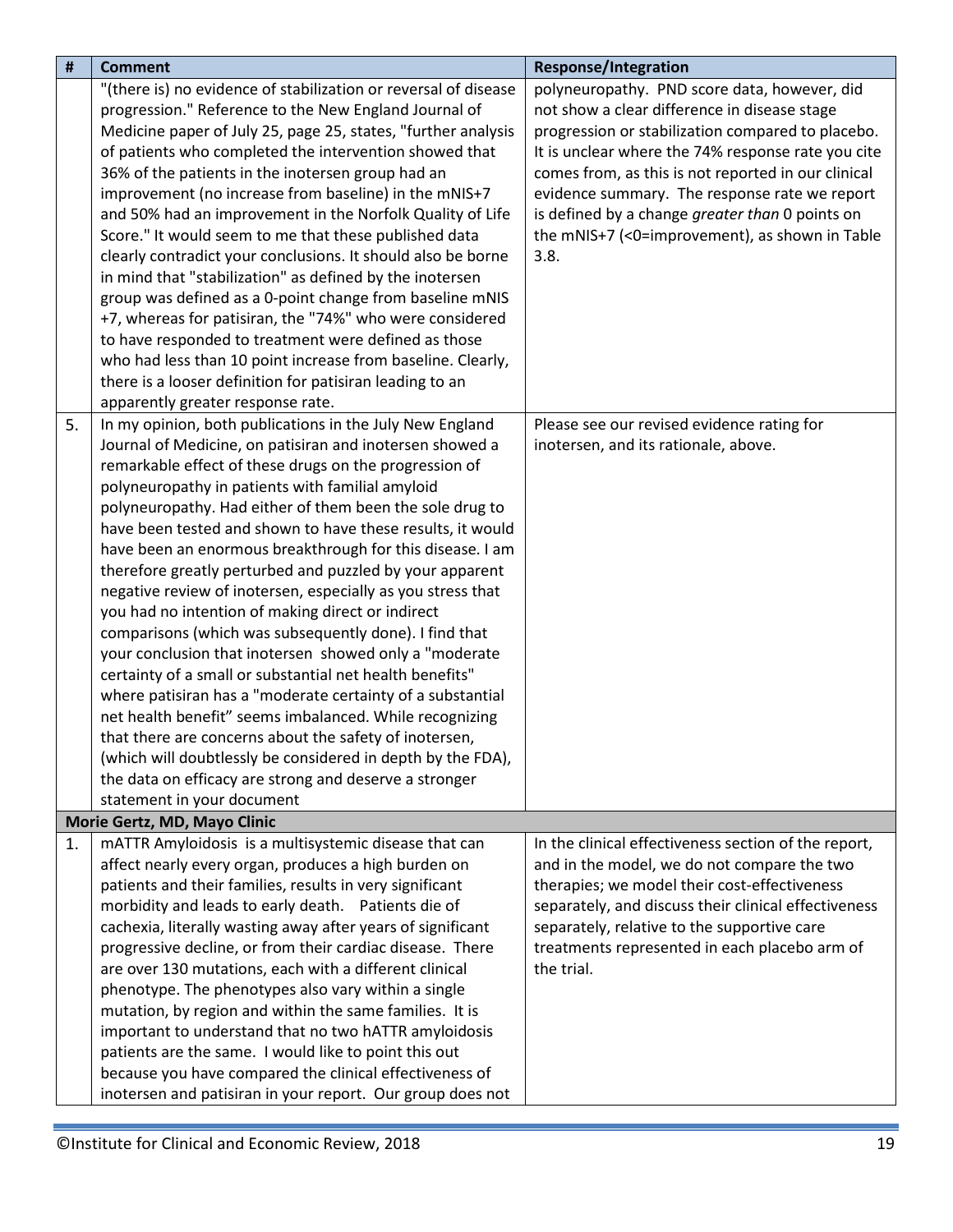| #  | <b>Comment</b>                                                   | <b>Response/Integration</b>                        |
|----|------------------------------------------------------------------|----------------------------------------------------|
|    | think this is valid to compare these drugs based on the          |                                                    |
|    | phase 3 studies for a number of reasons.                         |                                                    |
| 2. | #1: Heterogeneity: there were patients with 26 mutations         | Thank you for your comment. We agree, and          |
|    | studied in the inotersen trial and 37 in the patisiran trial,    | echo these key differences in Table 3.1, and cite  |
|    | more than 14 countries participated in each trial, and           | these in our decision not to directly compare      |
|    | enrollment varied greatly by region between the two              | NEURO-TTR and APOLLO outcomes.                     |
|    | studies. The US was the largest enroller in inotersen,           |                                                    |
|    | whereas the EU and Japan were the primary accrual sites          |                                                    |
|    | for patisiran. The phenotypes, rates of progression and          |                                                    |
|    | symptoms vary greatly between these regions. And                 |                                                    |
|    | although V30M was the most common mutation in both               |                                                    |
|    | studies, the 2nd and 3rd most studied mutations were             |                                                    |
|    | different in each study and both studies including a             |                                                    |
|    | significant number of patients with only one mutation            |                                                    |
| 3. | #2: Sample size: both studies were small, including <200         | We agree, and have not attempted to make           |
|    | treated patients. This leads to higher variability: Patient      | formal indirect comparisons for the reasons you    |
|    | selection and placebo performance become even more               | state. In the model we do not compare the two      |
|    | important in these small sized trials. As mentioned above        | therapies; we model their cost-effectiveness       |
|    | the patients are very different and the placebo                  | separately. We have added additional detail to     |
|    | performance was also significantly different. In addition,       | the report regarding the uncertainty regarding the |
|    | while there was a Placebo only arm in the inotersen trial,       | long-term effects of dexamethasone in hATTR.       |
|    | all placebo patients in patisiran arm received                   |                                                    |
|    | antihistamines and 20mg of dexamethasone to lessen               |                                                    |
|    | infusion reactions. We do not know the effect of                 |                                                    |
|    | dexamethasone in hATTR. Does it make the patients                |                                                    |
|    | worse, better? There are no data on this, but the placebo        |                                                    |
|    | arm progressed more on the patisiran trial than the              |                                                    |
|    | inotersen trial. The performance differences in placebo          |                                                    |
|    | underscore the inability to compare across trials.               |                                                    |
| 4. | #3: Treatment duration: the inotersen trial was 15 months        | Again, our intention is not to compare the two     |
|    | and the patisiran trial was 18 months. We know from both         | drugs given the many differences in trial          |
|    | studies that the rate of progression increases over time in      | populations and design. As you note, it is         |
|    | the PBO arms and the difference between inotersen would          | impossible to speculate on what might or might     |
|    | most likely have been larger with 3 more months (although        | not have occurred with disease progression with a  |
|    | we can't accurately predict what it might have been). The        | shorter or longer duration of follow-up; we can    |
|    | evaluation at trial completion occurred in patisiran with 20     | only interpret the data that are available to us.  |
|    | % more drug exposure thus longer time for benefits to            |                                                    |
|    | accrue.                                                          |                                                    |
| 5. | #4: Endpoints: the primary endpoints were different. The         | We do not draw or report a determination of        |
|    | inotersen trial had two primary endpoints, mNIS+7 and the        | whether either drug is more effective than the     |
|    | NORFOLK-DN, while patisiran has one primary endpoint,            | other. We agree that there are differences in      |
|    | the mNIS+7. Importantly, the mNIS+7 tests were also              | reporting of outcomes between the NEURO-TTR        |
|    | different for the two trials leading to an inability to directly | and APOLLO trials, however our report reflects the |
|    | compare changes across trials. We know they both have            | currently available literature on both drugs.      |
|    | significantly improved the mNIS+7 scores versus placebo          | Please see our revised evidence rating for         |
|    | and both were highly statistically significant. We developed     | inotersen, and its rationale, above.               |
|    | these tests at the Mayo Clinic under the leadership of Peter     |                                                    |
|    | Dyck in the peripheral nerve center. We worked very              |                                                    |
|    | closely with both companies in developing these scales,          |                                                    |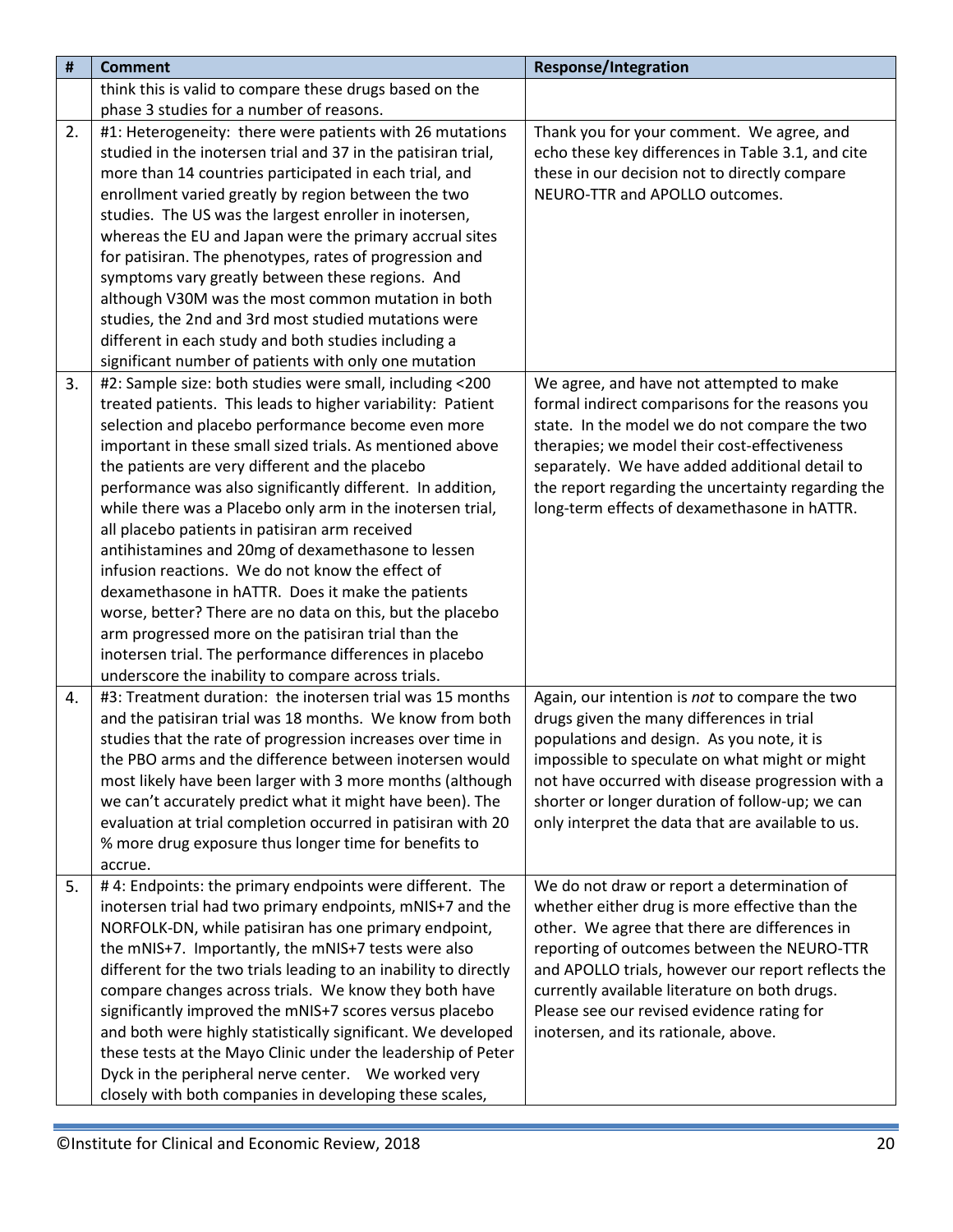| $\pmb{\sharp}$ | <b>Comment</b>                                                 | <b>Response/Integration</b>                                                                |
|----------------|----------------------------------------------------------------|--------------------------------------------------------------------------------------------|
|                | Peter provided in person training to every center, and we      |                                                                                            |
|                | did a central review of the results. As the experts and the    |                                                                                            |
|                | developers of this validated scale, we cannot determine if     |                                                                                            |
|                | one drug is more effective than the other, so it's hard to     |                                                                                            |
|                | understand how you were able to do so. Both drugs are          |                                                                                            |
|                | highly effective. There were a number of other secondary       |                                                                                            |
|                | and exploratory endpoints and both drugs also achieve          |                                                                                            |
|                | success on most of these. In addition to the positive          |                                                                                            |
|                | impact on peripheral neuropathy, both drugs appeared to        |                                                                                            |
|                | show improvement in autonomic neuropathy, some GI              |                                                                                            |
|                | related symptoms and both had encouraging exploratory          |                                                                                            |
|                | data in cardiac patients. While your report captures the       |                                                                                            |
|                | effect of patisiran on multiple domains, it does not do so     |                                                                                            |
|                | for inotersen.                                                 |                                                                                            |
| 6.             | #5: Death rate: Zero patients died on the inotersen placebo    | Again, our intention is not to compare the two                                             |
|                | arm, and five patients on inotersen. Only 1 was inotersen      | drugs given the many differences in trial                                                  |
|                | related. We would have expected at least 3 deaths on           | populations and design.                                                                    |
|                | placebo based on the natural history, and do not think this    |                                                                                            |
|                | imbalance is meaningful. In comparison, there were 6           |                                                                                            |
|                | deaths on the patisiran placebo / steroid arm (7.8%), more     |                                                                                            |
|                | in line with the anticipated natural history. And while the    |                                                                                            |
|                | overall death rates were similar for patisiran as compared     |                                                                                            |
|                | to placebo /steroid arm, there was an imbalance in cardiac     |                                                                                            |
|                | deaths with seven on patisiran and none on placebo. This       |                                                                                            |
|                | may not be a meaningful imbalance, but this is to highlight    |                                                                                            |
|                | that it's challenging to compare across the studies.           |                                                                                            |
| 7.             | #6: The 2 trials had different eligibility criteria. The lower | In the report, we note that the lower limit of the                                         |
|                | limit of neuropathy score was 5 in 1 trial and 10 in the       | NIS score was 10 for the NEURO-TTR study and 5                                             |
|                | other. Therefore patients with milder degrees of               | for the APOLLO study. We agree that it is possible                                         |
|                | neuropathy could have been enrolled in patisiran but           | that patients with milder degrees of neuropathy                                            |
|                | would have been ineligible for the inotersen trial. In         | could have been enrolled in the patisiran trial but                                        |
|                | addition in the former trial patients did not require          | would have been ineligible for the inotersen trial.                                        |
|                | histologic proof of amyloidosis in the latter trial biopsy     | We also note in the report that the NEURO-TTR                                              |
|                | proof of amyloid deposits were required and this generally     | trial eligibility criteria include presence of a                                           |
|                | requires more extensive deposition before they become          | positive amyloid biopsy. We agree that this                                                |
|                | detectable.                                                    | difference in trial eligibility is important. Again,                                       |
|                |                                                                | our intention is not to compare the two drugs                                              |
|                |                                                                | given the many differences (including the ones                                             |
| 8.             | In addition, the conclusion that inotersen data was not        | noted here) in trial populations and design.<br>Please see our revised evidence rating for |
|                | conclusive was partially based on your assessment of           | inotersen, and its rationale, above                                                        |
|                | safety. While there were concerns about severe                 |                                                                                            |
|                | thrombocytopenia after the 3 events including the              |                                                                                            |
|                | intracranial hemorrhage, these concerns have been              |                                                                                            |
|                | effectively eliminated by the safety monitoring plan put       |                                                                                            |
|                | into place. Of note, the patient in Argentina who died of a    |                                                                                            |
|                | intracranial hemorrhage had not had platelets checked for      |                                                                                            |
|                | 9 weeks, out of compliance with the original protocol. The     |                                                                                            |
|                | current protocol has weekly platelet checks and significant    |                                                                                            |
|                |                                                                |                                                                                            |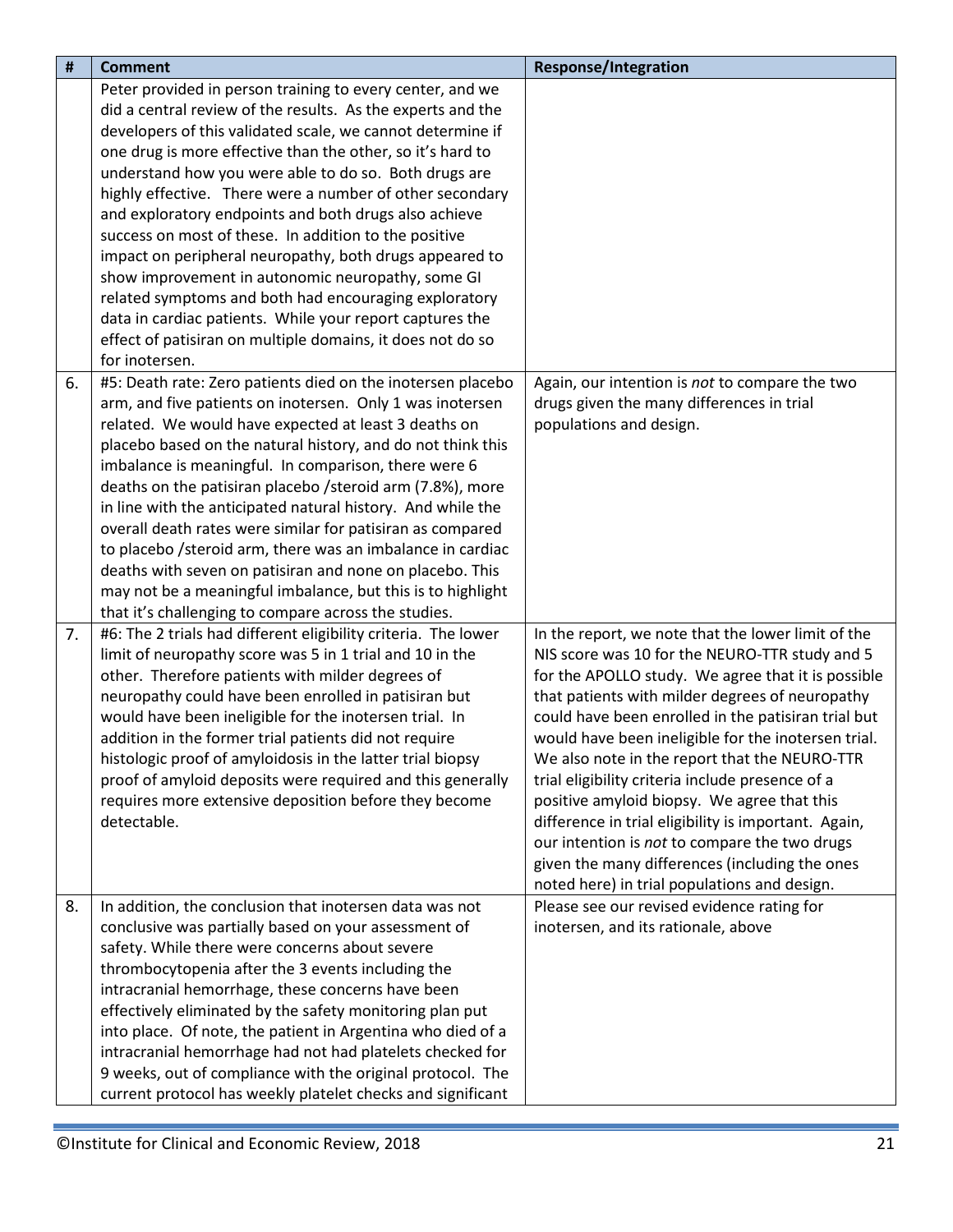<span id="page-21-2"></span><span id="page-21-1"></span><span id="page-21-0"></span>

| #  | <b>Comment</b>                                                                                             | <b>Response/Integration</b>                      |
|----|------------------------------------------------------------------------------------------------------------|--------------------------------------------------|
|    | drops in platelets are managed with pauses and                                                             |                                                  |
|    | resumption of therapy when platelets rise above 100,000.                                                   |                                                  |
|    | Again this is a very devastating and fatal disease with                                                    |                                                  |
|    | significant morbidity. These side effects are acceptable to                                                |                                                  |
|    | the majority of our patients, reflecting the low withdrawal                                                |                                                  |
|    | rate and the benefit risk profile remains highly positive.                                                 |                                                  |
| 9. | Our group believes the conclusion that the inotersen data                                                  | Please see our revised evidence rating for       |
|    | is promising, but inconclusive is not appropriate and may                                                  | inotersen, and its rationale, above              |
|    | be misleading for patients. The phase 3 study was                                                          |                                                  |
|    | extremely positive and the results were positive across all                                                |                                                  |
|    | types of patients, regardless of stratification factors,                                                   |                                                  |
|    | regions, whether patients had cardiac disease, and across                                                  |                                                  |
|    | almost all endpoints.                                                                                      |                                                  |
|    | <b>Cheryl Pegus, MD, MPH, Association of Black Cardiologists</b>                                           |                                                  |
| 1. | In connection with the Institute for Clinical and Economic                                                 | Thank you for your comment and for highlighting  |
|    | Review's (ICER) examination of new therapies for the                                                       | the important unmet needs in this patient        |
|    | treatment of hereditary transthyretin-related (hATTR)                                                      | population.                                      |
|    | amyloidosis, the Association of Black Cardiologists (ABC)                                                  |                                                  |
|    | wishes to express the critical need to expand the types of                                                 |                                                  |
|    | treatments for this rare, progressive, and deadly disease                                                  |                                                  |
|    | that disproportionately afflicts black Americans. The most                                                 |                                                  |
|    | frequent variant of transthyretin in the United States is the                                              |                                                  |
|    | V122I mutation that is predominantly isolated to the heart.                                                |                                                  |
|    | Transthyretin-related cardiac amyloidosis mimics                                                           |                                                  |
|    | hypertensive and hypertrophic heart disease and may,                                                       |                                                  |
|    | consequently, go undiagnosed. Beyond improving                                                             |                                                  |
|    | awareness of amyloid heart disease and improving                                                           |                                                  |
|    | diagnosis, there is an unmet need for better therapies.                                                    |                                                  |
|    | There is no Food and Drug Administration (FDA)-approved                                                    |                                                  |
|    | drug for this indication and traditional medications for                                                   |                                                  |
|    | heart failure have had no proven role in the treatment of                                                  |                                                  |
|    | amyloid heart disease. In fact, most medications have                                                      |                                                  |
|    | potential to cause harm. We applaud ICER's thorough                                                        |                                                  |
|    | scientific evidentiary review of new therapies for hATTR                                                   |                                                  |
|    | amyloidosis and encourage widespread availability to                                                       |                                                  |
|    | patients of FDA-approved treatments.                                                                       |                                                  |
|    | <b>Patients and Patient Advocacy Groups</b>                                                                |                                                  |
| 1. | <b>Muriel Finkel, Amyloidosis Support Groups</b><br>Every other year the ASG holds a special support group | Thank you for this comment. We agree that        |
|    | meeting in Chicago for our ATTR patients. The first of these                                               | evidence and public dialogue about new           |
|    | meetings was in 2009, and we had 85 attendees from                                                         | treatments enhances the lived experience of      |
|    | several states, and Canada. The second was in 2011, and                                                    | patients. We do want to clarify a misconception. |
|    | we had 150 attendees. Our most recent meeting was in                                                       | ICER does not set the price of new drugs, nor do |
|    | October 2017, with over 400. We must keep in mind that                                                     | we create insurance coverage policies. ICER      |
|    | many of these people have limited resources and are quite                                                  | encourages drugmakers to set prices that align   |
|    | ill. They come because we offer hope by inviting the Who's                                                 | with the benefit patients receive, and when that |
|    | Who of ATTR amyloid physicians, along with all the current                                                 | happens, we recommend that insurers allow        |
|    | clinical trial liaisons. The doctors and clinical trial people                                             | broad patient access. At our public meeting in   |
|    | present and share, and they answer questions. Our                                                          | September, all stakeholders, including patients  |
|    |                                                                                                            |                                                  |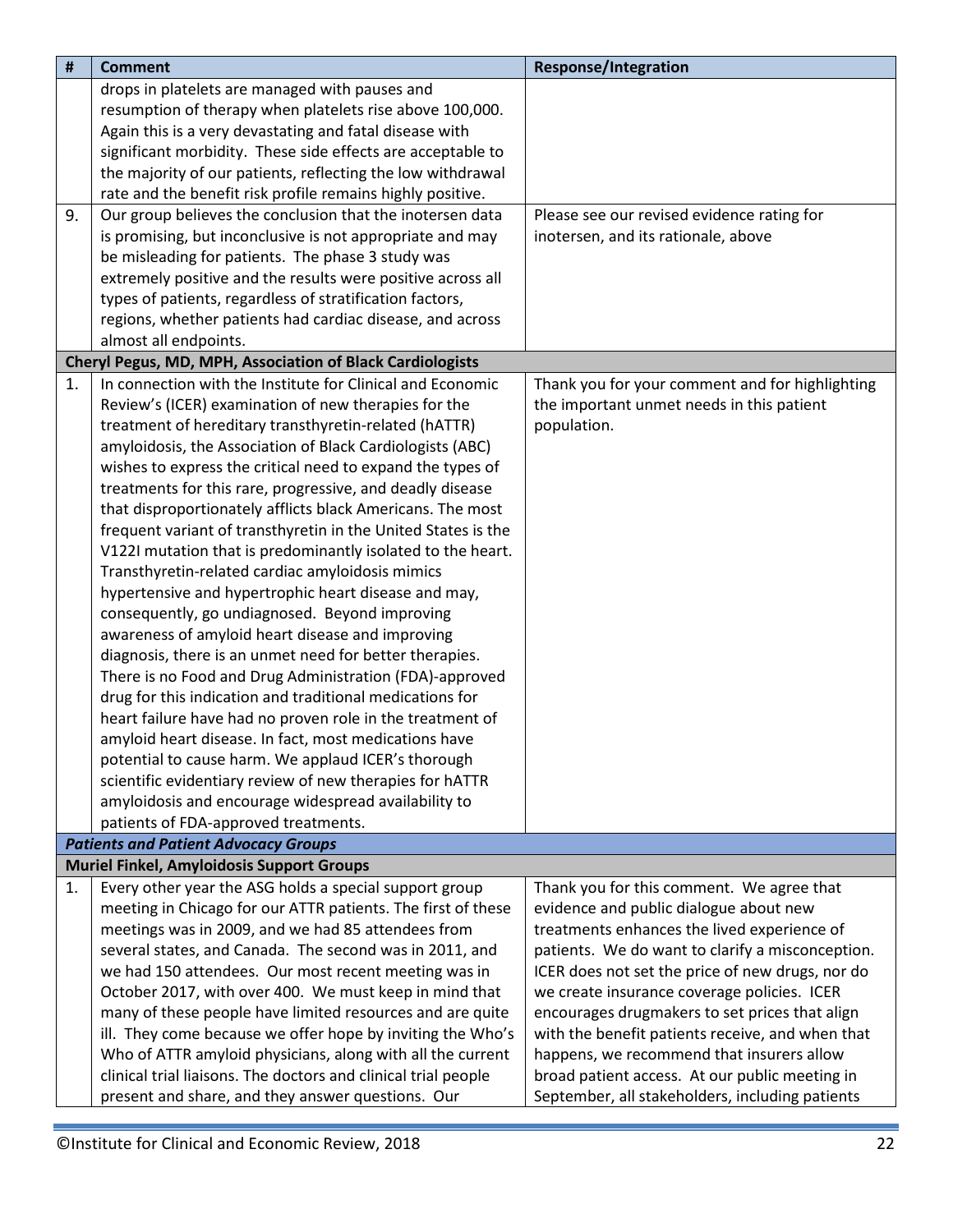<span id="page-22-0"></span>

| #  | <b>Comment</b>                                                  | <b>Response/Integration</b>                        |
|----|-----------------------------------------------------------------|----------------------------------------------------|
|    | patients and their families have told us that these             | and doctors, will participate in discussions about |
|    | meetings, and all our ASG meetings, are life altering.          | what insurance policies should look like and what  |
|    | "Knowledge is power" is a statement that has been proven        | a fair price for a treatment is.                   |
|    | to be true in the world of Amyloidosis Support Groups. We       |                                                    |
|    | urge you to make these drugs, when approved, available to       |                                                    |
|    | every amyloidosis patient.                                      |                                                    |
|    | Kristen Hsu, Amyloidosis Research Consortium                    |                                                    |
| 1. | Review of and conclusions on the effectiveness evidence.        | Please see our revised evidence rating for         |
|    | (i) The conclusion that ICER has moderate certainty of 'a       | inotersen, and its rationale, above.               |
|    | small or substantial net health benefit' and 'a small           |                                                    |
|    | likelihood of net harm' associated with inotersen compared      |                                                    |
|    | to best supportive care. We believe the evidence on both        |                                                    |
|    | drugs should enable ICER to have at least moderate              |                                                    |
|    | certainty about a substantial net health benefit. The           |                                                    |
|    | conclusion that there may be a small benefit is a surprising    |                                                    |
|    | conclusion from the available evidence and also with how        |                                                    |
|    | patients view the potential benefit from inotersen, based       |                                                    |
|    | on its benefit and risk profile. We also do not think the       |                                                    |
|    | evidence naturally leads to the conclusion that there is a      |                                                    |
|    | small likelihood of net harm with inotersen compared to         |                                                    |
|    | supportive care, due to 'identified safety concerns.' The       |                                                    |
|    | safety concern primarily relates to the risk of                 |                                                    |
|    | thrombocytopenia and glomerulonephritis. However, there         |                                                    |
|    | is stringent monitoring in place to identify and manage the     |                                                    |
|    | risk early on. We understand this risk management               |                                                    |
|    | approach would continue as part of routine practice. There      |                                                    |
|    | is no evidence to suggest any other significant short or        |                                                    |
|    | long-term risks are associated with inotersen. As such, we      |                                                    |
|    | do not believe there to be a risk of 'net harm' compared to     |                                                    |
|    | supportive care.                                                |                                                    |
| 2. | (ii) The suggestion that there is uncertain benefit of          | We acknowledge this concern and have edited the    |
|    | inotersen due to a lack of cardiac outcomes data. We            | report accordingly.                                |
|    | recognise that cardiac outcomes have strong correlation         |                                                    |
|    | with survival; however, the Neuro TTR trial was not             |                                                    |
|    | powered for cardiac outcomes. While inotersen may well          |                                                    |
|    | have an impact on cardiac measures, it should be neither        |                                                    |
|    | favourably nor unfavourably evaluated based on outcomes         |                                                    |
|    | it was not powered for. As such we would encourage ICER         |                                                    |
|    | to evaluate the strength or otherwise of inotersen in           |                                                    |
|    | relation to its primary endpoints. Concluding that it has       |                                                    |
|    | uncertain effect on outcomes the trial was not powered to       |                                                    |
|    | measure could inadvertently misinform patients, payers          |                                                    |
|    | and the public.                                                 |                                                    |
| 3. | (iii) The overall conclusions about the uncertainty of clinical | Thank you, we agree. Our methods for studying      |
|    | effectiveness of both drugs. ARC agrees that there is a         | treatments for ultra-rare conditions direct us to  |
|    | degree of uncertainty about both drugs, partly due to           | acknowledge this exact fact. We have updated       |
|    | composite endpoints, the numbers of participants and            | the report so the reader understands the specific  |
|    | duration of study. However, this is a common problem in         | context regarding the potential challenges of      |
|    | rare disease research. Both drugs' trial designs were           | generating evidence for these treatments,          |
|    |                                                                 |                                                    |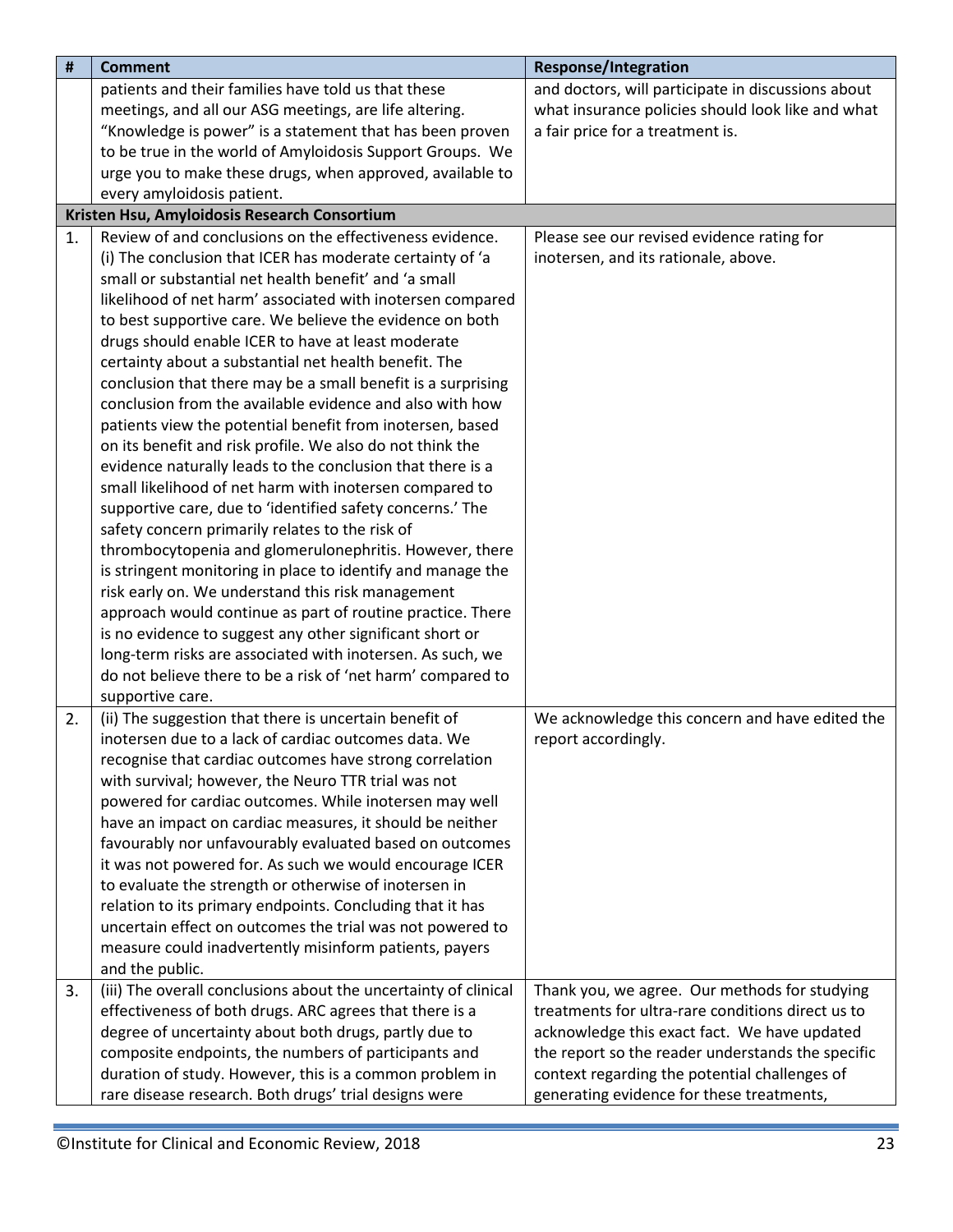| #  | <b>Comment</b>                                                                                                                | <b>Response/Integration</b>                                                  |
|----|-------------------------------------------------------------------------------------------------------------------------------|------------------------------------------------------------------------------|
|    | deemed acceptable by regulators and in the context of                                                                         | including considerations of challenges to                                    |
|    | these being ultra-orphan products we believe some                                                                             | conducting RCTs, to validating surrogate outcome                             |
|    | uncertainty is reasonable and expected.                                                                                       | measures, and for obtaining long-term data on                                |
|    |                                                                                                                               | safety and on the durability of clinical benefit.                            |
| 4. | (iv) The assumption that inotersen and patisiran can be                                                                       | We agree that the drugs should be evaluated                                  |
|    | compared for the economic model. We strongly believe it is                                                                    | separately. It is for this reason that we built                              |
|    | flawed to base the model on the assumption that a                                                                             | separate models to estimate their cost-                                      |
|    | comparison of the two products can be made. There were                                                                        | effectiveness. Recently, we have received data on                            |
|    | considerable differences in the patient populations - both                                                                    | PND progression for inotersen that allows us to                              |
|    | prospective differences in eligibility criteria as well as                                                                    | model disease progression separately for                                     |
|    | genotypic, phenotypic and geographic differences in the                                                                       | inotersen and patisiran.                                                     |
|    | enrolled populations- and trial designs which would                                                                           |                                                                              |
|    | prohibit being able to make direct comparisons. We are                                                                        |                                                                              |
|    | concerned that this indirect comparison has negatively                                                                        |                                                                              |
|    | affected ICER's conclusions on inotersen in particular, and                                                                   |                                                                              |
|    | may inadvertently misinform patients and physicians that                                                                      |                                                                              |
|    | (a) the trials were equivalent and directly comparable; and                                                                   |                                                                              |
|    | (b) that a face value direct comparison can be made on the                                                                    |                                                                              |
|    | results. Patients and physicians need full and accurate                                                                       |                                                                              |
|    | information about the options that are available. At ARC                                                                      |                                                                              |
|    | we see it as important to provide information on both                                                                         |                                                                              |
|    | drugs, based on their own merits, including how they were                                                                     |                                                                              |
|    | studied, what these studies measured and what this                                                                            |                                                                              |
|    | showed. It is up to patients and physicians to make an                                                                        |                                                                              |
|    | informed decision that is in the best interests of the                                                                        |                                                                              |
|    | individual patient; however, we are concerned that the                                                                        |                                                                              |
|    | modelling approach taken could inaccurately suggest that                                                                      |                                                                              |
|    | the trials were equivalent and a direct comparison between                                                                    |                                                                              |
|    | the drugs can be made.                                                                                                        |                                                                              |
| 5. | Position and weight given to patient and carer                                                                                | Thank you for your comment. We agree that                                    |
|    | perspectives, other benefits and contextual considerations.                                                                   | patient and carer perspectives are important to                              |
|    | Patient and carer perspectives need to be front and center                                                                    | consider when evaluating the value of new                                    |
|    | to the question of value. Similarly, the 'other benefits and                                                                  | treatments for hATTR, and that much of the                                   |
|    | contextual considerations' are of paramount importance                                                                        | clinical evidence does not adequately capture                                |
|    | and relevance to this issue. Determining the value of any                                                                     | these considerations. To this end, ICER discusses                            |
|    | solution to a disease problem requires understanding of                                                                       | other benefits and contextual considerations as                              |
|    | both the impact of the disease on patients and their                                                                          | additional considerations alongside our clinical                             |
|    | families and the solution's ability to provide outcomes that                                                                  | evidence review and comparative value analysis.                              |
|    | are meaningful to them. It is not clear to us from the draft                                                                  | These are additionally captured during our public                            |
|    | report how these have been factored in to a contextual-                                                                       | meeting, during which the Midwest CEPAC will                                 |
|    | based consideration of the evidence and the potential                                                                         | discuss the key benefits and considerations that                             |
|    | value these drugs have. While we appreciate that some of                                                                      | are relevant to inotersen and patisiran. Finally,                            |
|    | these outcomes and benefits are not fully captured in the                                                                     | the economic analyses for ultra-rare conditions                              |
|    | clinical evidence and may require consideration in parallel,<br>the conclusions around 'net health benefit' should still take | also incorporate a societal perspective when                                 |
|    | account of these broader factors.                                                                                             | indirect costs and effects are large and represent a                         |
|    |                                                                                                                               | large proportion of total costs, and such an<br>analysis has been done here. |
|    |                                                                                                                               |                                                                              |
| 6. | (i) This intervention will significantly reduce caregiver or                                                                  | We agree that the APOLLO and NEURO-TTR show                                  |
|    | broader family burden. The report states that 'although                                                                       | positive effects on polyneuropathy and quality of                            |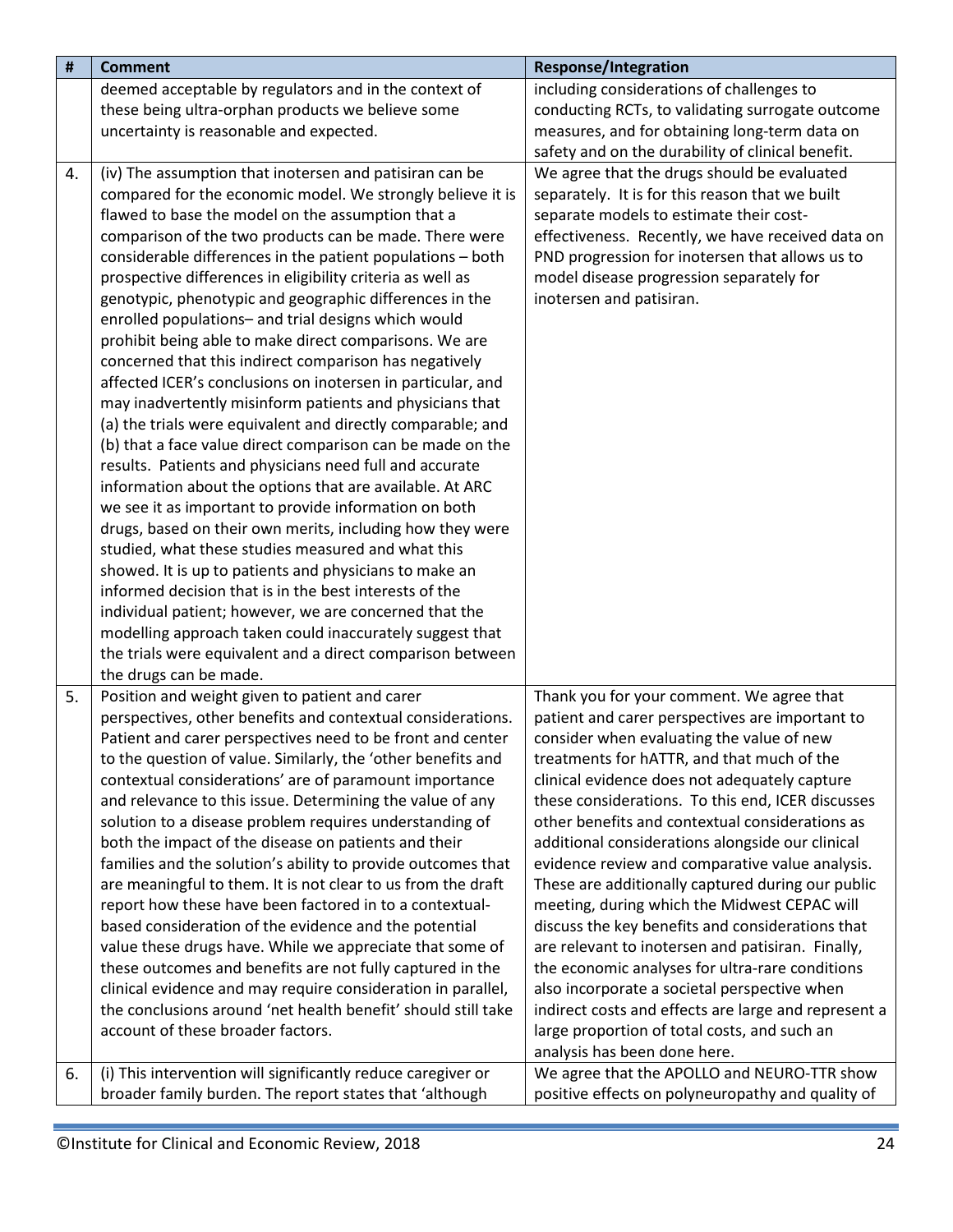| #   | <b>Comment</b>                                                                                                          | <b>Response/Integration</b>                         |
|-----|-------------------------------------------------------------------------------------------------------------------------|-----------------------------------------------------|
|     | evidence showing impact on these outcomes [disease                                                                      | life, including symptom burden; these effects are   |
|     | progression and reduction in symptom burden] is not yet                                                                 | captured in both our clinical evidence review and   |
|     | available'  such outcomes 'can potentially have a                                                                       | comparative value analysis. We also agree that a    |
|     | significant impact on [patients and carers] remaining at                                                                | patient's ability to work does not exclusively      |
|     | work, returning to work and/or overall productivity in the                                                              | define the patient, family, or caregiver burden,    |
|     | hATTR population.' ARC disagrees that there is not yet any                                                              | and echo earlier input from patients who            |
|     | evidence on these outcomes as the trials do demonstrate                                                                 | expressed the large impact of hATTR on worklife.    |
|     | clinical effect on disease progression and symptom burden.                                                              | This potential other benefit is one we consider for |
|     | We therefore believe this statement to be inaccurate. ARC                                                               | all new treatments we evaluate under our ultra-     |
|     | also wants to emphasize that while remaining at/returning                                                               | rare framework. We also note that we aim to         |
|     | to and/or productivity at work is a key potential benefit                                                               | capture benefits extending to caregivers and/or     |
|     | (our findings clearly show that the disease has a                                                                       | family burden under the consideration "This         |
|     | considerable impact on patients' and carers' working lives),                                                            | intervention will significantly reduce caregiver or |
|     | it does not exclusively define the patient or caregiver and                                                             | broader family burden."                             |
|     | family burden. Missing from this section is the disease's                                                               |                                                     |
|     | considerable impact on patients' and carers' physical,                                                                  |                                                     |
|     | emotional, social and financial wellbeing. The disease has a                                                            |                                                     |
|     | pervasive impact on all domains of patients' and families'                                                              |                                                     |
|     | lives. Treatments which can slow progression and minimize                                                               |                                                     |
|     | the effect of symptoms would therefore have multi-faceted                                                               |                                                     |
|     | benefits - not just work and productivity-related benefits.                                                             |                                                     |
| 7.  | (ii) This intervention offers a novel mechanism of action or                                                            | Thank you for your comment.                         |
|     | approach that will allow successful treatment of many                                                                   |                                                     |
|     | patients for whom other available treatments have failed.                                                               |                                                     |
|     | The report states that patisiran and inotersen have the                                                                 |                                                     |
|     | 'potential' to be novel treatments approved in the US for                                                               |                                                     |
|     | patients with this condition. While this reflects the ongoing                                                           |                                                     |
|     | FDA review status of both treatments, they are unarguably                                                               |                                                     |
|     | novel, offering a novel mechanism of action and approach.                                                               |                                                     |
| 8.  | (iii) This intervention will have a significant impact on                                                               | Thank you for your comment.                         |
|     | improving the patient's ability to return to work and/or                                                                |                                                     |
|     | their overall productivity. ARC agrees that this is a key                                                               |                                                     |
|     | benefit that needs to be taken into account for both                                                                    |                                                     |
|     | patients and carers. As well as looking at this from a                                                                  |                                                     |
|     | societal productivity viewpoint, we also believe the                                                                    |                                                     |
|     | evaluation needs to account for the personal financial<br>losses and gains to a family unit and the intangible benefits |                                                     |
|     | - anxiety, family dynamics etc that are often associated                                                                |                                                     |
|     | with (un)employment.                                                                                                    |                                                     |
| 9.  | (iv) This intervention is intended for the care of individuals                                                          | Thank you for your comment.                         |
|     | with a condition of particularly high severity in terms of                                                              |                                                     |
|     | impact on length of life and/or quality of life. We agree that                                                          |                                                     |
|     | this is a relevant contextual consideration. hATTR is an                                                                |                                                     |
|     | extremely severe, life-limiting and disabling disease.                                                                  |                                                     |
|     | Patients' and carers' quality of life are considerably                                                                  |                                                     |
|     | affected by the disease.                                                                                                |                                                     |
| 10. | (v) This intervention is intended for the care of individuals                                                           | Thank you for your comment.                         |
|     | with a condition that represents a particularly high lifetime                                                           |                                                     |
|     | burden of illness. We agree that this is a relevant                                                                     |                                                     |
|     |                                                                                                                         |                                                     |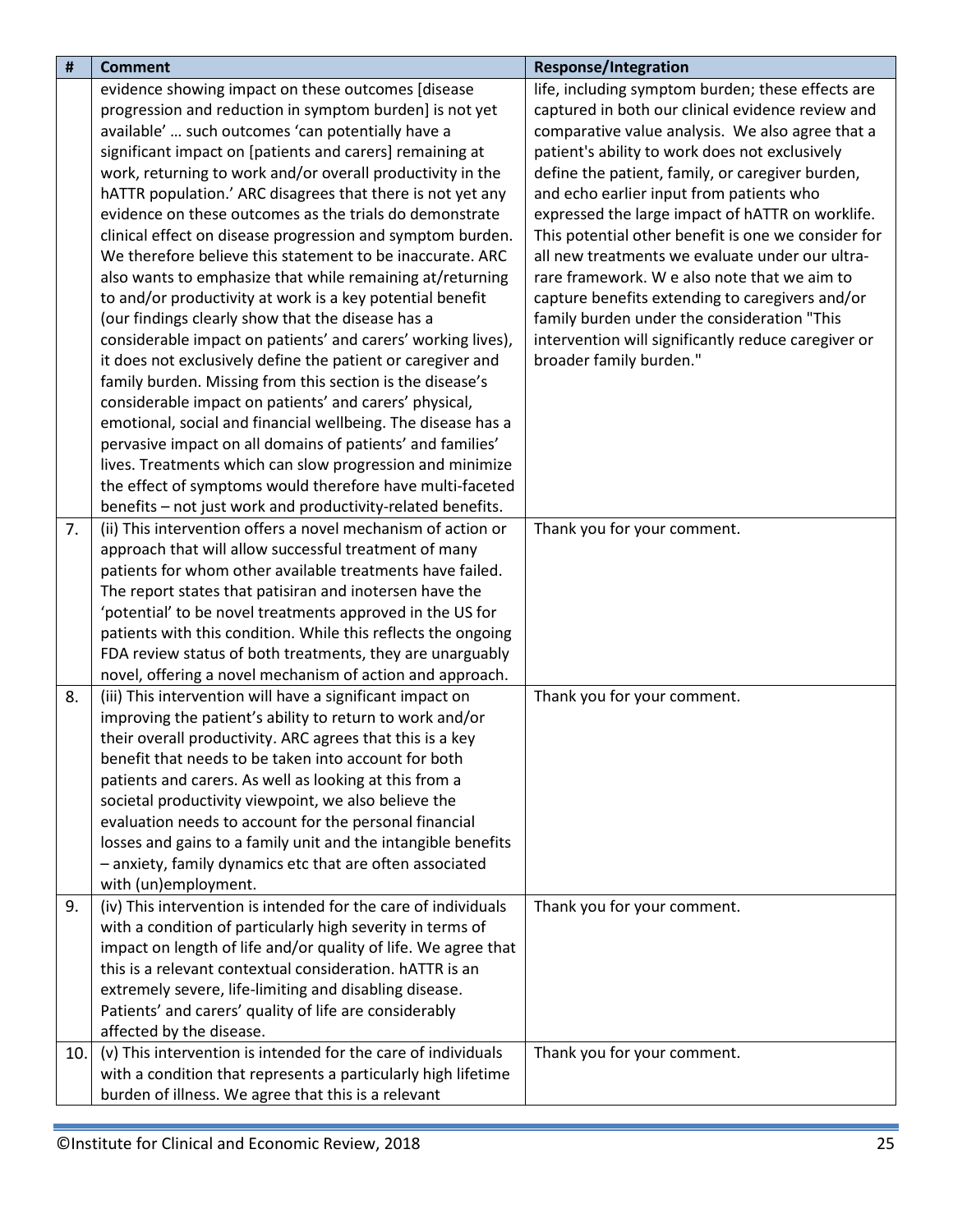| #   | <b>Comment</b>                                                      | <b>Response/Integration</b>                         |
|-----|---------------------------------------------------------------------|-----------------------------------------------------|
|     | contextual consideration. hATTR represents a very high              |                                                     |
|     | lifetime burden of illness for patients and their families. It is   |                                                     |
|     | also relevant to consider the additional burden on families         |                                                     |
|     | in terms of the generational effect of the hereditary               |                                                     |
|     | disease. Individuals who are currently caregivers may also          |                                                     |
|     | be future patients themselves or continue to care for               |                                                     |
|     | children who develop the disease.                                   |                                                     |
| 11. | (vi) This intervention is the first to offer any improvement        | Thank you for your comment.                         |
|     | for patients with this condition. ARC believes this                 |                                                     |
|     | consideration is missing from the narrative and ought to be         |                                                     |
|     | more explicitly included. These are the first interventions to      |                                                     |
|     | address the underlying cause of symptoms.                           |                                                     |
| 12. | (vii) Compared to best supportive treatment, there is               | Thank you for your comment. We believe it is        |
|     | significant uncertainty about the long-term risk of serious         | important to highlight the lack of long-term safety |
|     | side effects of this intervention. ARC disagrees that 'there is     | and efficacy data for both drugs. As noted above,   |
|     | significant uncertainty about the long-term risk of side            | we have updated the report to provide additional    |
|     | effects with both treatments, given the identified safety           | context to the unique circumstances that            |
|     | concerns with inotersen (e.g., thrombocytopenia and                 | accompany the development of treatments for         |
|     | glomerulonephritis) and potential risks associated with             | ultra-rare conditions.                              |
|     | long-term steroid use that may be anticipated with                  |                                                     |
|     | patisiran.' Based on the evidence for both drugs, these are         |                                                     |
|     | well-managed risks. On the other hand, best supportive              |                                                     |
|     | care carries minimal/no long-term risk of side effects only         |                                                     |
|     | because there is no treatment. As best supportive care, by          |                                                     |
|     | definition, allows for disease progression and increased            |                                                     |
|     | symptom burden, it is our view that the long-terms risks of         |                                                     |
|     | doing nothing have the potential to be greater.                     |                                                     |
| 13. | (viii) Other important benefits or disadvantages that should        | Thank you for your comment. We have updated         |
|     | have an important role in judgments of the value of this            | the report with these additional potential other    |
|     | intervention. ARC would like to see patient and carer               | benefits.                                           |
|     | preferences for treatment and views on what would be                |                                                     |
|     | meaningful outcomes to them reflected in this section. Our          |                                                     |
|     | research found that:                                                |                                                     |
|     | The prospect of new treatments designed for<br>$\bullet$            |                                                     |
|     | slowing/stabilising hATTR offers significant hope to                |                                                     |
|     | patients and their families. This is especially so given            |                                                     |
|     | the context of the disease being hereditary, the                    |                                                     |
|     | negative impact it has on patients and carers' quality of           |                                                     |
|     | life, and there being no other licensed alternatives                |                                                     |
|     | available with which to treat the disease.                          |                                                     |
|     | The most important factors for treatment relate to the<br>$\bullet$ |                                                     |
|     | impact a treatment can have on slowing the underlying               |                                                     |
|     | disease and improving symptoms. While patients                      |                                                     |
|     | would desire significant outcomes, they still highly                |                                                     |
|     | value what might be perceived as 'modest'                           |                                                     |
|     | improvements in their health condition.                             |                                                     |
|     | Alongside this there was a strong preference for a local<br>٠       |                                                     |
|     | or home-based treatment option. Patients and carers                 |                                                     |
|     | expressed concern about fatigue and taking time off                 |                                                     |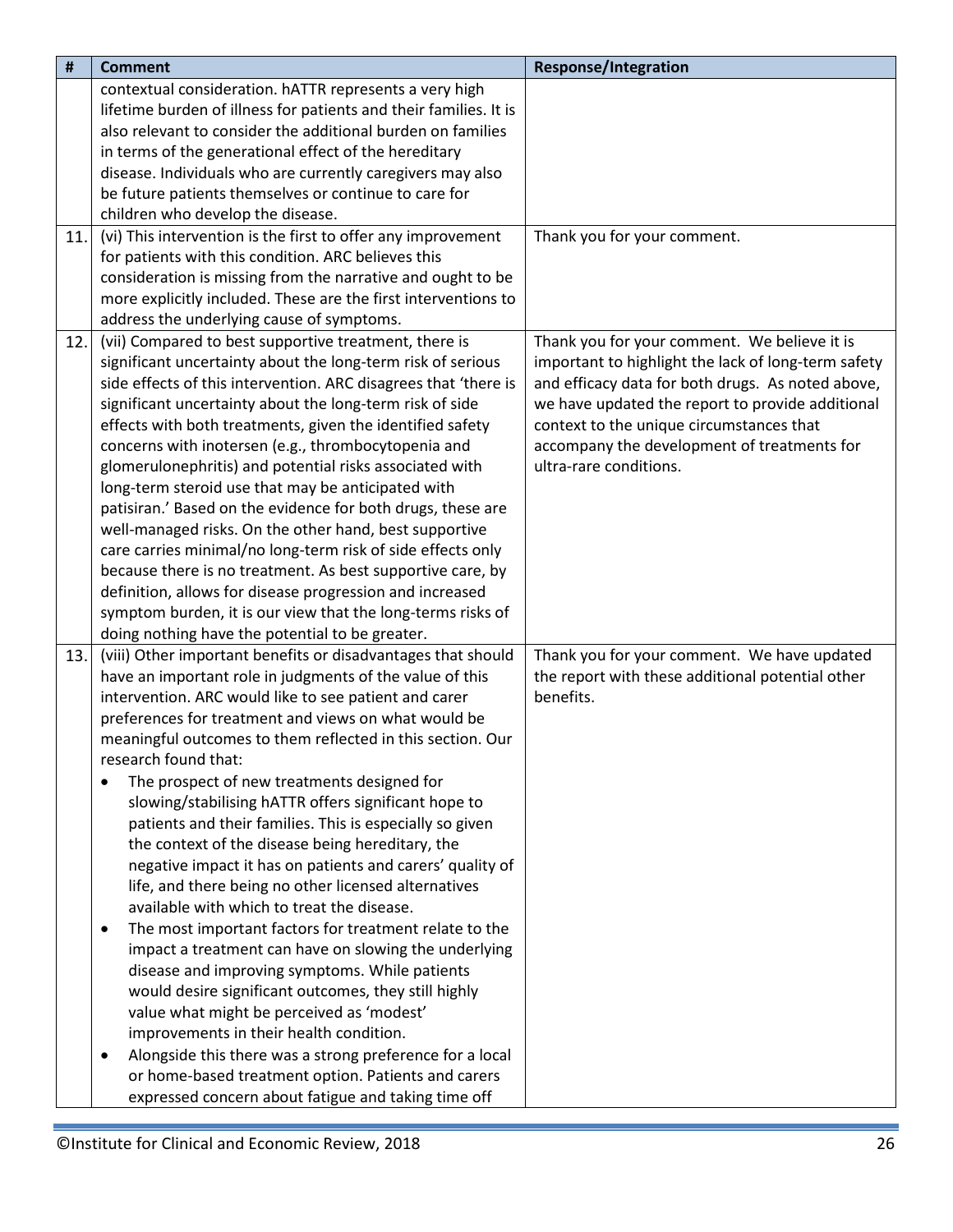<span id="page-26-1"></span><span id="page-26-0"></span>

| #   | <b>Comment</b>                                                        | <b>Response/Integration</b>                       |
|-----|-----------------------------------------------------------------------|---------------------------------------------------|
|     | work should frequent travel be required. However,                     |                                                   |
|     | they also said that a current lack of alternatives means              |                                                   |
|     | they would be willing to put up with some                             |                                                   |
|     | inconvenience and that efficacy is the most important                 |                                                   |
|     | consideration overall.                                                |                                                   |
|     |                                                                       |                                                   |
|     | As treatments that can stabilize the disease and be                   |                                                   |
|     | administered at home as an option, both patisiran and                 |                                                   |
|     | inotersen therefore offer highly valuable potential                   |                                                   |
|     | treatment options to patients and carers.                             |                                                   |
| 14. | Comparative clinical effectiveness- draft voting question 3.          | We have made changes to the report to be sure to  |
|     | As detailed in our response section 1.iv above, we feel that          | communicate that we are not attempting to         |
|     | it is inappropriate to compare the clinical effectiveness             | compare the two treatments. However, asking       |
|     | between inotersen and patisiran and as such the                       | the question is incredibly policy-relevant, as    |
|     | comparative clinical effectiveness draft voting question 3,           | payers and purchasers will need to know the state |
|     | "Is the evidence adequate to distinguish the net health               | of the evidence distinguishing the two drugs.     |
|     | benefit between inotersen and patisiran when added to                 | During the public meeting, we will be sure to     |
|     | best supportive care?" is an inappropriate question to ask            | emphasize the lack of data comparing the two      |
|     | at this point in time.                                                | drugs, but we will nevertheless be asking the     |
|     |                                                                       | Midwest CEPAC to vote independently on the        |
|     |                                                                       | state of the evidence.                            |
|     | Mary E. O'Donnell, Amyloidosis Foundation                             |                                                   |
| 1.  | At this time there is only one FDA approved drugs for                 | Thank you for this comment. We heard from         |
|     | hATTR, therefore development and approval of other drugs              | many patients and caregivers throughout our       |
|     | is greatly anticipated by the hATTR community to aid them             | process of the important advancement these new    |
|     | with dealing with their disease. The development of these             | therapies represent. Our work on this report was  |
|     | new drugs is essential for the improvement of outcomes                | greatly enhanced by the engagement of your        |
|     | for hATTR patients. Being able to minimize the effects of             | group, other patient advocates, and individual    |
|     | the disease on patients and in turn extending the life spam           | patients and caregivers.                          |
|     | is a greatly needed advancement.                                      |                                                   |
|     | LGP, Patient; JSP, Caregiver                                          |                                                   |
| 1.  | Your discussion of results in terms of clinical effectiveness         | Please see our revised evidence rating for        |
|     | of inotersen seems to understate the significance of                  | inotersen, and its rationale, above.              |
|     | evidence for its effectiveness, especially in view of the             |                                                   |
|     | continuing OLE phase. We believe that you should expand               |                                                   |
|     | the discussion at the end of the section on Neurologic                |                                                   |
|     | Impairment and Quality of Life to point out details                   |                                                   |
|     | including                                                             |                                                   |
|     | The patisiran double blind trial ran 20% longer (18<br>$\bullet$      |                                                   |
|     | months vs 15 months) and included 30% more patients                   |                                                   |
|     | (225 vs 172) than the inotersen double blind trial so                 |                                                   |
|     | one should expect 20% more progression in the                         |                                                   |
|     | placebo patients and 12% smaller error bars on data                   |                                                   |
|     | points for the patisiran trial. This is a significant part of         |                                                   |
|     | the difference between the results of the two trials and              |                                                   |
|     | may be why the FDA review of inotersen was delayed                    |                                                   |
|     | three months.                                                         |                                                   |
|     | Both trials show linear deterioration of about 20 points<br>$\bullet$ |                                                   |
|     | per year in mNIS+7 and about 10 points per year in                    |                                                   |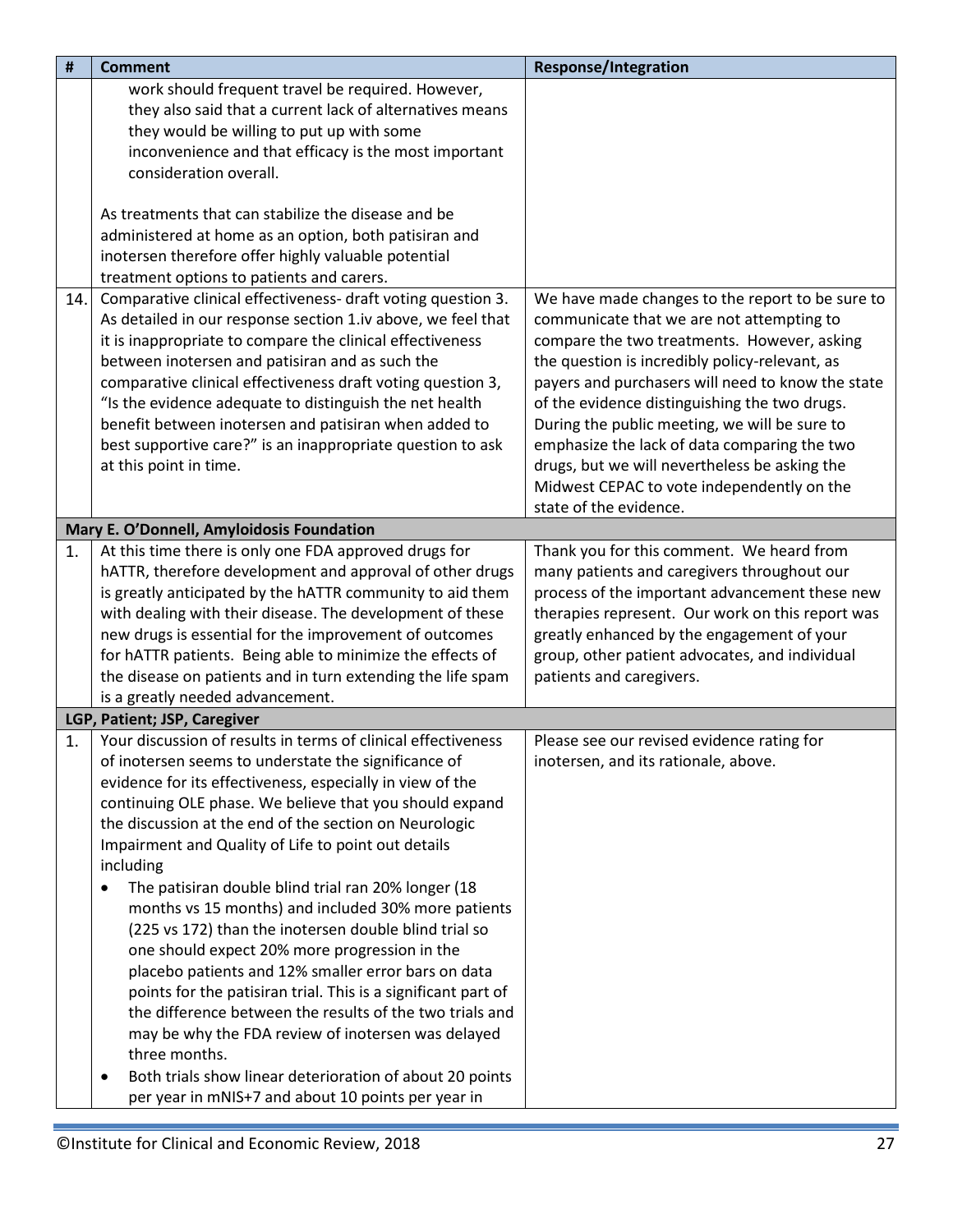<span id="page-27-0"></span>

| #  | <b>Comment</b>                                                                                                       | <b>Response/Integration</b>                                                                   |
|----|----------------------------------------------------------------------------------------------------------------------|-----------------------------------------------------------------------------------------------|
|    | Norfolk QoL for their placebo groups. The estimated                                                                  |                                                                                               |
|    | deterioration of 3 points in mNIS+7 and 3.6 points in                                                                |                                                                                               |
|    | Norfolk QoL with inotersen over one year of OLE imply                                                                |                                                                                               |
|    | further widening of the gap between those on the drug                                                                |                                                                                               |
|    | and those not on it, by 17 points in mNIS+7 and 6.4                                                                  |                                                                                               |
|    | points in Norfolk QoL per year. (Alternatively,                                                                      |                                                                                               |
|    | deterioration over one more year on placebo might                                                                    |                                                                                               |
|    | equal nearly seven years of deterioration in mNIS+7                                                                  |                                                                                               |
|    | and nearly three years in Norfolk QoL.) This greatly                                                                 |                                                                                               |
|    | strengthens the significance of clinical effectiveness of                                                            |                                                                                               |
|    | inotersen although it's still only roughly the same as                                                               |                                                                                               |
|    | was achieved by patisiran in just the 18 months of its                                                               |                                                                                               |
|    | double blind trial.                                                                                                  |                                                                                               |
| 2. | We also found many puzzling oversights and calculations                                                              | We appreciate the importance of considering                                                   |
|    | that have large impacts on patients and their families. A                                                            | costs when making treatment funding decisions                                                 |
|    | small sample includes                                                                                                | for a population. Out of pocket costs are very                                                |
|    | It specifically ignores all medical costs paid by patients<br>$\bullet$                                              | important for patients and their caregivers. Our                                              |
|    | out of pocket in both the Health Care Sector and the                                                                 | use of a health care sector perspective includes                                              |
|    | societal impacts! (Appendix Table D1) This is what will                                                              | out of pocket costs for direct medical expenses,<br>but does not call them out separately, as |
|    | destroy patients' families' finances, as we will address<br>later.                                                   | copayments, coinsurance, and deductibles vary                                                 |
|    |                                                                                                                      | widely by payer. We also incorporate productivity                                             |
|    | In modeling costs and QALYs (Tables 4.14 and 4.15) the<br>٠<br>discounted model assumes that years of life and QALYs | losses related to missed work days in the societal                                            |
|    | are discounted at the same rate of inflation as for                                                                  | perspective.                                                                                  |
|    | costs. This seems to be an artificial fix to address the                                                             |                                                                                               |
|    | likely action of the drug makers to raise their prices                                                               | As per ICER's policy and standard practice, the                                               |
|    | over time. You would be more realistic to have one                                                                   | costs and QALYs are discounted at the same rate.                                              |
|    | deflation factor for the value of money and an inflation                                                             | Discounting is performed to account for the                                                   |
|    | factor for the cost of the drugs and leave the life years                                                            | present value of costs and QALYS, not to account                                              |
|    | and QALYs unchanged. The QALY year numbers then                                                                      | for inflation. The discount rate is varied in a                                               |
|    | will make more sense to patients.                                                                                    | sensitivity analysis to show how sensitive the                                                |
|    | In the costs and QALYs for inotersen (Table 4.15) you<br>$\bullet$                                                   | results are to assumptions about how we value                                                 |
|    | come up with a total cost that is inconsistent with the                                                              | things that occur in the distant future compared                                              |
|    | assumed pricing of the drug. For example a total cost of                                                             | to the immediate present.                                                                     |
|    | \$1,570,633 over 9.1 years is hard to reconcile with a                                                               |                                                                                               |
|    | cost of \$300,000 per year for the drug alone.                                                                       | Regarding costs, please note that lifetime costs of                                           |
|    |                                                                                                                      | therapy are dependent on (a) survival; and (b)                                                |
|    |                                                                                                                      | continuation on therapy. We feel that the inputs                                              |
|    |                                                                                                                      | for costing each of these therapies are clearly and                                           |
|    |                                                                                                                      | explicitly described in the report.                                                           |
|    | <b>Clayton Sherman, Patient</b>                                                                                      | Please see our revised evidence rating for                                                    |
| 1. | My experience with Inotersen suggests that it is quite<br>effective at reduction of TTR amyloid, allowing for        | inotersen, and its rationale, above. Because                                                  |
|    | stabilization in year one, and regression in years following.                                                        | neither trial was powered to detect differences in                                            |
|    | Cardiac measures all signaled improvement. I recommend                                                               | cardiac outcomes, the primary focus of our                                                    |
|    | considering a more positive stance regarding this drug if                                                            | evidence ratings is effect on neuropathy                                                      |
|    | that is appropriate given the objectives and constraints that                                                        | outcomes. We do evaluate potential benefits on                                                |
|    | must be followed in the ICER overall evaluative effort. In                                                           | significant cardiac endpoints in a scenario analysis                                          |
|    |                                                                                                                      | of our economic model. It is unclear what impact                                              |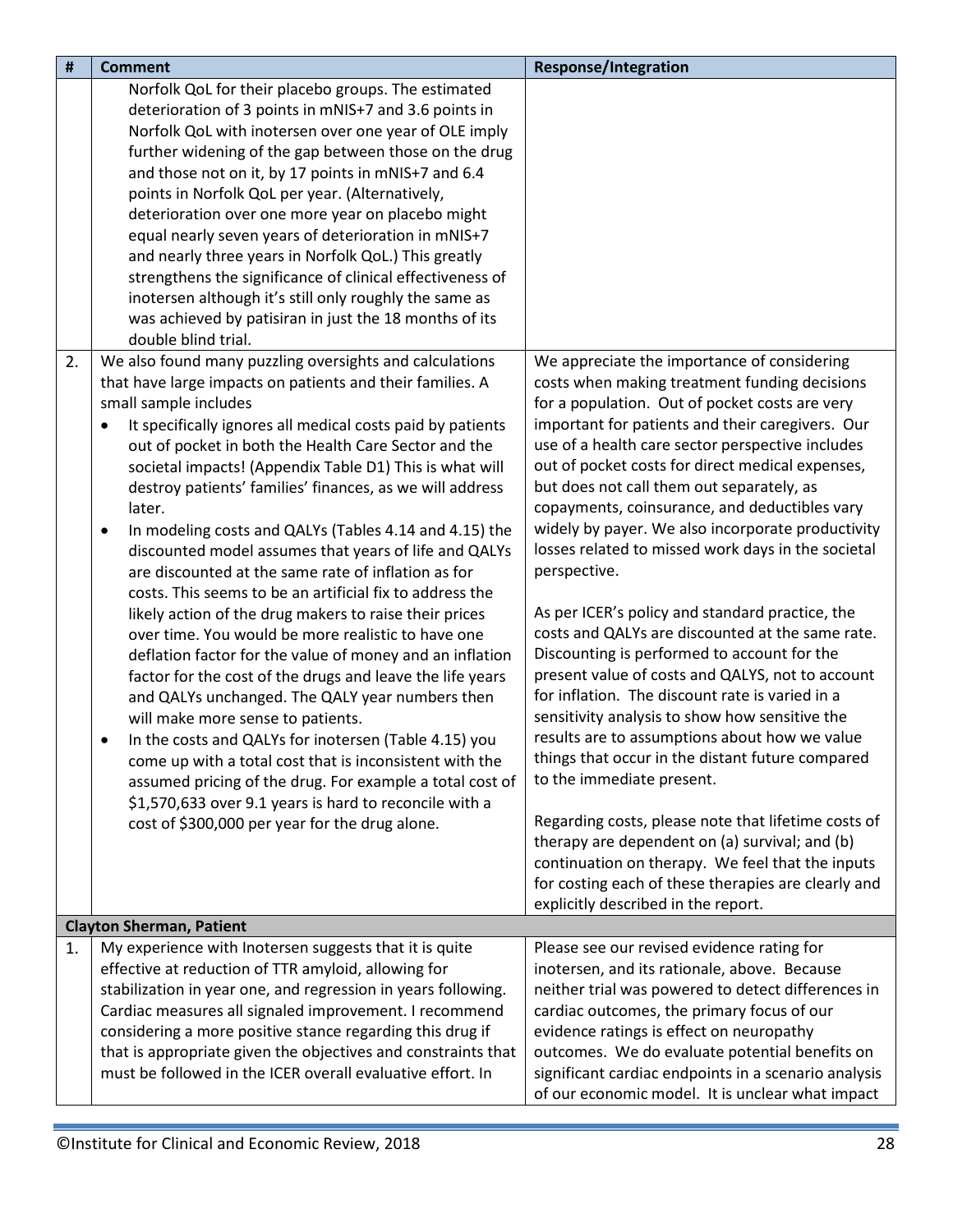<span id="page-28-0"></span>

| $\pmb{\sharp}$ | <b>Comment</b>                                                 | <b>Response/Integration</b>                        |
|----------------|----------------------------------------------------------------|----------------------------------------------------|
|                | future it might be useful to:                                  | the mode of administration has on levels of        |
|                |                                                                | clinical effectiveness, although we recognize that |
|                | Compare the cardiac subgroup data from both studies.<br>1.     | there may be differences in patient convenience    |
|                | The focus on the polyneuropathy side does not                  | and preference (see Section 5 of the report).      |
|                | adequately picture either drugs potential benefit.             |                                                    |
|                | 2. Evaluate the delivery mechanisms used. Is the               |                                                    |
|                | subcutaneous injection route inherently less effective         |                                                    |
|                | than IV in terms of dropping TTR levels?                       |                                                    |
|                | Reports that Alnylam is pursuing a sub-cu version, and<br>3.   |                                                    |
|                | that Ionis is attempting a more potent version, leaves         |                                                    |
|                | the current effort to distinguish benefit differences          |                                                    |
|                | unresolved. This apples-to-oranges problem                     |                                                    |
|                | complicates the task.                                          |                                                    |
|                | 4. Given the extended time frame for both drugs to have        |                                                    |
|                | full effect, recommendation for better and earlier             |                                                    |
|                | diagnostic approaches are essential for patient survival.      |                                                    |
|                | <b>Terry Wilcox, Patients Rising Now</b>                       |                                                    |
| 1.             | The clinical value of the two potential new treatments         | We agree that real option value is a key           |
|                | discussed in ICER's Draft Report clearly provide significant   | consideration, and that is captured in our         |
|                | advances for some patients. However, as ICER's Draft           | contextual considerations, as an important         |
|                | Report also makes clear, these new treatments are not          | element of our reports and public meetings. We     |
|                | expected to be cures for amyloidosis, so additional            | also believe most treatments in the health care    |
|                | treatments that have better efficacy - or can be used for      | system provide option value, so we cannot use it   |
|                | other forms of the disease - are certainly needed. Because     | as a metric for distinguishing the comparative     |
|                | of this clinical and personal reality, we urge ICER to also    | value of different treatments. Option value has    |
|                | discuss additional values that such new treatments will        | not historically been a standard element of cost-  |
|                | create, including real option value, and the spillover effect  | effectiveness analyses, and more methodologic      |
|                | on research and development (R&D). We previously               | research and data are needed before their          |
|                | discussed both of those important concepts in letters to       | standard inclusion.                                |
|                | ICER, but feel it is important to restate that those elements  |                                                    |
|                | are critically important to patients with serious and life-    |                                                    |
|                | threatening conditions. And "[c]concerning, real option        |                                                    |
|                | value, ICER fails to recognize the importance to patients of   |                                                    |
|                | extending life with reasonable function and quality of life    |                                                    |
|                | so that they are able to take advantage of new treatments      |                                                    |
|                | that will become available in the future and that may          |                                                    |
|                | dramatically improve their health and wellbeing." This was     |                                                    |
|                | the situation for people with AIDS in the early 1990s, just as |                                                    |
|                | it is the hope of people today with other conditions like      |                                                    |
|                | amyloidosis that still lack adequate treatments.               |                                                    |
| 2.             | Another aspect of the Draft Report that we feel is             | ICER is concerned that patients who continue in    |
|                | inadequate is the consideration of data from open label        | open label extensions (OLE) of the clinical trials |
|                | extensions (OLE) of the clinical trials, which indicate        | represent a selected group of patients who may     |
|                | significant and ongoing clinical value. We recognize that      | not be representative of hATTR patients who        |
|                | this data is not as robust as formal clinical trials data, but | ultimately take the drugs, and as the commenter    |
|                | because it represents additional time in treatment, this       | is aware, we are unable to make comments on the    |
|                | information may be more like real-world clinical               | incremental effects of these drugs. We present     |
|                | experiences than the original clinical trials, and thus it is  | the OLE data in the report for both medications.   |
|                | important to factor it into the analysis as a primary input.   |                                                    |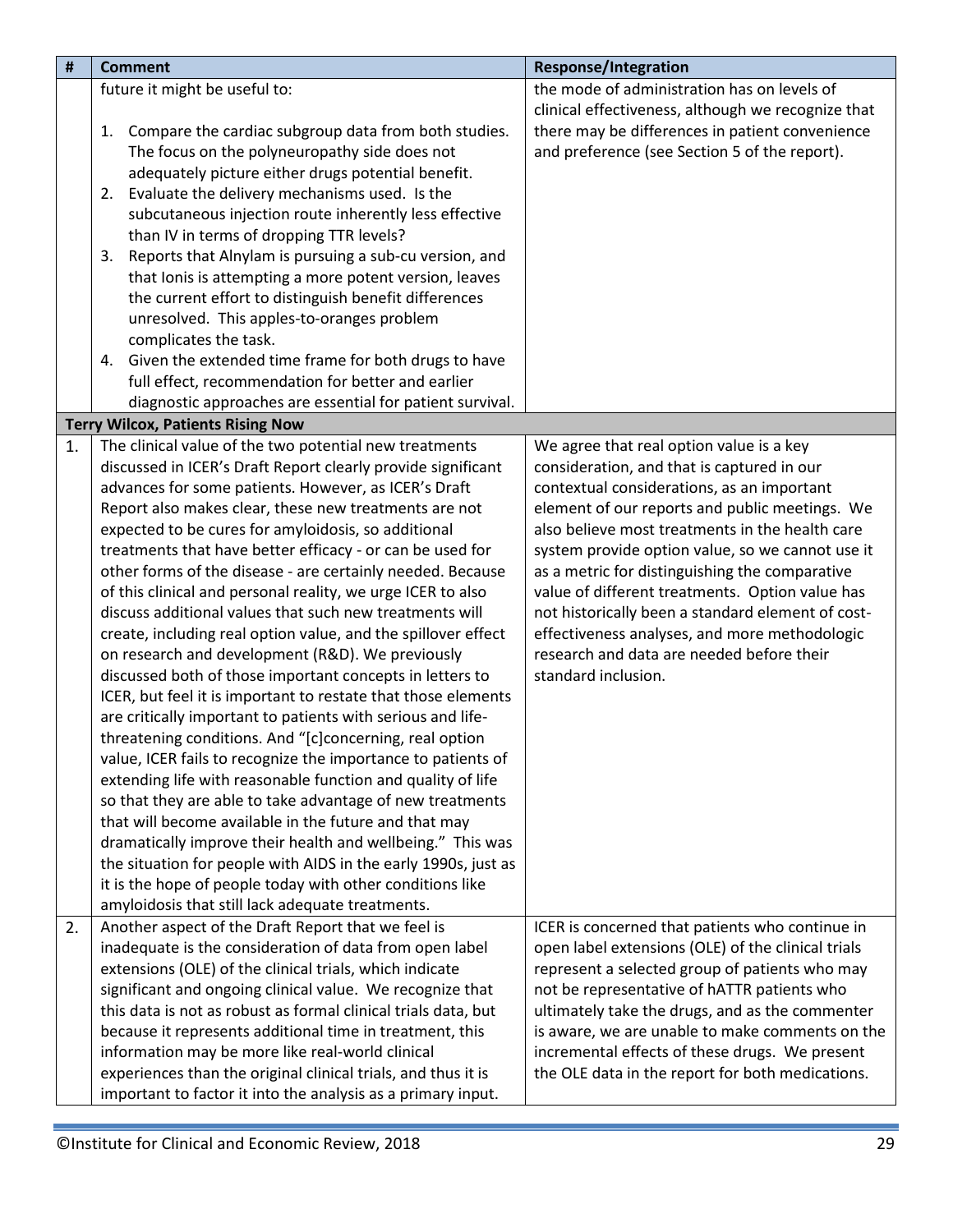| #  | <b>Comment</b>                                                                                                    | <b>Response/Integration</b>                                                          |
|----|-------------------------------------------------------------------------------------------------------------------|--------------------------------------------------------------------------------------|
|    | However, if ICER largely disregards the OLE data as too                                                           |                                                                                      |
|    | uncertain, while underplaying the vast array of                                                                   |                                                                                      |
|    | uncertainties about other aspects of the clinical trials data,                                                    |                                                                                      |
|    | ICER is creating an uneven analytical tableau of warped                                                           |                                                                                      |
|    | perspective for payers, patients, and clinicians.                                                                 |                                                                                      |
| 3. | And lastly, in a previous letter we mentioned that ICER's                                                         | We respectfully disagree. There are a number of                                      |
|    | framework modifications for ultra-rare diseases does not                                                          | practical and conceptual reason to align prices                                      |
|    | consider how pricing considerations affect research and                                                           | with value for even rare disorders. We have                                          |
|    | development spending. While we are limited by ICER's                                                              | examples of tremendous innovation for rare                                           |
|    | space constraints here, we note that there is a direct and                                                        | disorders, such as the CAR-T therapies for                                           |
|    | causal relationship between what and how payers                                                                   | pediatric cancer, where the prices are in line with                                  |
|    | reimburse for different therapeutic options and the                                                               | how much better the drugs improve patients'                                          |
|    | investment decisions made in those disease areas. This was                                                        | lives. Unarguably, CAR-T therapies are the type of                                   |
|    | seen 20 years ago for mental health conditions, and is still a                                                    | ground-breaking innovation we want to see for all                                    |
|    | concern in the field of substance abuse treatment. It is                                                          | diseases, and the manufacturers' decisions to pick                                   |
|    | heightened in the area of rare diseases because the costs                                                         | a value-based price has not slowed future                                            |
|    | of those therapies are inherently higher than average, and                                                        | innovation. Improved patient access will be the                                      |
|    | if payors or regulators are going to adopt broad upper                                                            | direct result of moving toward a health system                                       |
|    | limits on any and all new treatments, then that will<br>dramatically diminish investment into new diagnostics and | anchored in sustainable access to high value care,<br>especially for rare disorders. |
|    | treatments for diseases with limited patient populations.                                                         |                                                                                      |
|    | The long-term consequences of this will be fewer                                                                  |                                                                                      |
|    | treatment options, and higher morbidity and mortality for                                                         |                                                                                      |
|    | those individuals. That of course, could be characterized as                                                      |                                                                                      |
|    | a moral and value choice of society, but if that is the case,                                                     |                                                                                      |
|    | then it should be explicitly recognized and stated.                                                               |                                                                                      |
| 4. | An inherent complication factor in ICER's analysis is limiting                                                    | In the section "TTR Stabilizers" we discuss                                          |
|    | it to two yet to be approved compounds. The challenges of                                                         | tafamidis. We have also referenced tafamidis in                                      |
|    | evaluating the clinical and market potential of medicines                                                         | the "Treatments on the Horizon" section of the                                       |
|    | prior to approval - and by definition prior to the final FDA                                                      | report. We did not include tafamidis as an explicit                                  |
|    | label of indications and warnings - is extremely difficult.                                                       | intervention in our project scope, however, as the                                   |
|    | We recognize that the Draft Report includes some                                                                  | manufacturer had not yet filed with FDA at the                                       |
|    | discussion of diflunisal as an off-label option in the U.S.                                                       | time of the scoping process.                                                         |
|    | However, as with many rapidly evolving scientific and                                                             |                                                                                      |
|    | clinical areas, there are other compounds that could                                                              |                                                                                      |
|    | significantly change the clinical and market landscape. For                                                       |                                                                                      |
|    | example, tafamidis appears to be poised to possibly do that                                                       |                                                                                      |
|    | for amyloidosis, yet ICER's Draft Report discounts tafamidis                                                      |                                                                                      |
|    | as a significant clinical option, in contrast to recent analyst                                                   |                                                                                      |
|    | and editorial assessments. Specifically, tafamidis has been                                                       |                                                                                      |
|    | given breakthrough status from the FDA, and the FDA gave                                                          |                                                                                      |
|    | the company another complete response letter in June                                                              |                                                                                      |
|    | 2018. And because tafamidis is not restricted to a subtype                                                        |                                                                                      |
|    | of amyloidosis it will not require a genetic test prior to use,                                                   |                                                                                      |
|    | and as an oral medicine it may also be seen as more                                                               |                                                                                      |
|    | convenient and acceptable for patients. With a likely                                                             |                                                                                      |
|    | broader patient population of potential users, its price                                                          |                                                                                      |
|    | should also be lower than the two compounds ICER's Draft                                                          |                                                                                      |
|    | Report evaluates, producing market competition and lower                                                          |                                                                                      |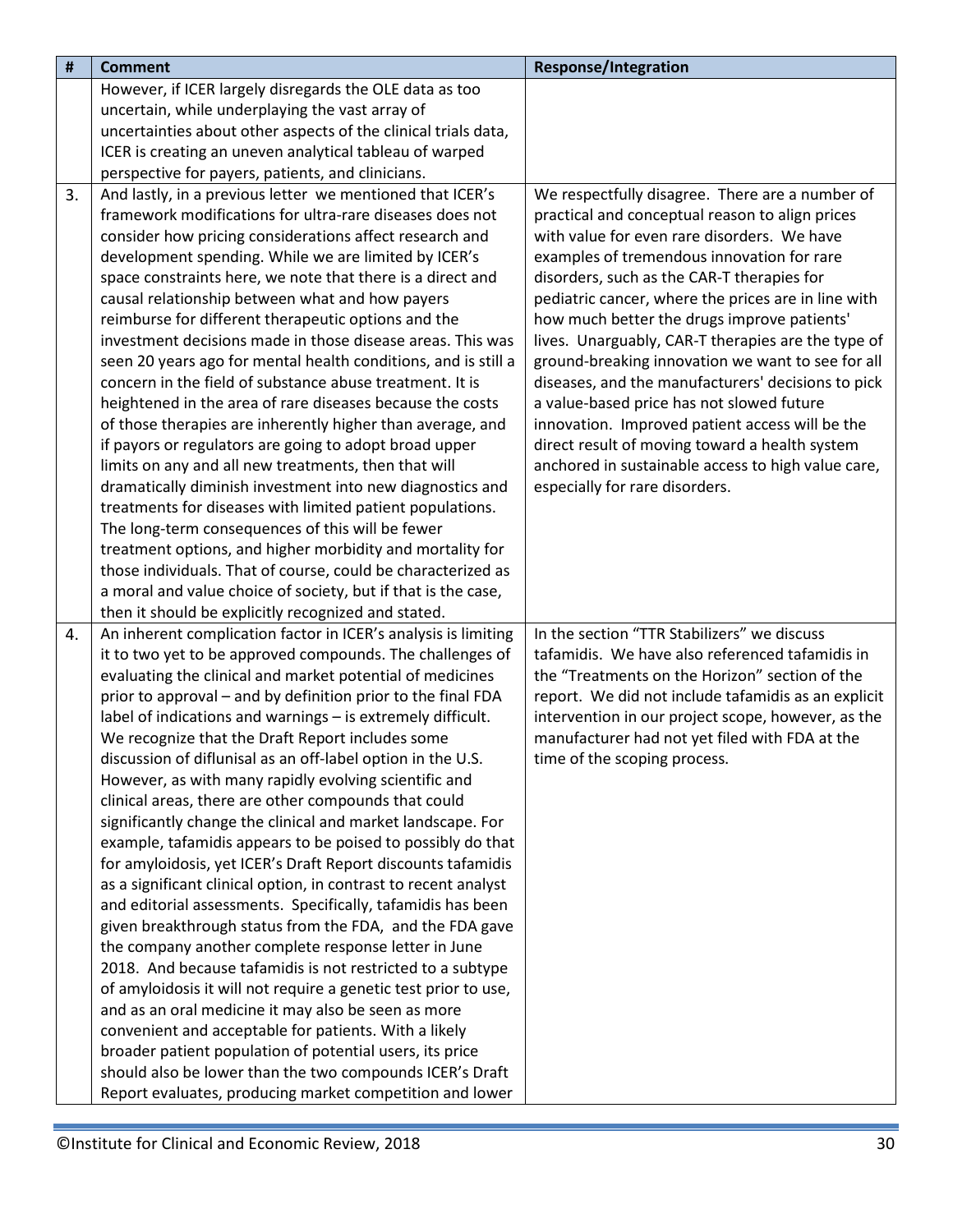| $\pmb{\sharp}$ | <b>Comment</b>                                                                                                     | <b>Response/Integration</b>                        |
|----------------|--------------------------------------------------------------------------------------------------------------------|----------------------------------------------------|
|                | net cost of those two medicines. This scenario has been                                                            |                                                    |
|                | described by analysts but is missing from ICER's modeling,                                                         |                                                    |
|                | analysis, and discussion. We believe ICER should consider                                                          |                                                    |
|                | such real-world situations because it is not uncommon. For                                                         |                                                    |
|                | example, the highly effective treatments for chronic                                                               |                                                    |
|                | hepatitis C have seen their net costs decrease by more than                                                        |                                                    |
|                | 60% over the past four years. While that might be a                                                                |                                                    |
|                | greater than normal cost reductions, it is a benchmark to                                                          |                                                    |
|                | consider. Therefore, we believe that the Draft Report's                                                            |                                                    |
|                | section on "Treatments on the Horizon" should be                                                                   |                                                    |
|                | expanded to include tamadisis, and be given a more robust                                                          |                                                    |
|                | treatment, particularly concerning the effects of market                                                           |                                                    |
|                | competition from multiple treatment options on any cost                                                            |                                                    |
|                | projections.                                                                                                       |                                                    |
| 5.             | Clearly the "crisis" of health care spending and affordability                                                     | Potential budget impact has been the dominant      |
|                | that has been going on for at least 50 years has not                                                               | way that payers have looked at value, so we        |
|                | resulted in the collapse of the U.S. health care system or                                                         | include it in our reports. Our potential budget    |
|                | the U.S. economy. It is sometimes asserted that increased                                                          | impact analyses are intended to provide an alert   |
|                | spending on health care push out or replace other options,                                                         | to health care payers and others when an           |
|                | such as savings, transportation, or education. What is                                                             | intervention has the potential to cause a rapid    |
|                | missing from that push-out argument is the understanding                                                           | increase in spending, so that they can proactively |
|                | that economies are not static, and that with economic                                                              | plan for and manage such increases in spending to  |
|                | growth, the creation of new industries, and productivity                                                           | ensure that access and affordability to new        |
|                | improvements, resulting in the replacement of one type of                                                          | interventions are sustainable over time. We        |
|                | good or service with another. This evolution means that                                                            | believe that patients deserve a public             |
|                | the percentages of spending in different areas will naturally                                                      | conversation about potential budget impact,        |
|                | and appropriately change over time. For example, with                                                              | instead of a private conversation that takes place |
|                | efficiencies in food production and transportation, along                                                          | with no patients present, to ensure that we avoid  |
|                | with economic growth and expansion, have led to the U.S.                                                           | access issues for patients. Our threshold is a     |
|                | consumer spending much less on food (as a percentage of                                                            | discussion point - not a spending cap - and our    |
|                | income) than they did in the past, i.e., 45% of consumer                                                           | analyses mirror provisions of the Affordable Care  |
|                | spending in 1901 went for food, but that declined to 38% in                                                        | Act and the health care cost-control laws in       |
|                | 1918, to 24.3% in 1961, to 13.8% in 1996, and to 12.6% in                                                          | Massachusetts.                                     |
|                | 2016. Establishing an appropriate growth rate for health<br>care (or other areas of consumer or societal spending) |                                                    |
|                | implies some basic tenet of what is the "right" amount. But                                                        |                                                    |
|                | as is clear for the discussion above (and explored more                                                            |                                                    |
|                | below), those perspectives are fluid and evolve. Further,                                                          |                                                    |
|                | what gains can (or should) be made from spending in one                                                            |                                                    |
|                | area versus another (e.g., social services v. health care v.                                                       |                                                    |
|                | transportation v. education v. technology) are complicated                                                         |                                                    |
|                | analyses that are as much derived from social mores as                                                             |                                                    |
|                | from macro-economic projections.                                                                                   |                                                    |
| 6.             | Health care is two words. In this report it is one word. In                                                        | Thank you - we have updated the report.            |
|                | previous reports it was two words.                                                                                 |                                                    |
| 7.             | The Draft Report's statement "We were unable to identify                                                           | Thank you - we have updated the report.            |
|                | coverage policies for inotersen or patisiran, as they have                                                         |                                                    |
|                | not yet been approved by the FDA." (p. 11) is nonsensical,                                                         |                                                    |
|                | since all insurance contracts (that we are aware of)                                                               |                                                    |
|                |                                                                                                                    |                                                    |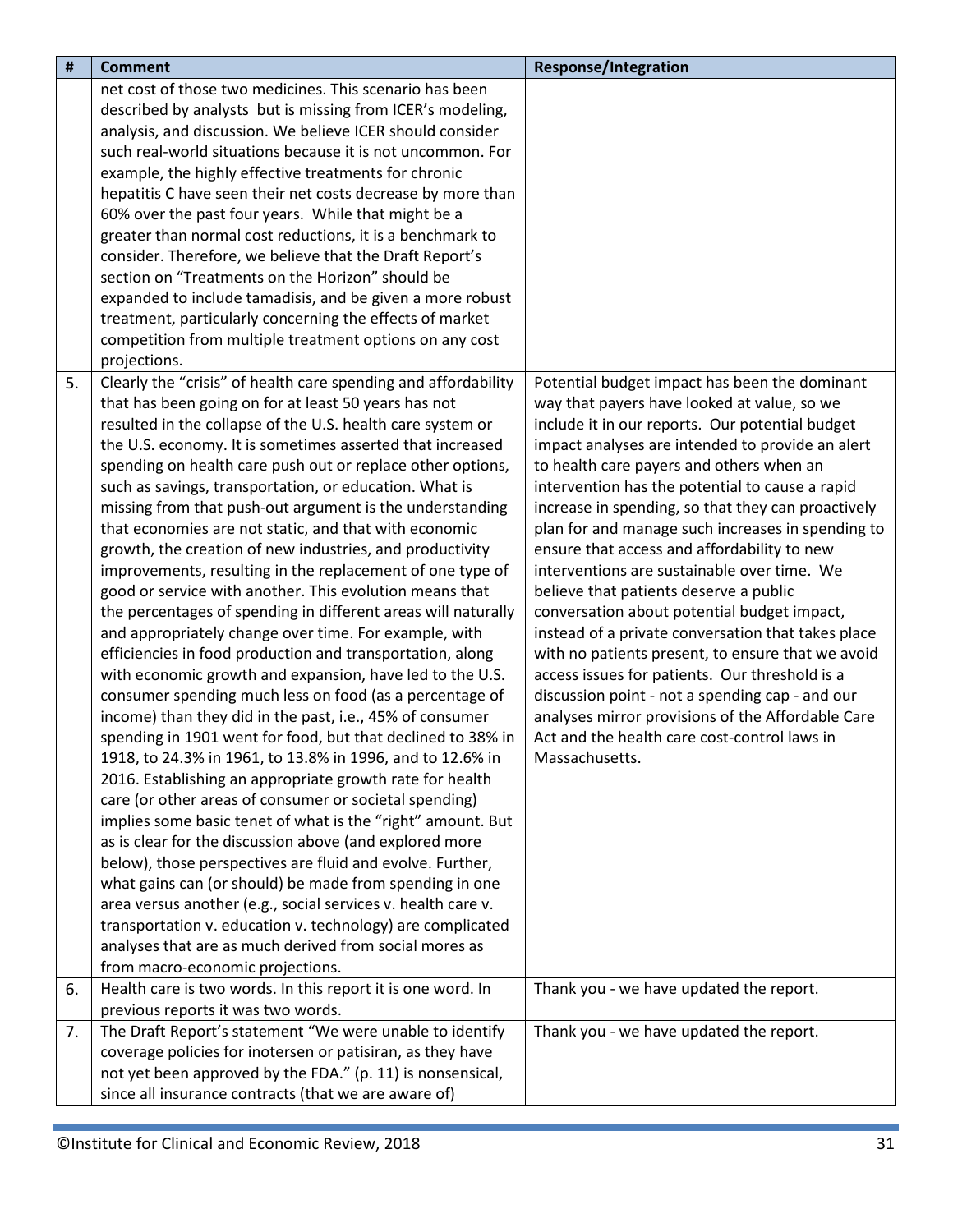<span id="page-31-1"></span><span id="page-31-0"></span>

| $\pmb{\sharp}$ | <b>Comment</b>                                                                                                                                                                                                                                                                                                                                                                                                                                                                                                                                                                                                                                                                                                                                                                                                                                                                                                                                                                                                                                                                                                                                                                                                                                                                                                                                                                                                                                                                                                        | <b>Response/Integration</b>                                                                                                                                                                                                                                                                                                                                                                                                                                                                                                                                                                                                                                                                                                                                                                                                           |
|----------------|-----------------------------------------------------------------------------------------------------------------------------------------------------------------------------------------------------------------------------------------------------------------------------------------------------------------------------------------------------------------------------------------------------------------------------------------------------------------------------------------------------------------------------------------------------------------------------------------------------------------------------------------------------------------------------------------------------------------------------------------------------------------------------------------------------------------------------------------------------------------------------------------------------------------------------------------------------------------------------------------------------------------------------------------------------------------------------------------------------------------------------------------------------------------------------------------------------------------------------------------------------------------------------------------------------------------------------------------------------------------------------------------------------------------------------------------------------------------------------------------------------------------------|---------------------------------------------------------------------------------------------------------------------------------------------------------------------------------------------------------------------------------------------------------------------------------------------------------------------------------------------------------------------------------------------------------------------------------------------------------------------------------------------------------------------------------------------------------------------------------------------------------------------------------------------------------------------------------------------------------------------------------------------------------------------------------------------------------------------------------------|
|                | explicitly do not provide coverage for experimental                                                                                                                                                                                                                                                                                                                                                                                                                                                                                                                                                                                                                                                                                                                                                                                                                                                                                                                                                                                                                                                                                                                                                                                                                                                                                                                                                                                                                                                                   |                                                                                                                                                                                                                                                                                                                                                                                                                                                                                                                                                                                                                                                                                                                                                                                                                                       |
|                | treatments, and as compounds not yet approved by the<br>FDA, inotersen and patisiran, are by definition,                                                                                                                                                                                                                                                                                                                                                                                                                                                                                                                                                                                                                                                                                                                                                                                                                                                                                                                                                                                                                                                                                                                                                                                                                                                                                                                                                                                                              |                                                                                                                                                                                                                                                                                                                                                                                                                                                                                                                                                                                                                                                                                                                                                                                                                                       |
|                | experimental. The language should be clarified to reflect                                                                                                                                                                                                                                                                                                                                                                                                                                                                                                                                                                                                                                                                                                                                                                                                                                                                                                                                                                                                                                                                                                                                                                                                                                                                                                                                                                                                                                                             |                                                                                                                                                                                                                                                                                                                                                                                                                                                                                                                                                                                                                                                                                                                                                                                                                                       |
|                | that fact.                                                                                                                                                                                                                                                                                                                                                                                                                                                                                                                                                                                                                                                                                                                                                                                                                                                                                                                                                                                                                                                                                                                                                                                                                                                                                                                                                                                                                                                                                                            |                                                                                                                                                                                                                                                                                                                                                                                                                                                                                                                                                                                                                                                                                                                                                                                                                                       |
| 8.             | The assumed costs for patisiran (p. 46) contain several<br>errors. First the assumed mark-up of 6% is incorrect.<br>Although that is the statutory amount under Medicare,<br>under sequestration that amount is reduced to 4.3%, and<br>since approximately 50% of people with hATTR are over<br>age 65 then this figure should be corrected. And second,<br>the new rules about reimbursement for many 340B<br>hospitals reduces reimbursements to ASP minus 22.5%<br>Thus, there should be changes to the calculations of<br>patisiran costs.                                                                                                                                                                                                                                                                                                                                                                                                                                                                                                                                                                                                                                                                                                                                                                                                                                                                                                                                                                       | The correct mark-up percentage is related to how<br>long sequestration will continue; given the<br>lifetime model horizon, that amount remains an<br>uncertainty. Although 6% is the statutory amount<br>under Medicare, under sequestration that amount<br>is reduced to 4.3%. When the drug price was<br>initially assumed to be \$300,000 per year, the<br>mark-up costs were \$18,000 (with the 6%<br>assumption); however, now with the newly<br>increased price of \$345,000 per year, the mark-up<br>costs are \$14,835 (with the 4.3% assumption).<br>The revised estimated price of \$345,000 takes into<br>consideration the manufacturer's statements<br>about providing discounts in line with what 340B<br>hospitals receive (i.e., an approximate 23%<br>discount from the stated list price of \$450,000<br>annually). |
| <b>Other</b>   |                                                                                                                                                                                                                                                                                                                                                                                                                                                                                                                                                                                                                                                                                                                                                                                                                                                                                                                                                                                                                                                                                                                                                                                                                                                                                                                                                                                                                                                                                                                       |                                                                                                                                                                                                                                                                                                                                                                                                                                                                                                                                                                                                                                                                                                                                                                                                                                       |
| Optum          |                                                                                                                                                                                                                                                                                                                                                                                                                                                                                                                                                                                                                                                                                                                                                                                                                                                                                                                                                                                                                                                                                                                                                                                                                                                                                                                                                                                                                                                                                                                       |                                                                                                                                                                                                                                                                                                                                                                                                                                                                                                                                                                                                                                                                                                                                                                                                                                       |
| 1.             | We found the report to be generally informative and<br>accurate. However, we believe that there is additional<br>information that could be added to the report regarding<br>the burden of hereditary transthyretin amyloidosis (hATTR)<br>on patients' functioning and well-being, and evidence that<br>inotersen reduces that burden. We have conducted<br>analyses, which are described in this response, that<br>indicate that patients with hATTR amyloidosis suffer a<br>tremendous burden on quality of life (QOL), similar to that<br>of patients with congestive heart failure (CHF), multiple<br>sclerosis (MS), and with diabetic neuropathy (DN)<br>accompanied by a history of ulceration, gangrene, or<br>amputations. Further, we found evidence supporting<br>inotersen as efficacious in preserving numerous aspects of<br>health-related QOL, including physical functioning (e.g.,<br>walking more than several hundred yards, or climbing<br>several sets of stairs), for patients with hATTR amyloidosis.<br>Optum conducted analyses (with funding provided by<br>Akcea) that examined in more detail the QOL experienced<br>by patients with hATTR amyloidosis who participated in the<br>NEURO-TTR trial. Specifically, we examined the burden of<br>disease for these patients by comparing their baseline<br>scores on measures of neuropathic-related QOL (Norfolk<br>QOL-Diabetic Neuropathy [DN] questionnaire) and generic<br>health-related QOL (SF-36v2® Health Survey [SF-36v2]) with | Thank you for informing us about this important<br>research; we would be grateful for any<br>publications or presentations you are able to<br>share. An important next step in such research<br>would be to map information on the burden of<br>disease to estimates of utilities for discrete health<br>states. Currently, the model is using directly-<br>elicited utilities reported for FAP Stages 1 and 2.<br>The base case uses a previously-published utility<br>estimate for FAP Stage 3 of 0.17, indicating a very<br>poor quality of life. Even lower QALY utilities for<br>FAP Stages are tested in the scenario analyses.                                                                                                                                                                                                 |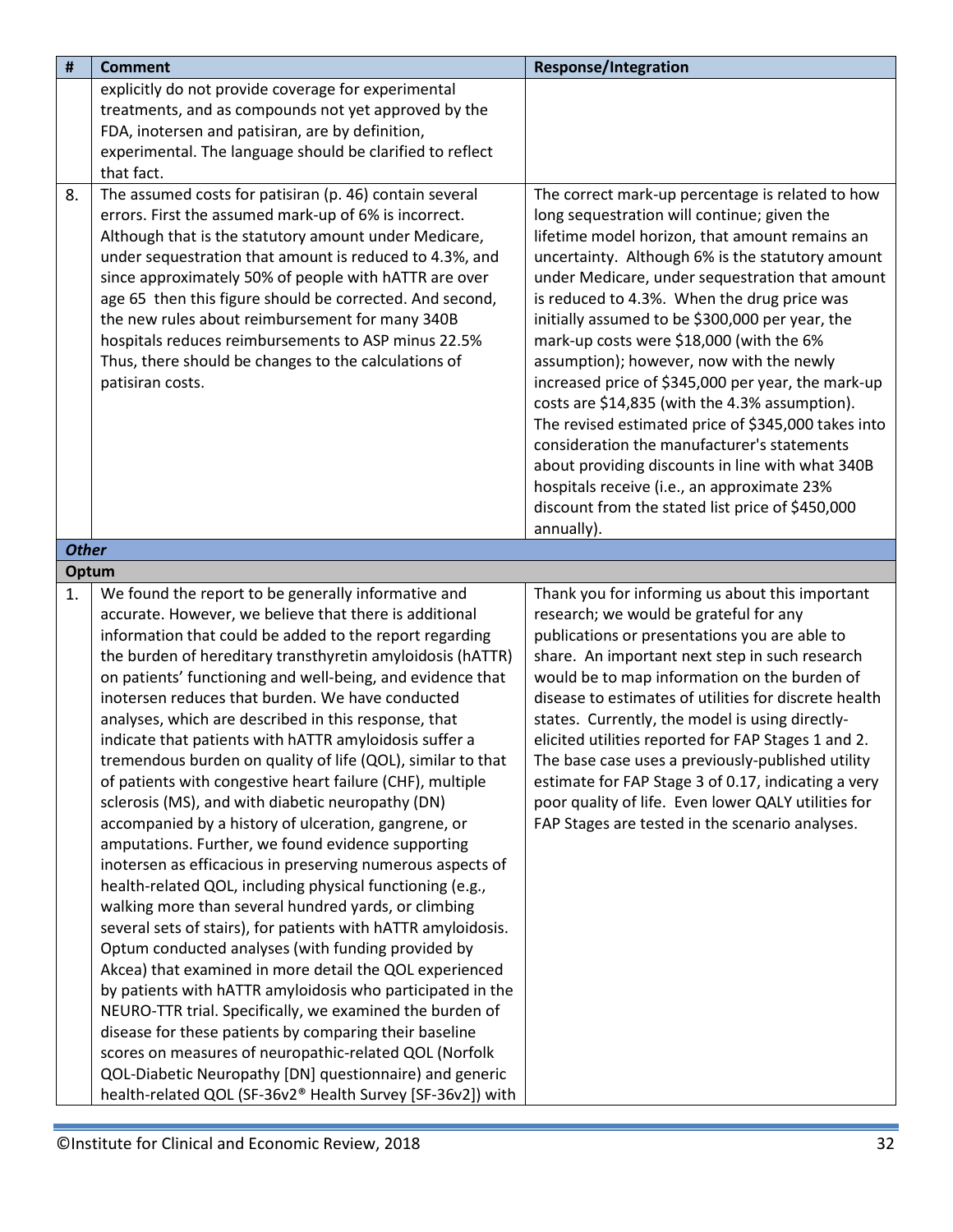<span id="page-32-0"></span>

| $\pmb{\sharp}$ | <b>Comment</b>                                                | <b>Response/Integration</b>                         |
|----------------|---------------------------------------------------------------|-----------------------------------------------------|
|                | scores from the general population and/or patients with       |                                                     |
|                | other chronic diseases that share clinical manifestations     |                                                     |
|                | with hATTR amyloidosis. These comparisons with general        |                                                     |
|                | population and disease benchmarks aid in interpretation of    |                                                     |
|                | the QOL experienced by patients with hATTR amyloidosis        |                                                     |
|                | relative to population norms and to medical conditions that   |                                                     |
|                | have established burden profiles. We also conducted           |                                                     |
|                | analysis examining treatment comparison of changes in         |                                                     |
|                | mean SF-36v2 scores from baseline to week 66. The             |                                                     |
|                | objective of this response is to provide to ICER findings     |                                                     |
|                | from these analyses, to help put into context the QOL         |                                                     |
|                | experienced by patients with hATTR amyloidosis, and the       |                                                     |
|                | impact of inotersen on their health-related QOL.              |                                                     |
| 2.             | In conclusion, these results indicate that patients with      | With your extensive experience in the area of       |
|                | hATTR amyloidosis suffer a substantial burden on QOL,         | PROs for QOL, we recognize that you appreciate      |
|                | matching that of patients with CHF, MS, and with DN           | the difference between health-state utilities and   |
|                | accompanied by a history of ulceration, gangrene, or          | other types of PROs for QOL (that are not           |
|                | amputations. Further, results show inotersen has been         | preference based). As such, you recognize that      |
|                | shown to be effective for preserving generic and disease-     | this difference allows one to see changes in        |
|                | specific health-related QOL, particularly related to physical | generic and disease-specific health-related QOLs    |
|                | health outcomes such as physical functioning, for patients    | that do not lead to changes in QALYs. It is the     |
|                | with hATTR amyloidosis. Based on our extensive experience     | changes in QALYs that are relevant in economic      |
|                | working in the area of PROs for QOL, we think these results   | evaluation. In addition to using utilities reported |
|                | provide a high level of evidence. Further, the impact on      | for FAP stages, the model also introduces QALY      |
|                | generic QoL means that inotersen likely had an impact on      | utility "bonuses" for treatment within each FAP     |
|                | the systemic nature of the disease, not merely impacting      | stage that grow over time and then reach a          |
|                | neuropathic symptoms.                                         | plateau. The plateau bonuses are carried forward    |
|                |                                                               | over the lifetime of the model. In this way,        |
|                |                                                               | patients in the same FAP disease stage are able to  |
|                |                                                               | experience different QOL based on treatment         |
|                |                                                               | option, even though their FAP stage does not        |
|                |                                                               | improve.                                            |
|                | <b>Partnership for Health Analytic Research</b>               |                                                     |
| 1.             | First, the assumption that liver transplant is not frequently | We agree that there is uncertainty about liver      |
|                | used to treat hATTR in the US may not be accurate. The        | transplant for treating hATTR in the US. Given the  |
|                | statement is reported to be based on "clinical expert         | lack of relevant data and clinical consensus on     |
|                | opinion", but we recently analyzed 2 commercial insurance     | whether transplant would remain a viable option     |
|                | claims databases covering 2012-2016 and found between         | in the setting of inotersen or patisiran treatment, |
|                | 5%-13% of patients identified with hATTR had a liver          | we did not include liver transplant in the model.   |
|                | transplant. In addition, we have internally estimated the     |                                                     |
|                | cost of transplant to be as high as \$800,000 in hATTR (and,  |                                                     |
|                | although we did not quantify them, heart and heart/liver      |                                                     |
|                | transplants are also performed in this population). Our       |                                                     |
|                | experience and published literature suggest that experts      |                                                     |
|                | may underestimate the time it takes for new practices to      |                                                     |
|                | be widely adopted, which may explain the discrepancy          |                                                     |
|                | between clinician opinion and our findings. By excluding      |                                                     |
|                | transplants, the model may underestimate the clinical and     |                                                     |
|                | economic burden of hATTR.                                     |                                                     |